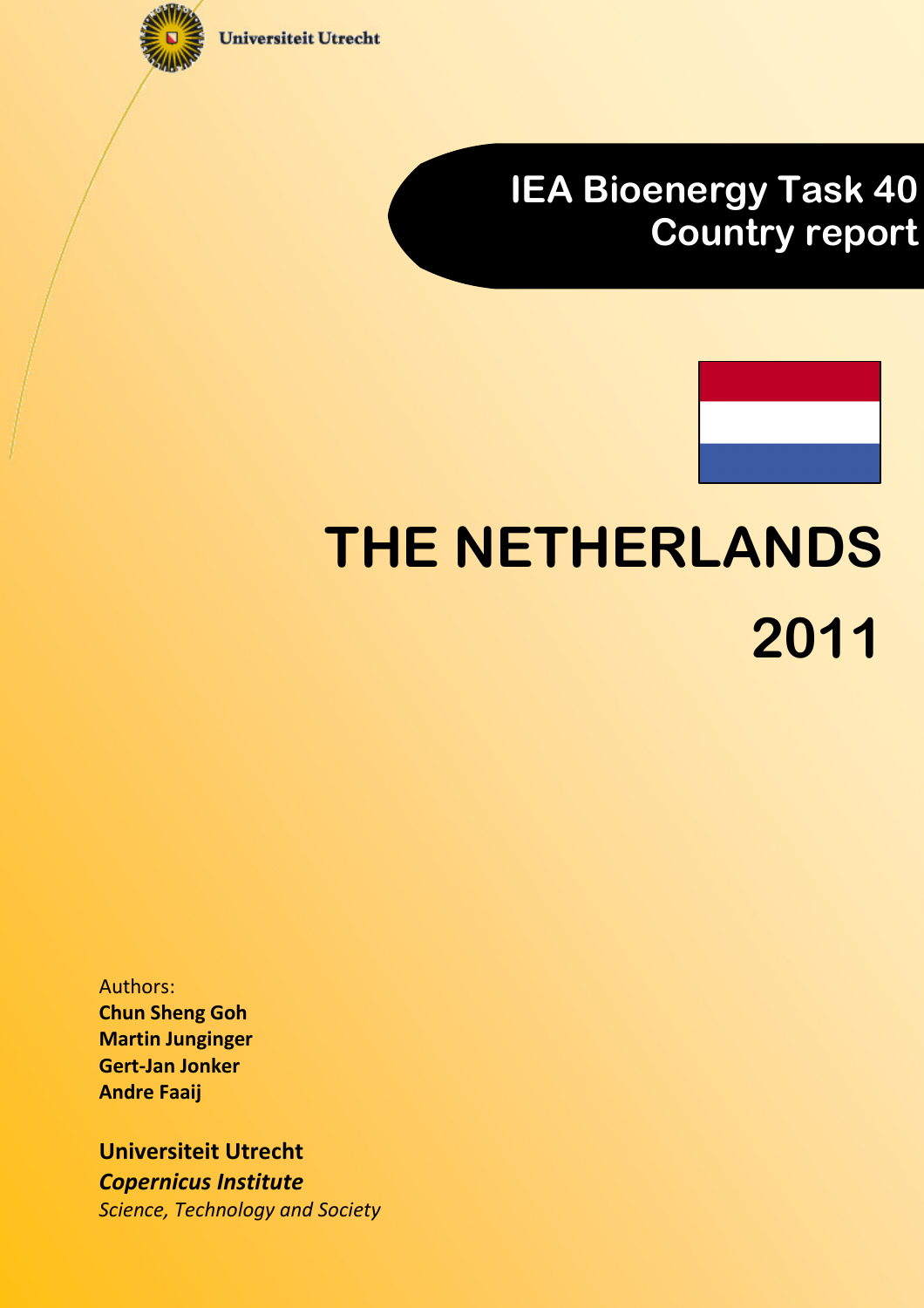# IEA Bioenergy Task 40 Country report for the Netherlands 2011

Authors: Chun Sheng Goh, Martin Junginger, Gert-Jan Jonker, Andre Faaij

December 2011

\*Updated in August 2012

This study is carried out by the:

Copernicus Institute –Science, Technology and Society, Utrecht University Budapestlaan 6, 3584 CS Utrecht , The Netherlands Phone: +31-30-2537600, Fax: +31-30-2537601 Web: http://www.copernicus.uu.nl

ISBN: 978-90-8672-053-8

NWS-E-2011-159

#### Contact person: Martin Junginger

Email: H.M.Junginger@uu.nl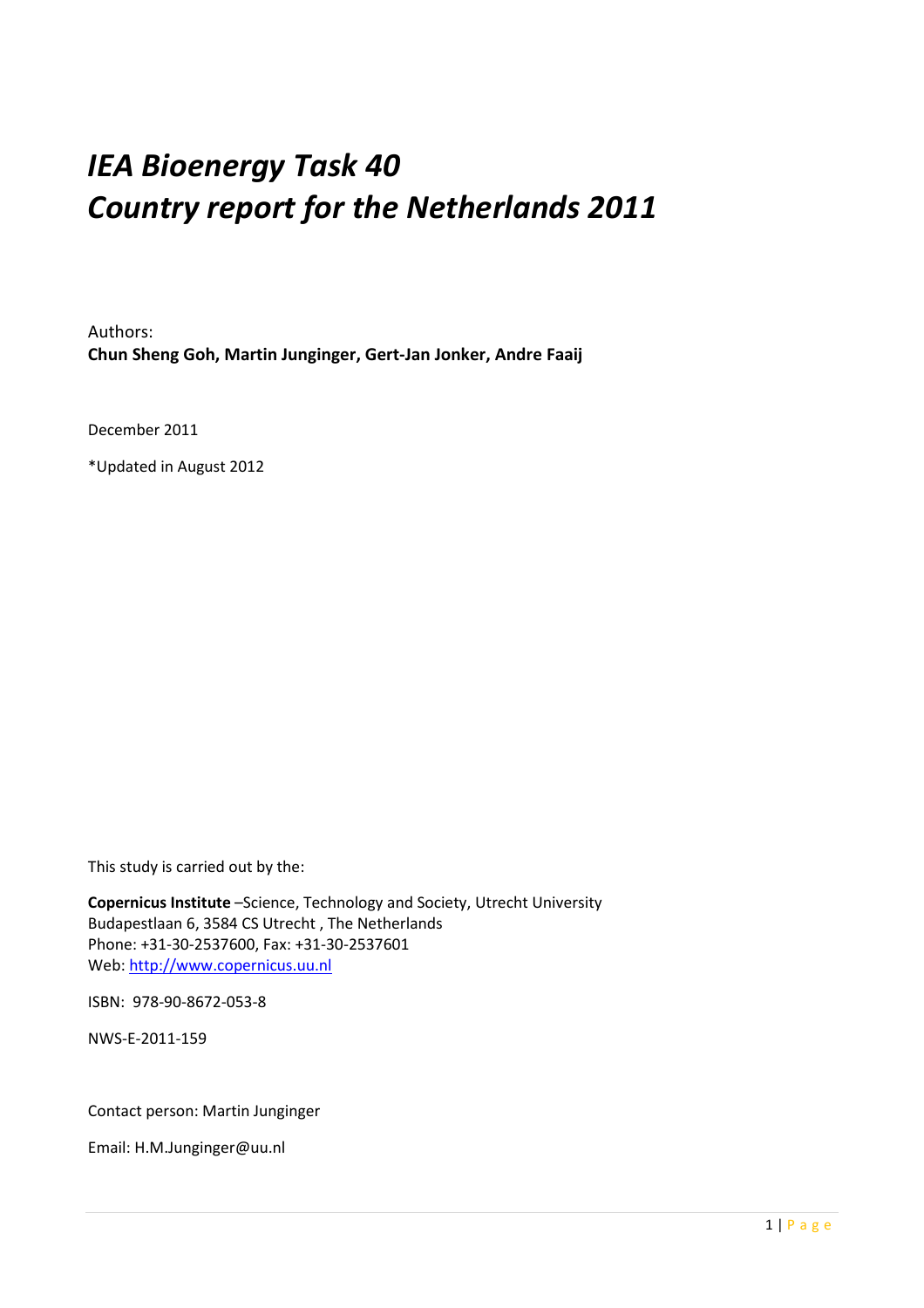# Executive Summary

This country report was written within the frame of IEA Bioenergy Task 40. In summary, the aims of this country report are:

- (1) To provide a concise overview of biomass policy, domestic resources, biomass users, biomass prices and biomass trade, and
- (2) To analyse bioenergy trends, and reasons for change in the Netherlands and point out barriers & opportunities for trade in detail, and

#### Current biomass user (energy use)

Table ES-1 shows the energy use of biomass in the Netherlands in 2010. The largest part of the bioenergy comes from incineration of biogenic portion from municipal waste. The other main biomass users are utilities and households (wood stoves). Apart from that, biomass waste was also fermented into biogas, which amount to primary energy of 12,1 PJ.

|  | Table ES-1: Use of biomass for energy purpose in the Netherlands in 2010 |  |  |  |  |  |  |
|--|--------------------------------------------------------------------------|--|--|--|--|--|--|
|--|--------------------------------------------------------------------------|--|--|--|--|--|--|

| <b>Energy use of biomass</b>                                      | Total use, PJ |
|-------------------------------------------------------------------|---------------|
| Co-firing of biomass in central electricity plants                |               |
| Wood pellets                                                      | 27,1          |
| Wood chips                                                        | 2,5           |
| Waste wood                                                        | 1,0           |
| Other woody biomass                                               | 0,5           |
| Non-wood solid biomass (direct from primary agriculture)          | 0,2           |
| Non-wood solid biomass (coming from agro-processing industry)     | 2,1           |
| Other non-woody solid biomass                                     | 0,3           |
| Liquid biomass (direct from primary agriculture)                  | 0,4           |
| <b>Other biomass combustion</b>                                   |               |
| Wood chips                                                        | 1,0           |
| Waste wood                                                        | 6,1           |
| Non-wood solid biomass (direct from primary agriculture)          | 3,2           |
| Other non-woody solid biomass                                     | 2,0           |
| Liquid biomass (direct from coming from agro-processing industry) | 1,1           |
| Municipal waste incineration, renewable fraction                  | 33,0          |
| Wood boilers for heat in companies                                | 2,8           |
| Wood stoves in houses                                             | 12,2          |
| <b>Biogas</b>                                                     | 12,1          |
| <b>Transportation</b>                                             |               |
| <b>Biodiesel</b>                                                  | 4,0           |
| Biogasoline                                                       | 5,6           |
| <b>Total</b>                                                      | 117,1         |

#### Bioenergy trade

Biomass for co-firing is mainly imported: in recent years, the share of domestic biomass was between 22 and 30%. Important import countries for 2010 are Canada and the United States. Especially the United States gained a large share in recent years. Figure ES-1 show the origin and types of biomass used in Dutch power plants in 2010. The largest part of the biomass used in co-firing concerned wood pellets. Other forms of woody biomass were residue wood, wood dust and B-wood. In 2011 main international trading routes were Canada and the USA, next to inland production. The other important sources of wood pellets are Baltic states and Russia and Western Europe. There is no significant import of other woody biomass other than pellets.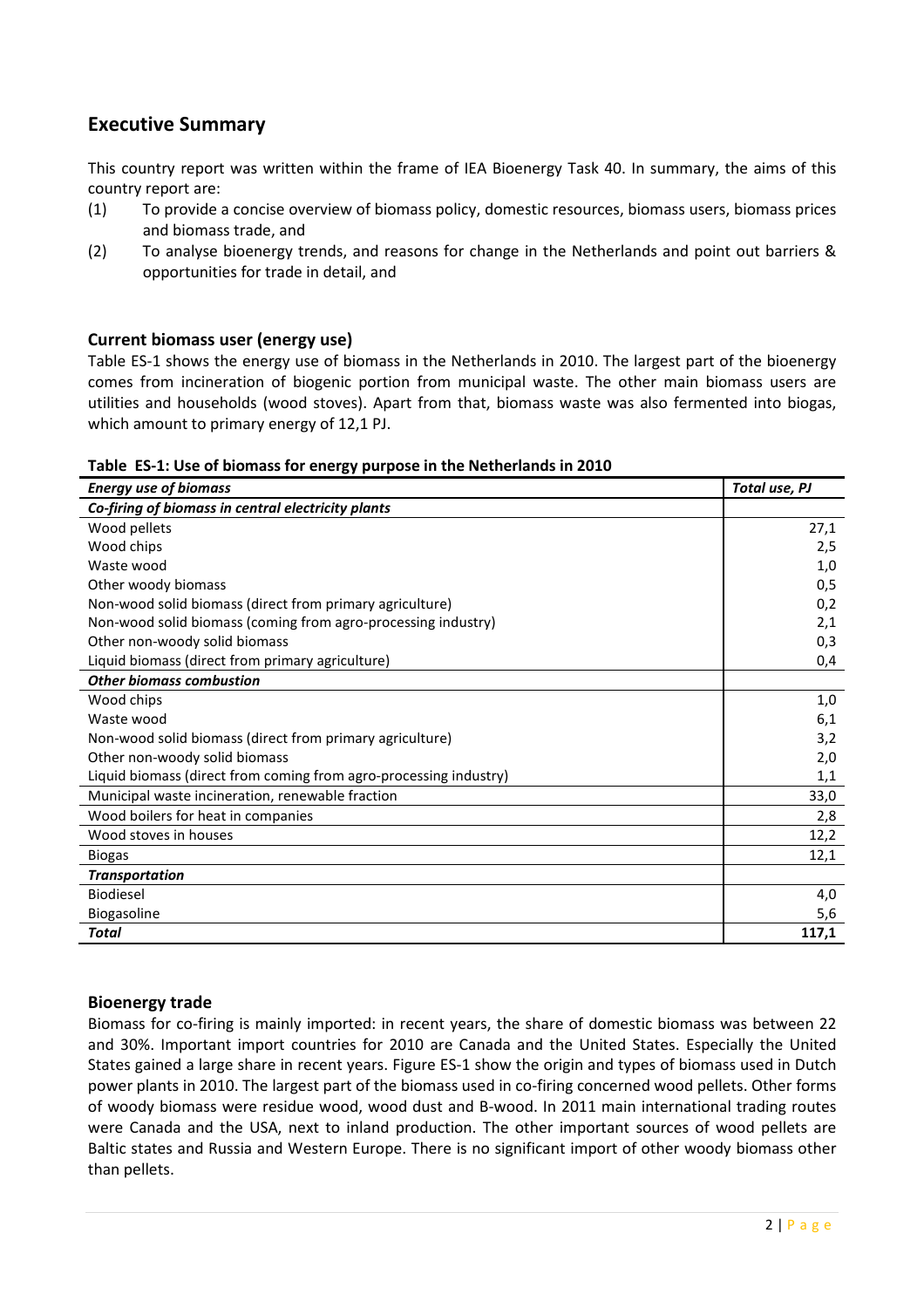The arable crop area in the Netherlands is too small to produce sufficient amounts of biofuels to meet the Dutch biofuels policy targets (see chapter 2). Therefore, the Netherlands have been relying on imports of vegetable oils and biodiesel (and ethanol). A large portion of biodiesel production in the Netherlands uses imported feedstock. Figure ES-2 shows the flow of oil and fats in the Netherlands. Large number of oil seeds was imported for the production of vegetable oils in the Netherlands. It is difficult to track the origin of feedstock due to extensive and complicated trade flows of oils and fats in the Netherlands (see section 7.2.3). The amount of oils and fats used for energy purposes is approximately 1/3 of the non-energetic use (food and technical use). Of almost half of the biodiesel, the feedstock is unknown. It is possible that this biodiesel is imported as monoalkyl esters, but there are no clear data of how much monoalkyl esters are being blended as biodiesel.

#### Barrier and opportunities

#### There are two major barriers in the Netherlands:

#### 1) Barriers for increasing electricity and heat production

First, some co-firing projects will be financed with MEP funding only until 2015. However, this is largely resolved with "Green deal" of minister Verhagen. Second, the lack of standardization is seen as a trade barrier. This includes the lack of uniform technical specification, legal standardization (trade contracts) and foremost the lack of sustainability standards.

#### 2) Barriers for biofuels production and utilization

With the implementation of mandatory sustainability certification for biofuels in the EU, sustainable certifications, different systems among countries and their side-effects is seen as potential trade barrier by market actors. Possible implementation of iLUC is also seen as important future barrier.

The positive signals for increasing bioenergy consumption in the Netherlands and the EU as a whole, as described above may also led to new opportunities for biomass trade. Furthermore, with its large harbours and connection to the European mainland, the Netherlands will increasingly become a trade hub for liquid (and solid) biomass. The other opportunities include the decrease of transportation costs, declining markets for conventional biomass use and expectation of torrefied pellets.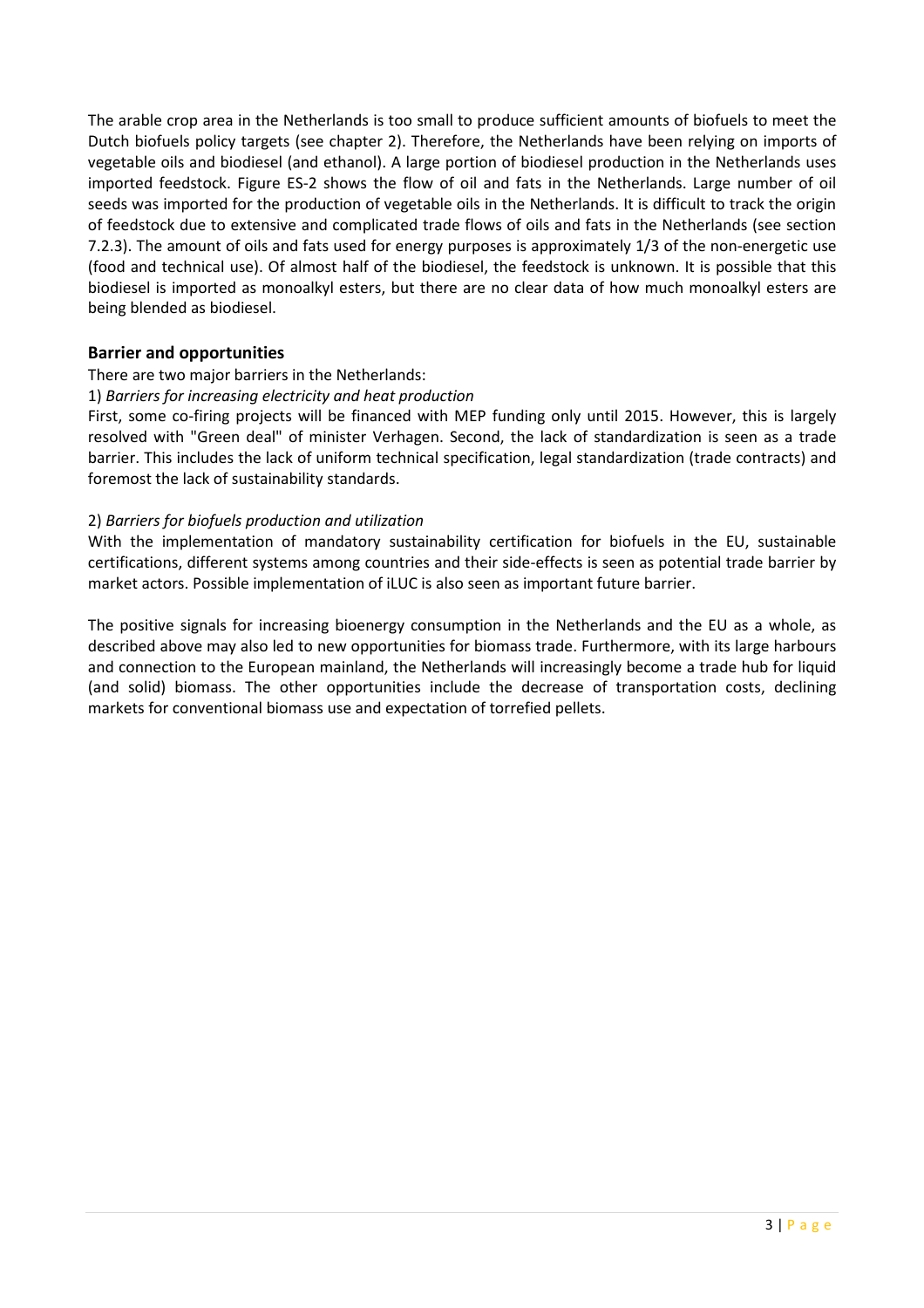

Figure ES-1 Origin and types of the biomass used in Dutch power plants in 2010 Source: Interviews with utilities.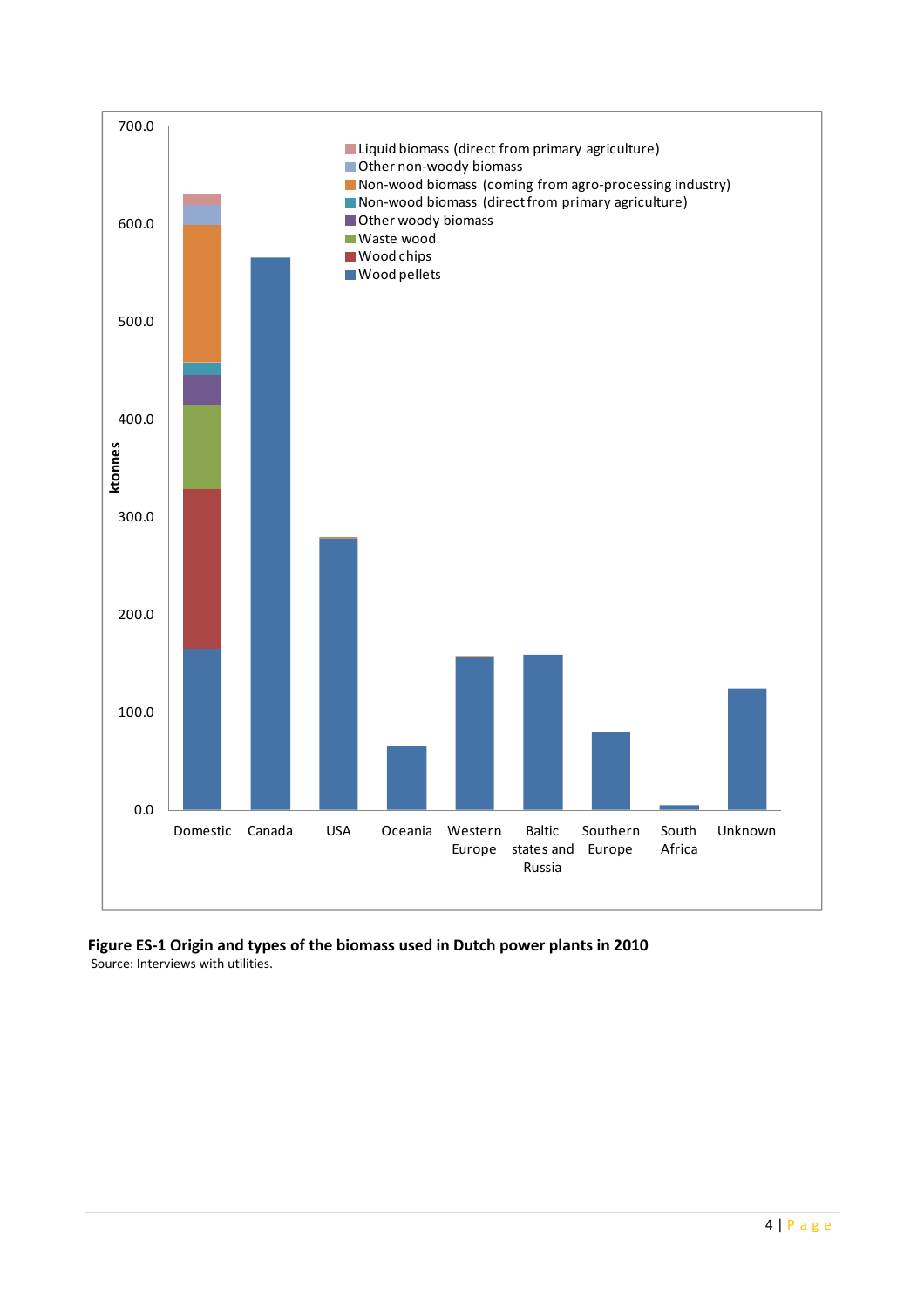\*including recycled fats (like frying fat), human consumption negative because of the recycling of fats and oils at households, restaurants, catering and industry



5 | P <sup>a</sup> <sup>g</sup> <sup>e</sup>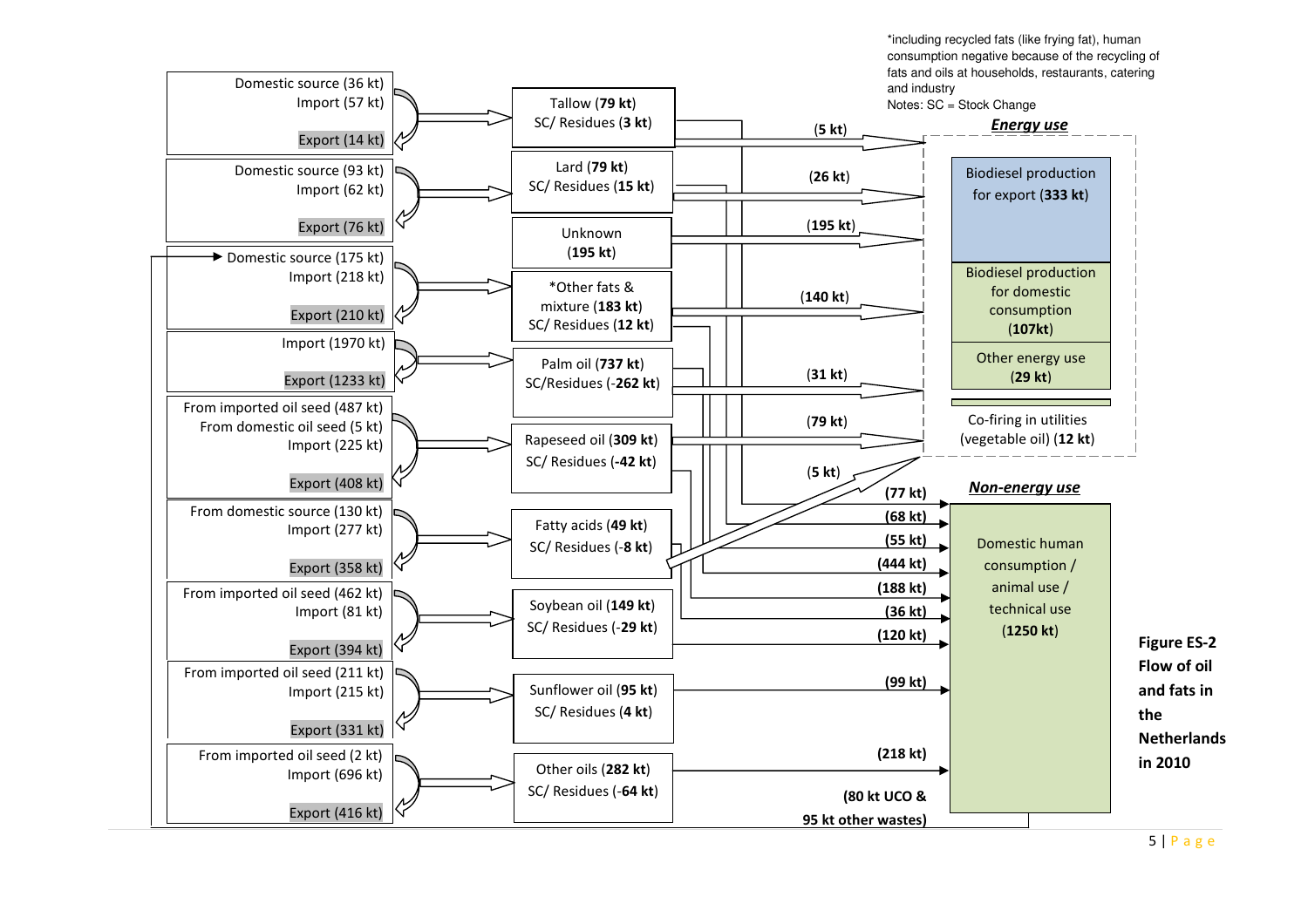# Acknowledgments and disclaimers

This country report was written for IEA Bioenergy Task 40. The sole responsibility for the content of this report lies with the authors. The analyses and conclusions do not necessarily represent the opinion of the IEA Bioenergy Implementing Agreement, or of Dutch policy makers.

The authors of the Task 40 country report would like to thank a number of persons who have been particularly helpful:

- Ric Hoefnagels for providing an excellent base of information sources.
- Reinoud Segers of CBS for the help he provided in interpreting the information of the StatLine database, and his insights regarding the CBS data collection methods.
- Frank Bergmans and Jos van Leeuwen of MVO, for their knowledge on vegetable oil and fats.
- And all the contact persons of the power plants and waste incineration plants, for their positive attitude towards this project and all the information they so willingly provided.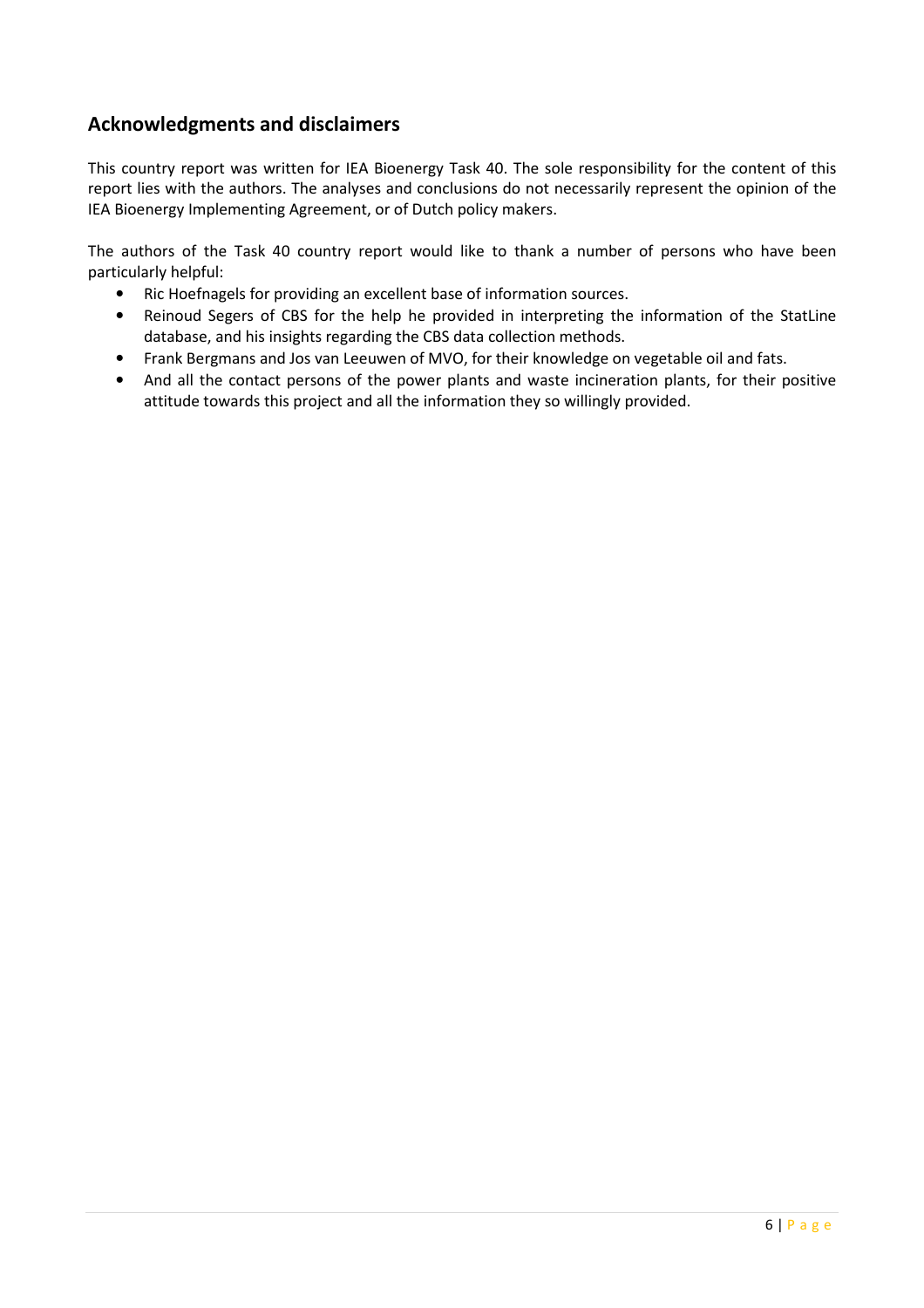# **Table of Contents**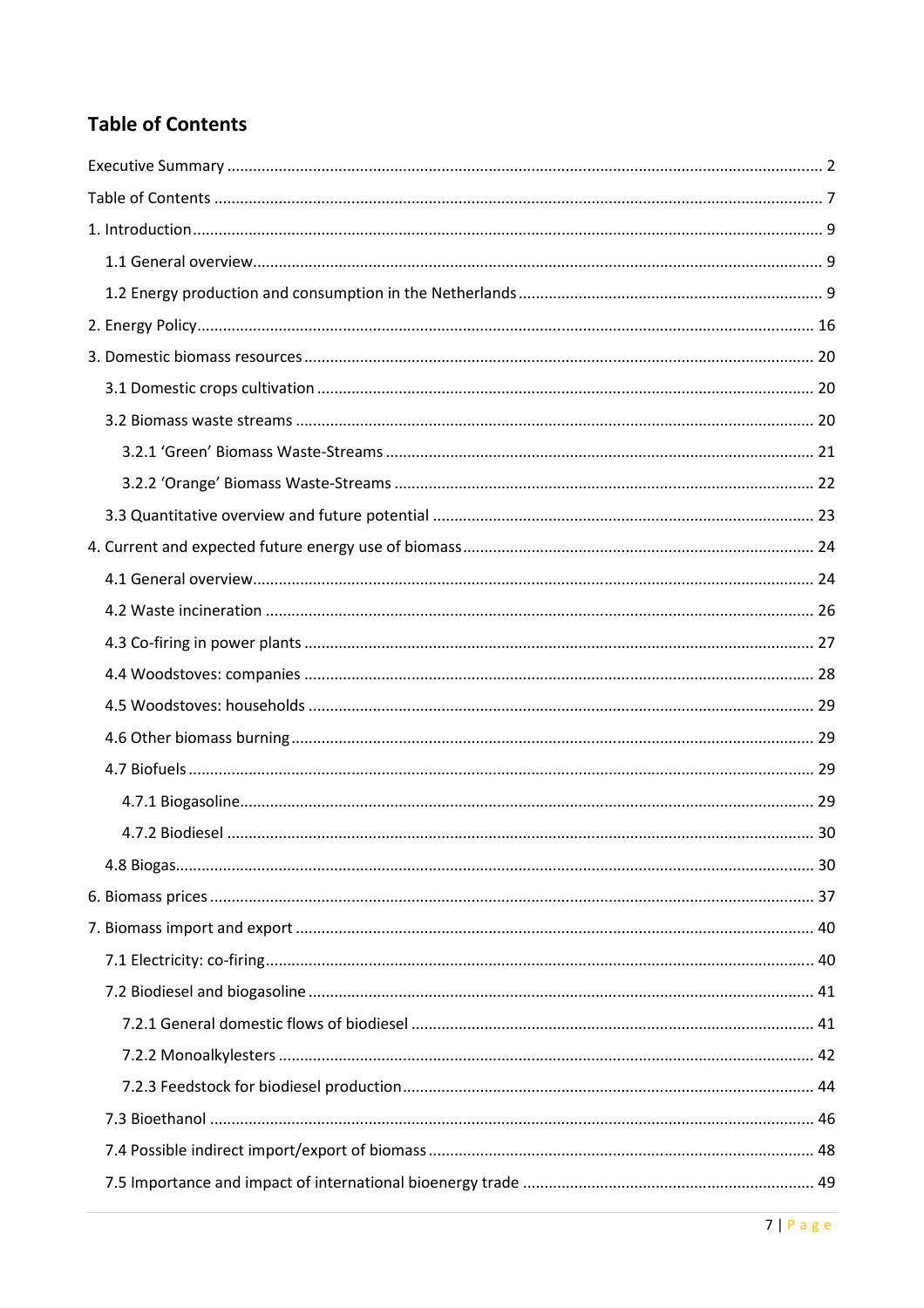| Appendix 3. Calculation of biogenic LHVs for RDF and MSW (not updated for 2010) 59 |  |
|------------------------------------------------------------------------------------|--|
|                                                                                    |  |
|                                                                                    |  |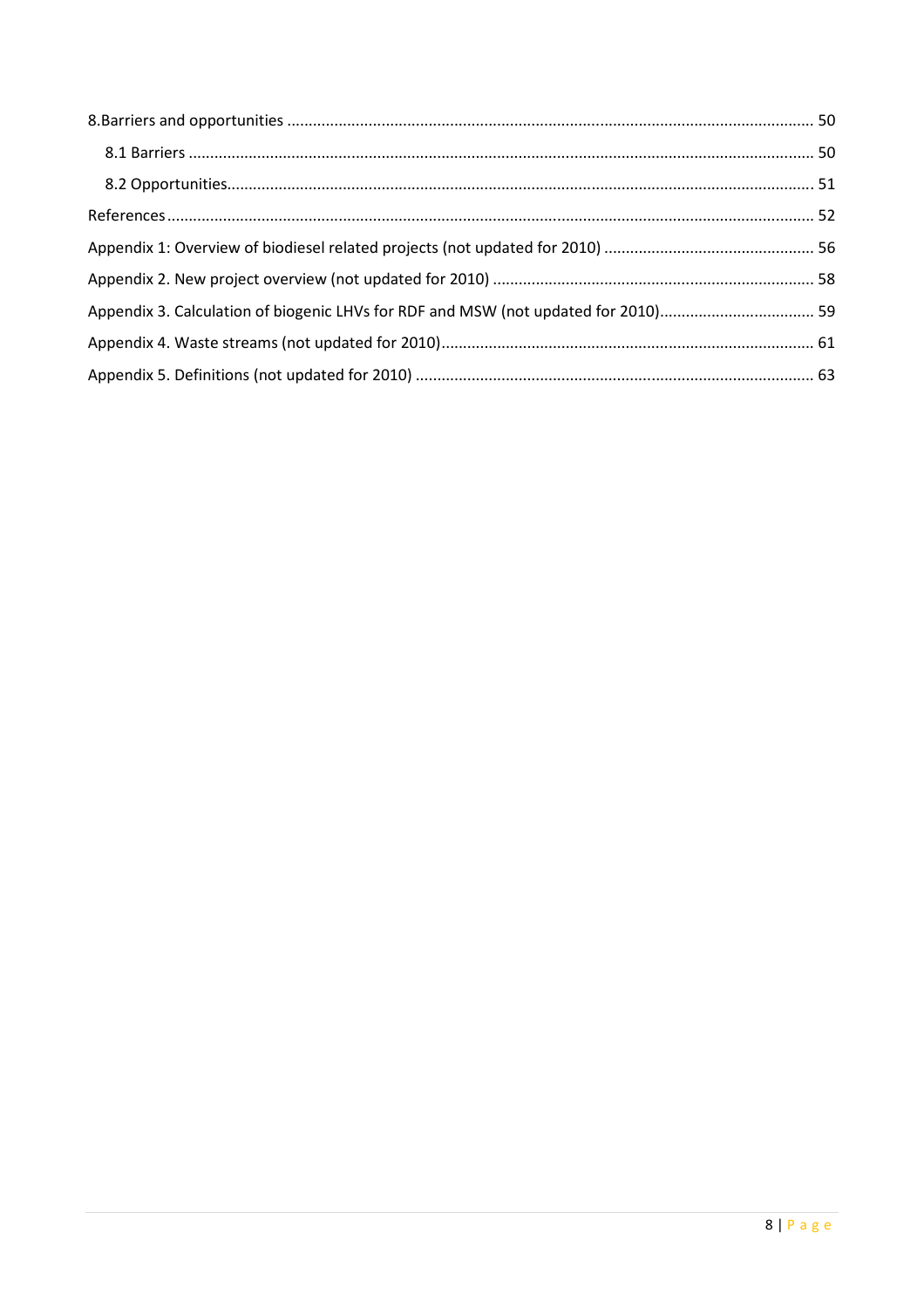# 1. Introduction

#### 1.1 General overview

In the face of a growing demand for sustainable energy sources, the importance of bioenergy is increasing. This is partly reflected in the increase of bioenergy trade during the last few years. Main drivers concerning this trade are reduction of greenhouse gas emissions, a diversification of the fuel supply and the availability of low-costs biomass feedstock in one region and demand for this feedstock (or refined bioenergy commodity) in another. However, many bioenergy markets are however immature at the moment. This is in particular true for the demand side of the market; many biomass markets, e.g. for solid fuels, rely on policy objectives and incentives, which may change over time and often have proven to be unpredictable (Faaij et al., 2006). In order to secure further investments and sustain the growth of bioenergy markets, the supply and demand side of the market needs to be balanced and distortions have to be avoided. Bioenergy markets are however poorly mapped and the available analyses, statistics and modelling exercises are limited (Faaij et al., 2006). Consequently, the knowledge and insights on the relevant market mechanisms and trade flows are relatively poor, making it difficult to manage and organize a stable and sustainable bioenergy market.

In 2004 IEA Bioenergy Task 40 was initiated an (Task 40) to assemble available information concerning the countries' experience with determining, exploiting and developing biomass resources and the development of stable bio-energy markets. Another crucial point is securing the sustainability of biomass production. Its main goal is to identify the possibilities, constraints and criteria for sustainable and global trade of biomass and energy carriers derived from biomass. One of the main products of Task 40 are country reports, in which each member state provides (amongst others) an overview of the import and export flows of biomass for a 1-2 year time frame for their country. This report was written based on Dutch country report of 2009 (Junginger et al., 2010) with new structure and content. The aim is to provide an overview regarding all biomass streams in the Netherlands for 2010 and as far as possible. The main focus is on providing information concerning topics that were not analyzed extensively in the former report or have changed substantially in the last few years. These topics are trade in biodiesel, bioethanol and biomass waste streams.

In summary, the aims of this country report are:

- (1) To provide a concise overview of biomass policy, domestic resources, biomass users, biomass prices and biomass trade, and
- (2) To analyse bioenergy trends and reasons for change in the Netherlands and point out barriers & opportunities for trade in detail

#### 1.2 Energy production and consumption in the Netherlands

#### General characteristics

In 2010 the human population grew up to 16,8 million inhabitants with an estimated average GDP of €29 645 in 2010 (CIA, 2011). Total land area is approximately 3,39 million hectares; 22% arable land and 1% croplands (CIA, 2011). The Netherlands are situated in the North-Western part of Europe, with borders to Belgium, Germany and the North sea. Natural resources often named are natural gas, petroleum, peat, limestone, salt, sand and gravel and arable land.

#### Main industries

CIA (2011) reported that the Dutch economy has stable industrial relations, moderate unemployment and inflation rates, a sizable current account surplus and an important role as European transport hub with among others its airports and harbours. Since 2002 the Euro is the official currency, together with other EU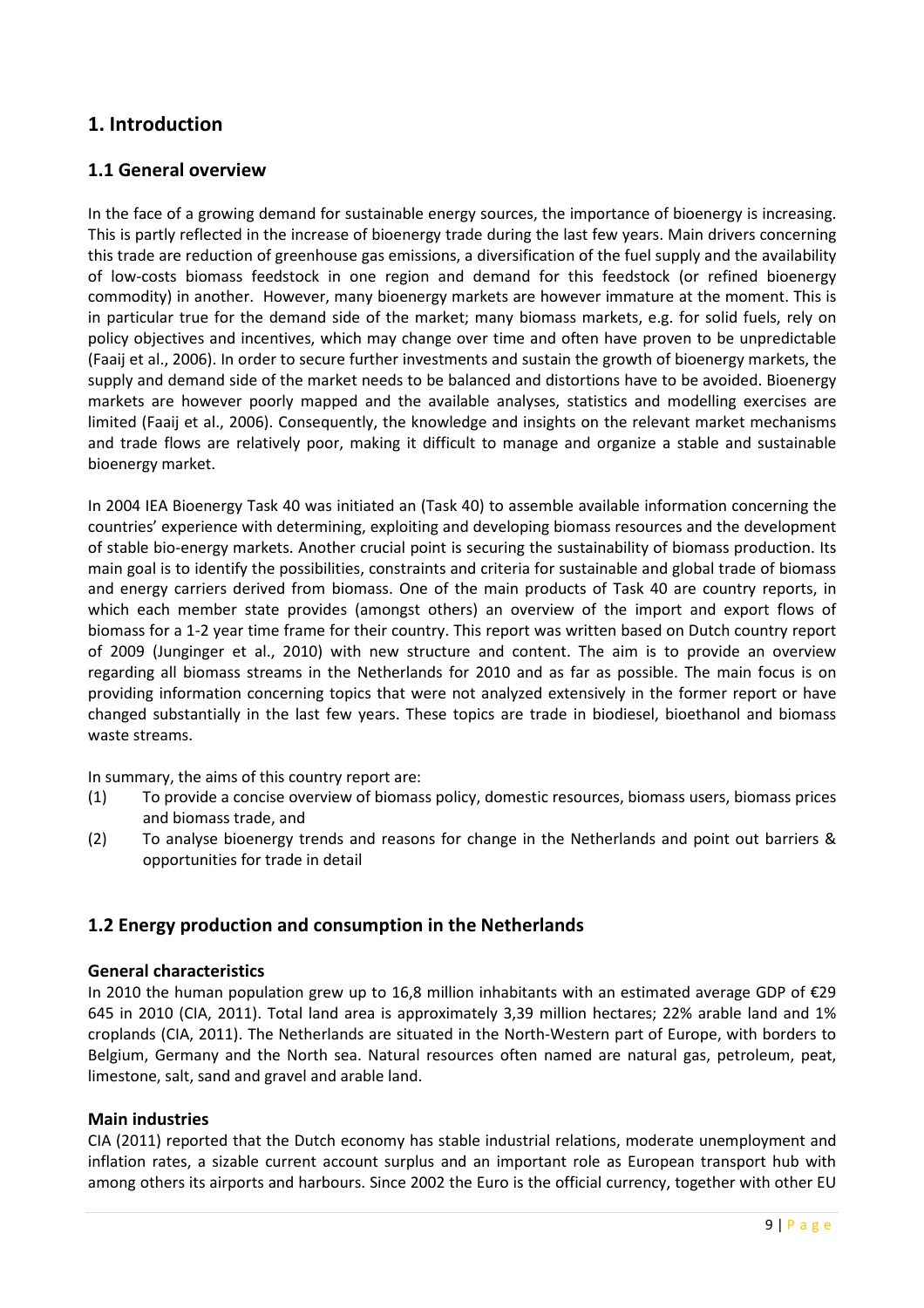partners. Main industrial activities are food processing, chemicals, petroleum refining and electrical machinery. Import and export commodities are machinery and (transport) equipment, chemicals, fuels and foodstuffs (CIA, 2011). Agriculture employs only 2% of labour due to its highly mechanized characteristics, although it provides large surpluses for food-processing and export. The economy was hit hard in 2009 (due to the global financial crisis), resulting in declining export and a GDP contraction of 3,9%.

#### CO<sub>2</sub> reduction requirement

Figure 1.1 represents the emission in the Netherlands from 2000 to 2010. According to CBS, the effect of the various greenhouse gases is measured by converting them into so-called  $CO<sub>2</sub>$  equivalents. One  $CO<sub>2</sub>$ equivalent equals the effect of the emission of 1 kilogram of  $CO<sub>2</sub>$ . The emission of 1 kilogram of  $N<sub>2</sub>O$  equals 310 CO<sub>2</sub> equivalents and emission of 1 kilogram of CH<sub>4</sub> equals 21 CO<sub>2</sub> equivalents. All (chloro)fluorocarbon (CFC) gases have a high  $CO<sub>2</sub>$  equivalent, but because CFC emissions are relatively small, their contribution to the nationwide total is marginal.

According to the Kyoto Protocol, the Netherlands must have reduced its greenhouse gas emissions by an average of 6 % annually over the period 2008–2012 relative to the base year (1990). Part of the reduction may be realized abroad. The Dutch government can buy emission rights in other countries or finance carbon emission mitigation projects abroad. The emission volume in the base year is set at 213 million tonnes of CO<sub>2</sub> equivalents (CBS, 2008). In the years that followed, the reduction continued.



Figure 1.1: Emission in the Netherlands from 2000 to 2010 (\*estimation) Source: CBS Statline, 2011b.

Domestic energy production in the Netherlands increased from 2611 PJ in 2009 to 2944 PJ in 2010. The total primary energy and electricity produced from domestic sources are depicted in Figure 1.2 and Figure 1.3, respectively, by source of energy. Natural gas dominates the domestic energy production in the Netherlands (88,5%) as well as electricity production (60,4%). However, the Netherlands also imports coals to produce electricity.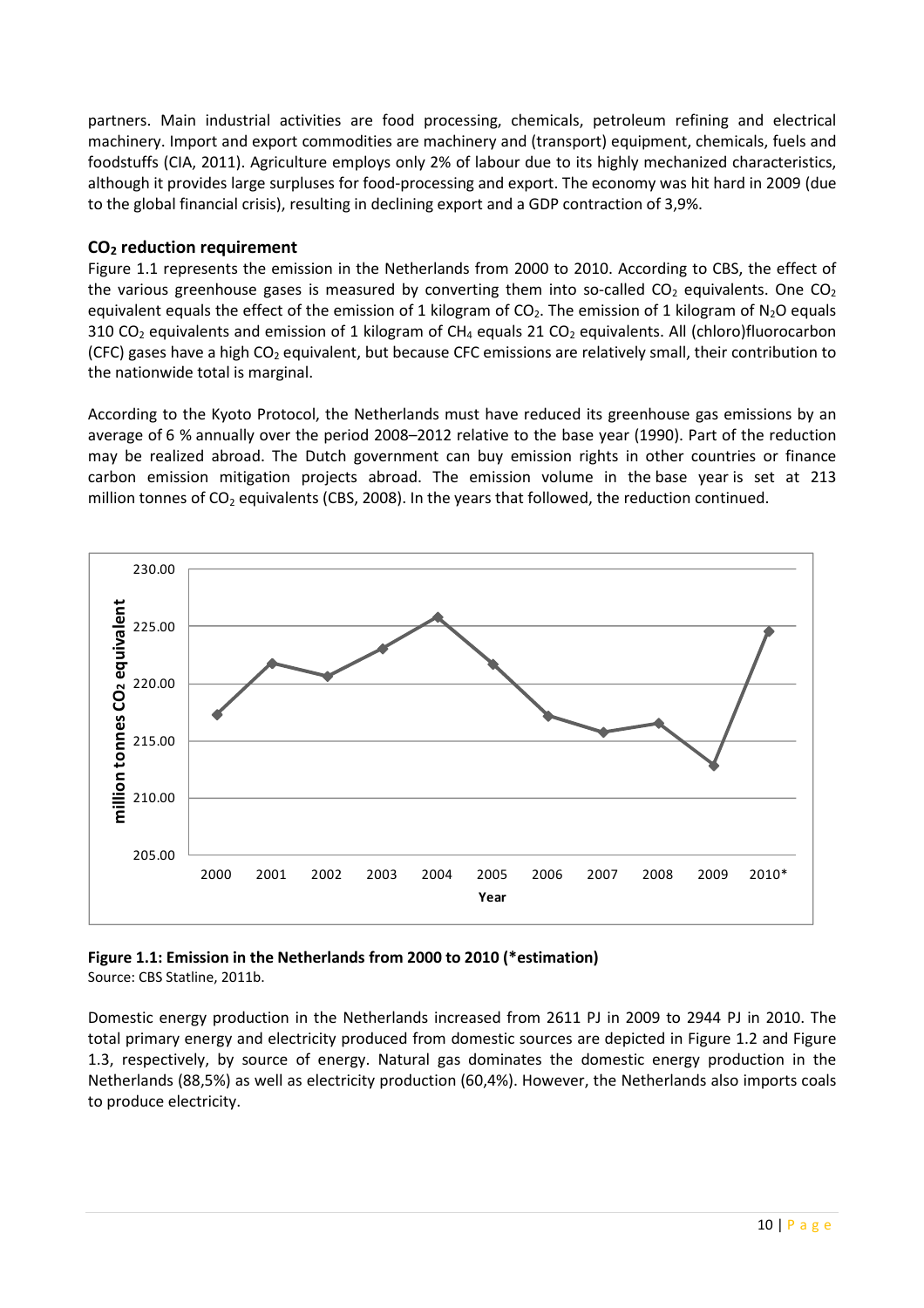

Figure 1.2: Total domestic energy production (by source) in 2010 Source: CBS Statline, 2011c.





Figure 1.4 shows the total energy consumption in the Netherlands (a) by sectors and also (b) by source. In 2010, 2822 PJ was consumed in the Netherlands. The largest consuming sector is manufacturing sector (44,4%), followed by households and other consumers (38,4%) and transportation (17,3%). An overview of primary fossil energy consumption in the Netherlands from 1990 to 2010 by fuel source is given in Figure 1.5. Basically, fossil fuel energy is dominant in the fuel mix, but the use of coal is slowly reduced, and in the same time more heat, biomass and waste are employed for energy purposes.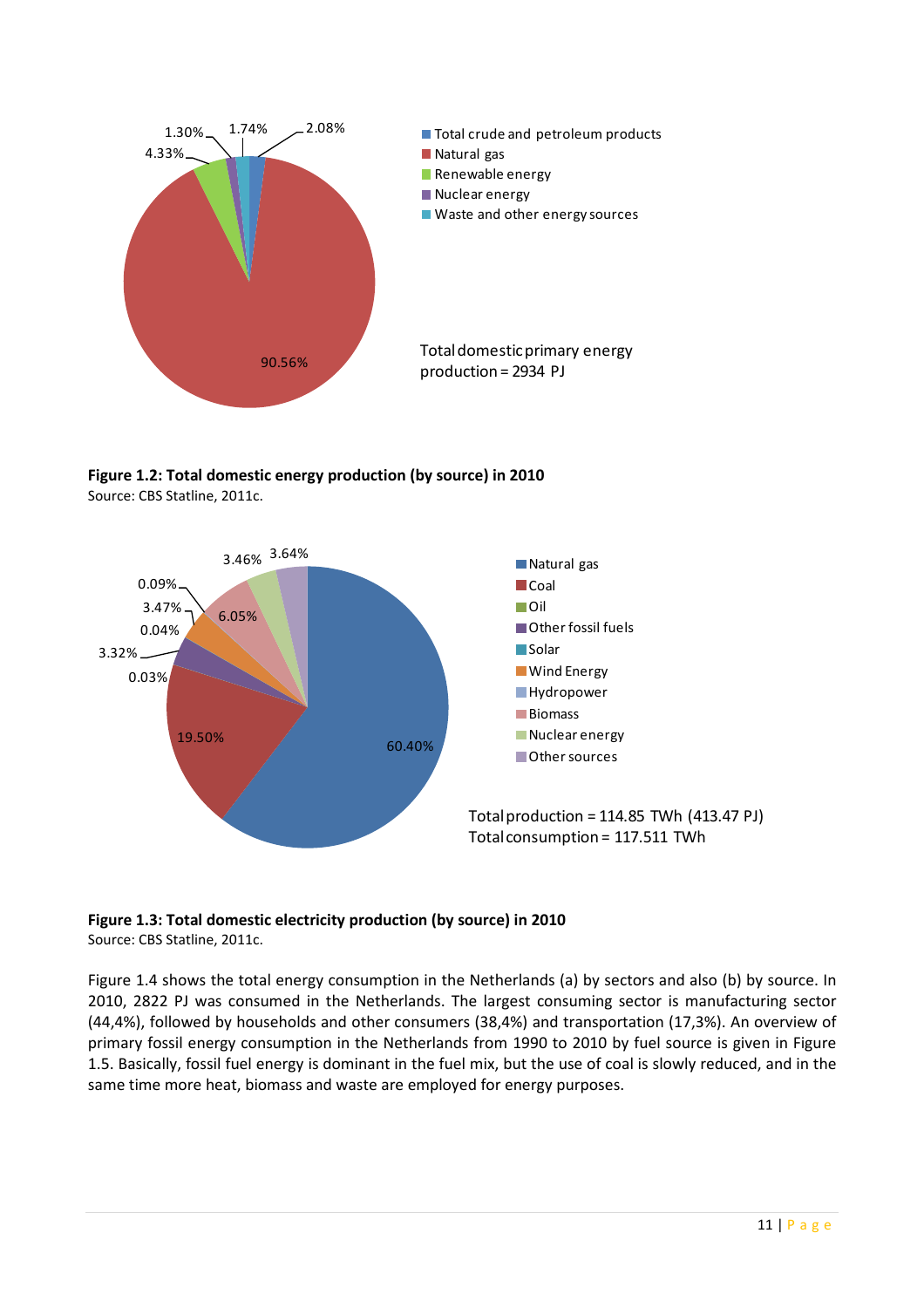

(b)

Figure 1.4: Total energy consumption (a) by sector; (b) by source Source: CBS Statline, 2011c.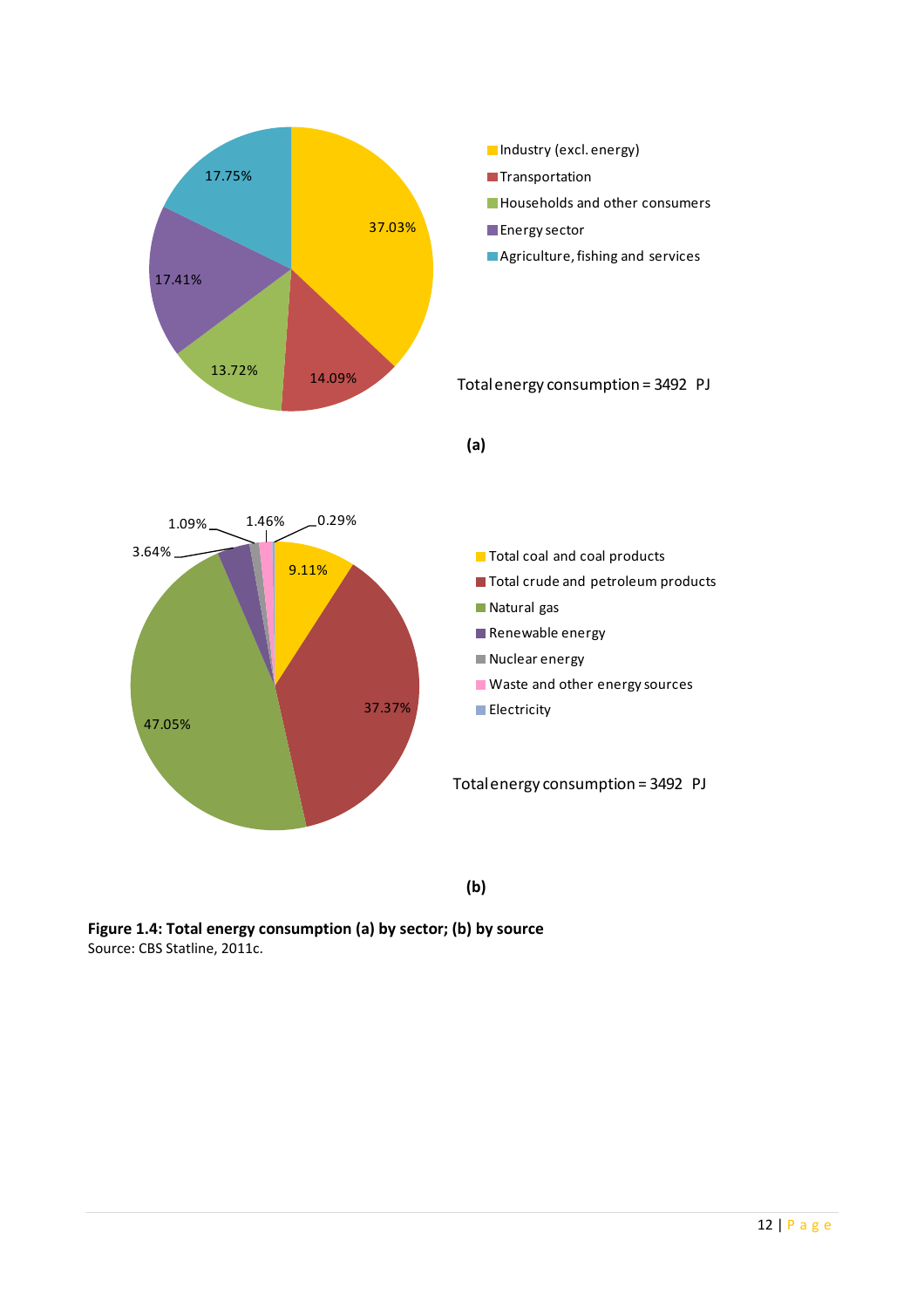

Figure 1.5: Domestic energy consumption from 1990 – 2010 (\*estimation) Source: CBS Statline, 2011c.

Figure 1.6 shows the total heat production / consumption in the Netherlands in 2010. It is assumed that all heat produced is consumed directly in the country. Similar to electricity production, natural gas is still the largest source of heat. Furthermore, the second largest heat source is other fossil fuels. These made up a total of 89% of heat source that comes from fossil fuel.

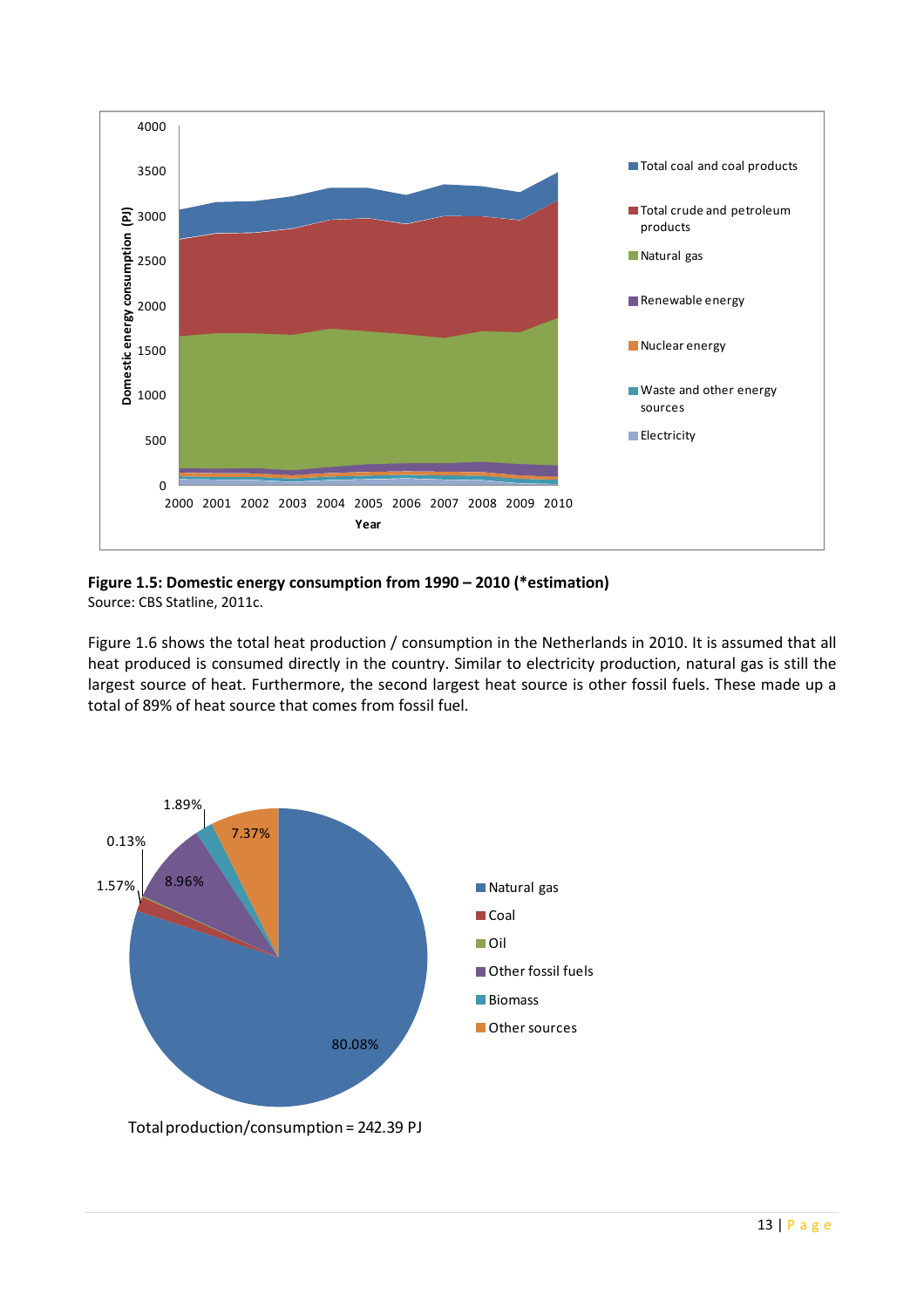#### Figure 1.6: Total heat production/consumption by source in 2010

Source: CBS Statline, 2011b.

Figure 1.7 provides an overview of energy consumption from 2000 to 2010 by sector and also by source (fossil and non-fossil). Due to the industrial activities and quality of life, industry and households are the most energy intensive sectors. Both sectors also show significant use of other energy sources (mainly heat, biomass and waste) over the years. Transportation used least alternative source of energy.



Figure 1.7: Domestic energy consumption from 1990 – 2010 by sector and by source (\*estimation) Source: CBS Statline, 2011b.

A total overview of renewable energy sources in the Netherlands is shown in Table 1.1 below. The share of renewable energy in total energy supply is relatively small but it is increasing; from 2,9% in 2007 to more than 3,6% in 2010.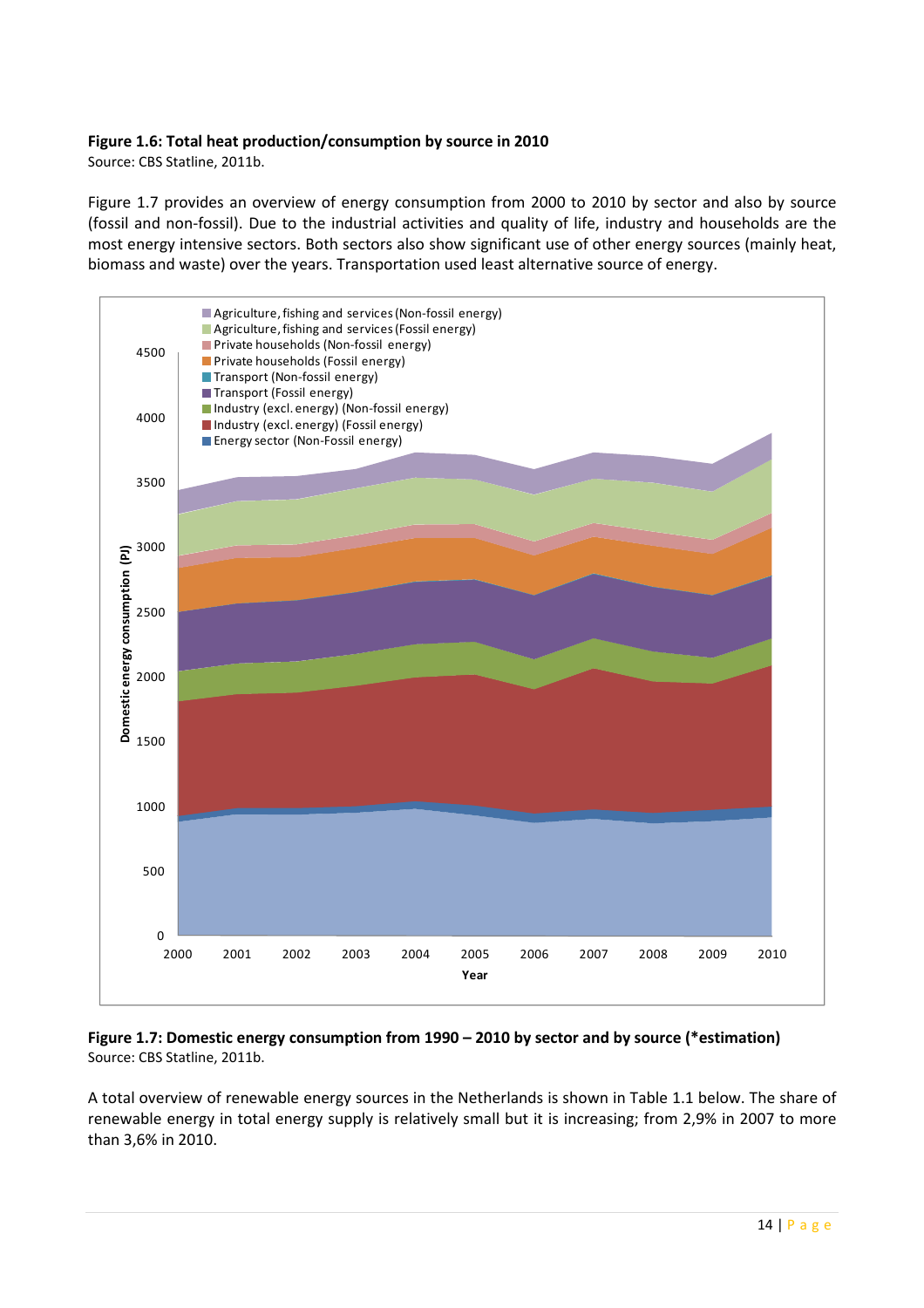# Table 1.1: Renewable electricity, heat and fuel production in the Netherlands between 2000 and 2010

Source: CBS Statline, 2011d; 2011e

MW: Municipal Waste

|                                      |                               | 2000  | 2001  | 2002  | 2003  | 2004  | 2005  | 2006  | 2007  | 2008  | 2009  | 2010  |
|--------------------------------------|-------------------------------|-------|-------|-------|-------|-------|-------|-------|-------|-------|-------|-------|
| <b>Wind energy</b>                   | GWh <sub>e</sub>              | 829   | 825   | 946   | 1318  | 1867  | 2067  | 2733  | 3438  | 4260  | 4581  | 3981  |
| Solar energy                         | GWh <sub>e</sub>              | 8     | 13    | 17    | 31    | 33    | 34    | 35    | 36    | 38    | 46    | 60    |
| Hydropower                           | $GWh_e$                       | 142   | 117   | 110   | 72    | 95    | 88    | 106   | 107   | 102   | 98    | 105   |
| MW (renewable fraction) incineration | GWh <sub>e</sub>              | 987   | 945   | 933   | 946   | 915   | 984   | 1013  | 1095  | 1070  | 1207  | 1349  |
| Co-firing                            | GWh <sub>e</sub>              | 198   | 563   | 1082  | 757   | 1539  | 3310  | 3103  | 1711  | 2116  | 2472  | 3043  |
| <b>Other biomass combustion</b>      | $GWh_e$                       | 216   | 221   | 216   | 205   | 217   | 235   | 236   | 254   | 664   | 895   | 892   |
| <b>Biogas for electricity</b>        | $GWh_F$                       | 270   | 294   | 316   | 310   | 276   | 278   | 339   | 477   | 681   | 848   | 924   |
| Solar energy                         | $TJ$ <sub>TH</sub>            | 446   | 515   | 590   | 652   | 718   | 764   | 793   | 823   | 858   | 932   | 990   |
| Geothermal                           | $TJ$ <sub>TH</sub>            | 157   | 188   | 244   | 309   | 447   | 622   | 835   | 1123  | 1555  | 1946  | 2442  |
| Aerothermal                          | $TJ$ <sub>TH</sub>            | 91    | 113   | 142   | 208   | 308   | 418   | 613   | 875   | 1244  | 1586  | 1921  |
| MW (renewable fraction) incineration | $TJ$ <sub>TH</sub>            | 3126  | 2800  | 3261  | 3332  | 3432  | 3520  | 3868  | 3839  | 4066  | 5007  | 5401  |
| Co-firing                            | $TJ$ <sub>TH</sub>            | 15    | 58    | 222   | 81    | 325   | 693   | 552   | 821   | 789   | 939   | 1267  |
| <b>Wood boilers (companies)</b>      | $TJ$ <sub>TH</sub>            | 2150  | 2102  | 2054  | 2010  | 1966  | 2068  | 2306  | 2552  | 2686  | 2792  | 2766  |
| <b>Woodstoves (household)</b>        | $TJ$ <sub>TH</sub>            | 11916 | 11695 | 11520 | 11326 | 11282 | 11384 | 11622 | 12056 | 12174 | 12232 | 12232 |
| <b>Other biomass combustion</b>      | $TJ$ <sub>TH</sub>            | 513   | 674   | 943   | 1184  | 1984  | 2248  | 3078  | 3262  | 3340  | 3238  | 2369  |
| Charcoal used by household           | $TJ$ <sub>TH</sub>            | 270   | 270   | 270   | 270   | 270   | 270   | 270   | 270   | 270   | 270   | 270   |
| <b>Biogas</b>                        | $TJ$ <sub>TH</sub>            | 2720  | 2735  | 2659  | 2616  | 2831  | 2661  | 2857  | 3035  | 3697  | 4311  | 4681  |
| <b>Biogasoline</b>                   | $TJ_{FUEL}$                   |       |       |       |       |       |       | 798   | 3687  | 4524  | 5771  | 5616  |
| <b>Biodiesel</b>                     | $\mathsf{TI}_{\mathsf{FUEL}}$ | n.k.  | n.k.  | n.k.  | 134   | 134   | 101   | 968   | 9344  | 7524  | 9835  | 3959  |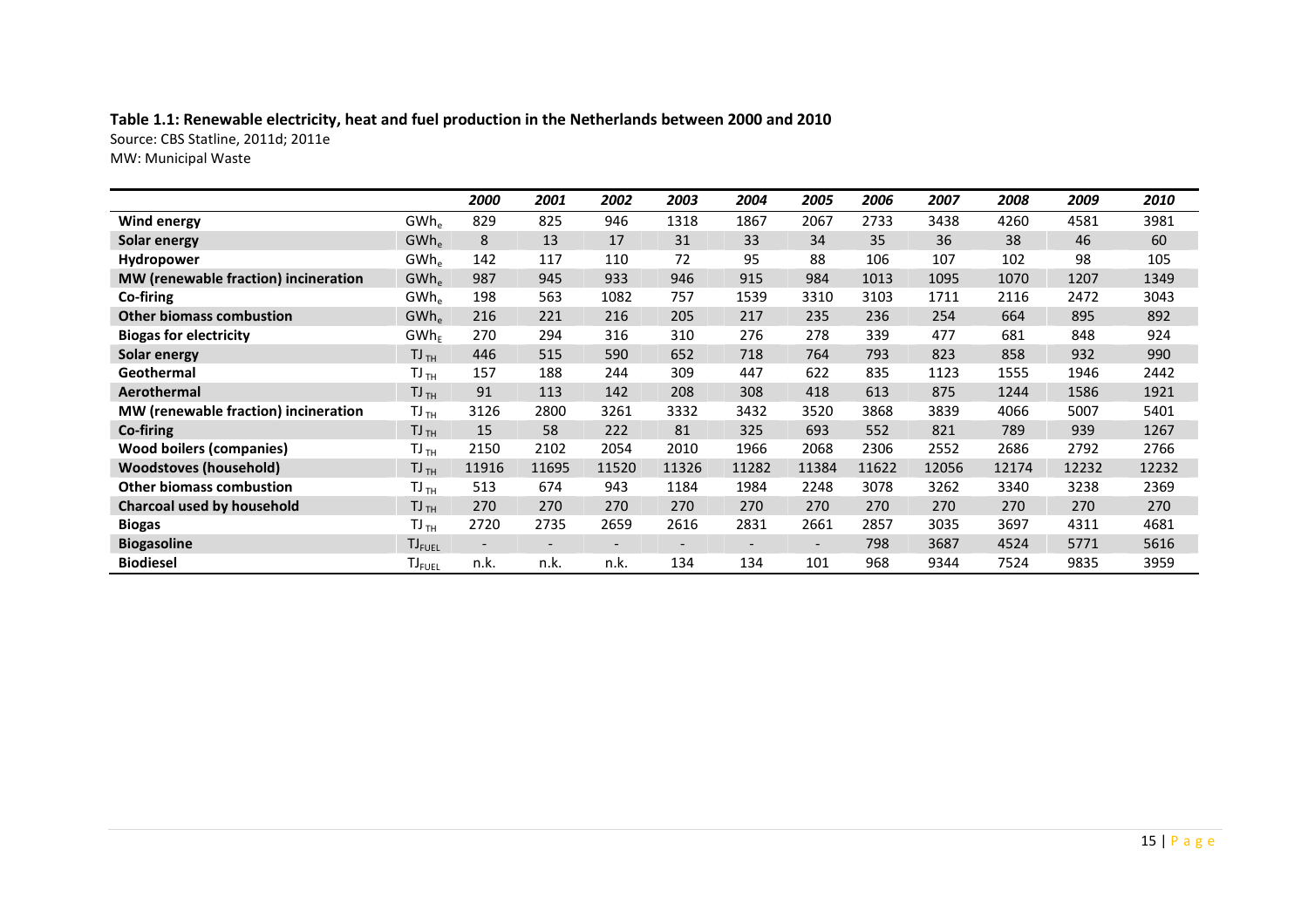# 2. Energy Policy

#### Energy situation

The current Dutch energy situation is characterised by a primary energy consumption of 3495 PJ (2010). The main energy sources are natural gas (1643 PJ), oil (1299 PJ) and coal (318 PJ). Renewable energy sources currently make a contribution of 94 PJ (avoided primary). Approximately three-quarters of the renewable energy produced in 2010 came from biomass. The remainder of renewable energy was produced from sources such as hydropower and wind and solar energy. Renewable energy from biomass is for a large part produced by waste incineration plants, co-firing in energy plants, the use of wood-burning stoves and the use of biofuels in the transport sector (CBS Statline, 2011c).

#### National targets for 2020

The Netherlands targets for 2020, as set out in the Clean and Efficient Work Programme are (a) to enable the achievement of a 30% reduction in CO<sub>2</sub> in 2020 compared with 1990, (b) a renewable energy share of 20% in 2020 and (c) an annual energy saving of 2% as from 2011. In September 2007, Dutch minister for the Environment Cramer presented the working programme 'New energy for the climate'. Energy efficiency should increase to a yearly improvement of 2 to 2,3 % after 2011. Mandatory targets set by the Directive on the Promotion of the use of energy from renewable sources are (1) 14% share of RES on the final consumption of energy in 2020, and (2) at least 10% share of renewable energy in final consumption of energy in transport by 2020. The RES-E share of the Netherlands should reach 9% of the gross electricity consumption in 2010. The biofuel target for 2005 was not met, since the biofuel share by energy content in that year was 0,02%. The targets set for 2006 and 2007 are the same as the one set for 2005 (2%). Subsequently, the target was lowered from 5,8% to 4% in 2010. The main reason for this adjustment was questions regarding the sustainable character of biodiesel production (EREC, 2009).

#### Avoided primary energy and gross final energy

The Dutch method for calculating renewable energy and the method from the Renewable Energy Directive differ from one another. The Dutch method for calculating the renewable energy contribution is known as the substitution method. This method examines what the primary energy consumption would be in a reference situation if no use were made of renewable energy. The method from the Renewable Energy Directive is based on the gross final energy (the denominator) and focuses on the component of this energy that is derived from renewable sources. The expected 14.5% gross final energy in 2020 in this action plan corresponds to 15,5% according to the substitution method (CBS, 2011b).

#### Strategy – Green deals (2011)

In 2011, the Netherlands took concrete steps towards a sustainable economy by signing 59 green deals between government and business. These green deals are about concrete projects in the areas of energy saving, renewable energy, sustainable mobility and sustainable use of raw materials and water. There are a number of projects that will have effects on bioenergy industry: Green Gas Green Deal, Zeafuels biogas, Vogelaar: biobased economy, Jaap Eden Ice Rink: biomass and waste heat, higher success rate local energy companies, Bio Energy plant Cuijk, liquefied biogas, Limburg: two renewable energy plants, biogasnet and solar knowledge cluster, Flevoland energy neutral by 2020, Shell: Cogeneration, KLM Deal closes Green Biofuels, and etc (Rijksoverheid, 2011).

In order to obtain sufficient energy from renewable sources, market players need to be provided with a stable investment climate with long-term prospects in the Netherlands. A vision, strategy and agenda for the medium-term (with long-term prospects up to 2020 and 2050) were set out in the 2008 energy report. Central policy themes in this report include economically efficient energy supply, a sustainable energy mix for the Netherlands and associated adequate infrastructure. The strategy for ensuring the creation of an energy supply in the Netherlands that can meet the demand for energy in a sustainable manner comprises the following three main elements: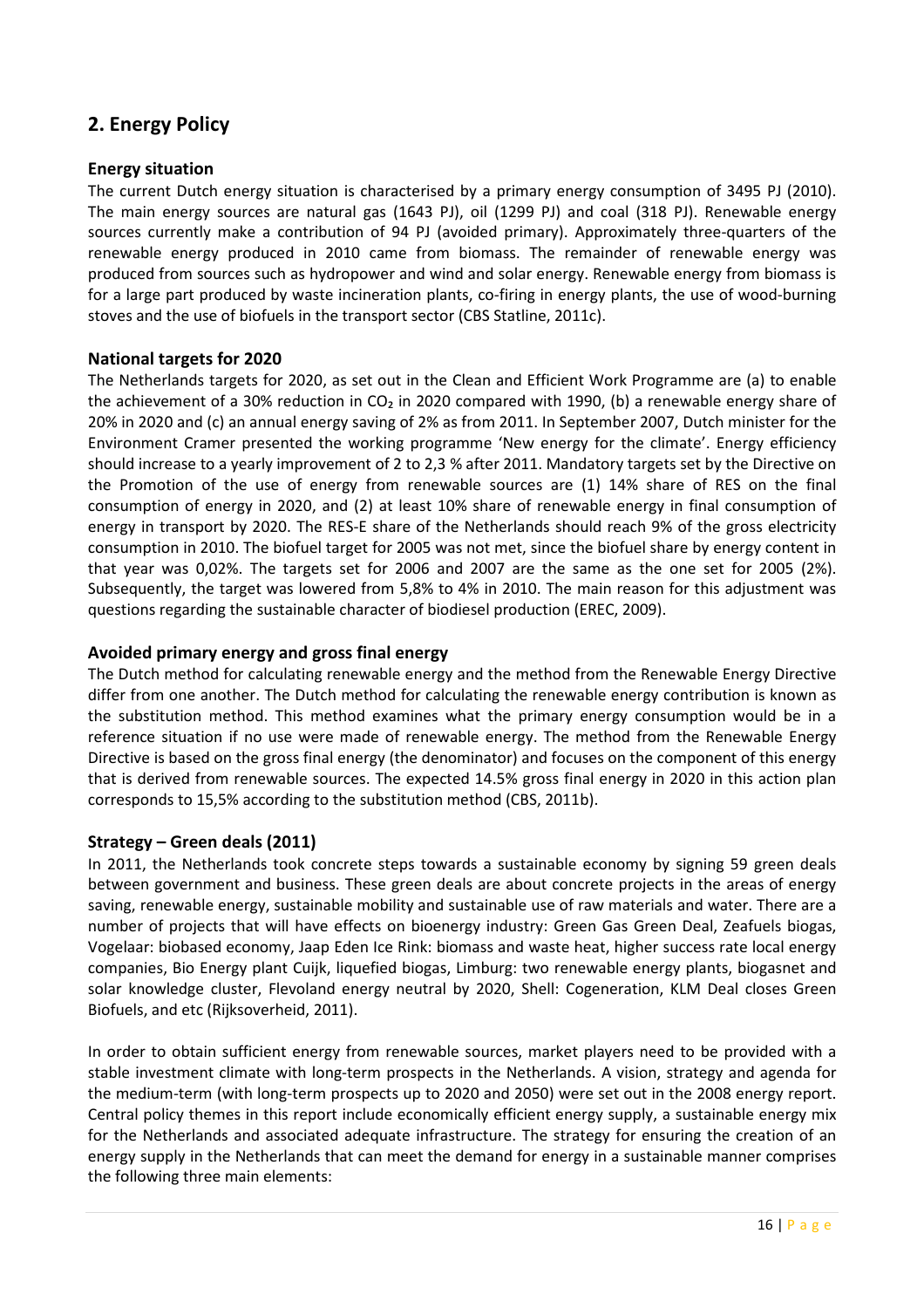- Making the supply of energy cleaner and more efficient through the encouragement of energy savings, the production of more renewable energy and the capture and storage of CO₂.
- The promotion of smoothly running energy markets in which consumers of energy occupy a central position and in which there is total freedom for energy innovations at central and local level.
- Creation of a healthy and stable investment climate for all energy options by defining a clear framework and procedures, with additional incentives where necessary.

This must result in a clean, affordable and secure energy supply. The Dutch government does not set out a blueprint for sustainable energy management, but provides targets and a framework, incentives and direction.

Energy saving is also a cornerstone of the energy policy. The target for Clean and Efficient energy saving is 2% per annum. Further diversification of the fuel mix is also required in the form of coal-fired and nuclear power stations. In the case of coal-fired power stations, the capture and storage of CO₂ (CCS) is essential in order to achieve the CO<sub>2</sub> emission reduction target. For this reason, the Netherlands is stimulating the development of CCS. Various nuclear energy scenarios are also currently under consideration. The next cabinet will decide on these options.

Along with energy savings and diversification, there are also good reasons for investing in renewable energy. The Dutch renewable energy policy is driven by the need to tackle the climate change problem, to safeguard a secure energy supply and to maintain the long-term affordability of energy. In addition, it is also a major incentive for innovation and economic activity.

The strategy aims to achieve the Clean and Efficient objectives in three phases; 1) make advances using technologies and policy instruments that are already available; 2) pave the way for further advances by working on options that will come to fruition over a number of years; 3) further innovations through the implementation of an innovation agenda for the medium and long term. This strategy will be implemented by means of a broad and coherent portfolio of instruments.

#### Central instruments

A number of instruments are central to the achievement of an increase in the renewable energy share:

- The Stimuleringsregeling Duurzame Energieproductie SDE+ [Incentive Scheme for Sustainable Energy Production] is a financial instrument. Renewable energy in the electricity, heat and gas sectors is subsidised through this scheme.
- The Nederlands Beleid Biobrandstoffen [Dutch Biofuels Policy] is an instrument which specifies a mandatory minimum share for petrol and diesel substitutes in the transport sector.
- The Rijkscoördinatieregeling RCR [Government Coordination Scheme] facilitates the coordination of licences for major energy infrastructure projects and renewable energy projects. The aim of this scheme is to speed up the licensing process.
- The aim of the Wet algemene bepalingen omgevingsrecht Wabo [law governing the general provisions of the Environment Act] is to speed up the licensing procedures for small-scale renewable energy installations and increase transparency.
- The aim of the 'Voorrang voor duurzaam' ['Priority for sustainable'] bill is to give priority to sustainable energy in the energy network in the event of congestion.

#### Policy instruments

The Reference Projections - Energy and Emission 2010- 2020 are based on the projections for the long-term SDE. These projections contain the indicative development of renewable electricity up to 2020, in which cost effectiveness is a key condition: large-scale additional burning and combined burning of biomass in coal-fired power stations, onshore and offshore wind energy are the dominant aspects of this scenario.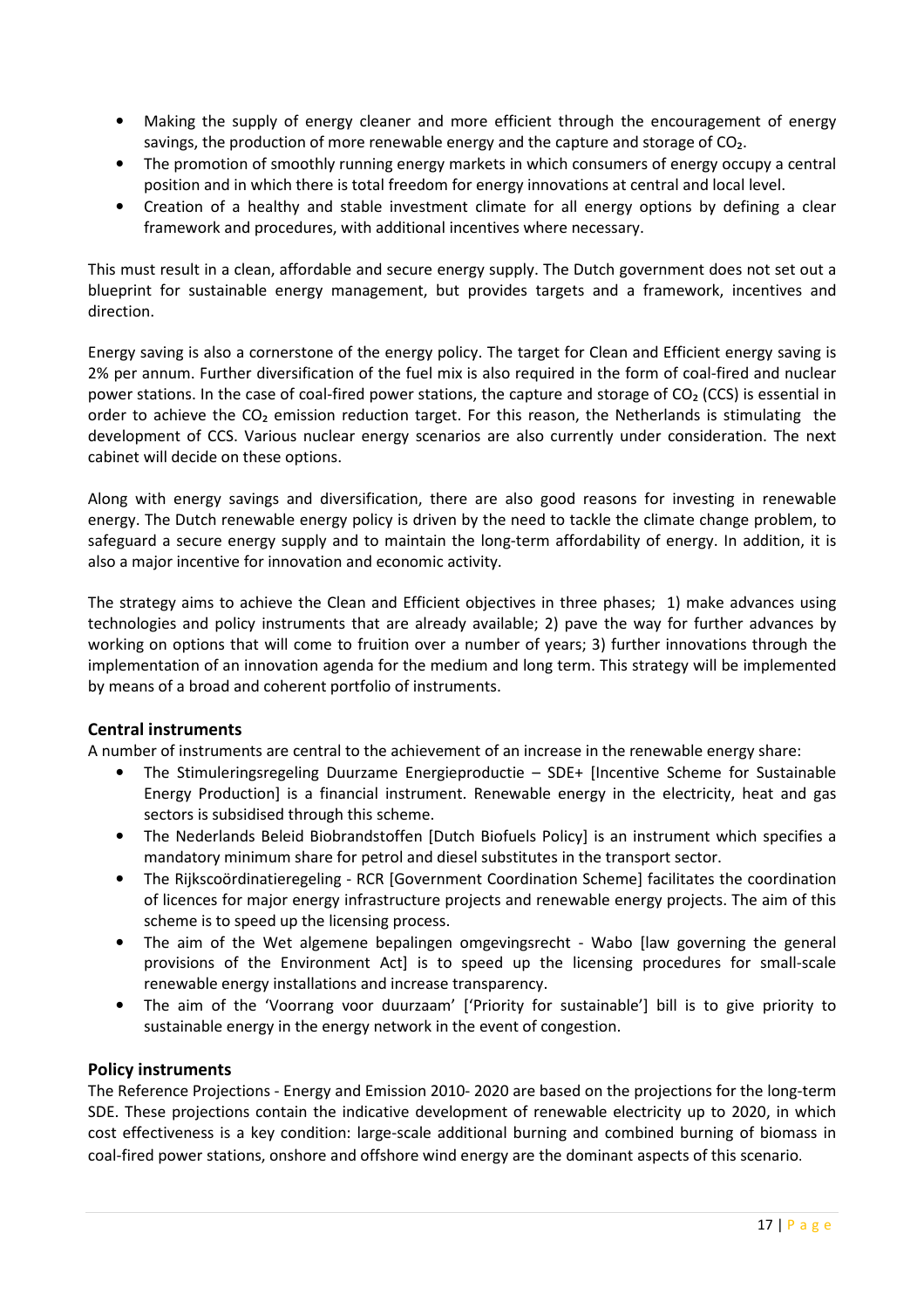#### Target range

Figure 2.1 shows the expected achievement and the indicative targets from the Renewable Energy Directive. Nederland expects to achieve the target from the Renewable Energy Directive for the general share of energy from renewable sources. This target from the Renewable Energy Directive for 2020 is 14%. The expectation is that the renewable energy share could be 14,5% in 2020. With regard to the indicative trajectory, the Netherlands expects an achievement above this trajectory up to 2018. The indicative figure for 2011-2012 is 4,7%. The expected average achievement for the year 2011-2012 is 5,1%. The target from the Renewable Energy Directive of 10.0% within the transport sector is also expected to be achieved. Objectives for the coming years are 4,25% in 2011, 4,5% in 2012, 5,0 % in 2013 and 5,5% in 2014.

Long-term projections are notoriously uncertain. For this reason, ECN/PBL assume a range within which the renewable energy share will move. The range reflects a 95% certainty interval and amounts to 12% - 15%, whereby the projected 14,5% in this action plan lies at the upper end of this range. It should be noted here that this share is achievable, but only on condition that the construction of sustainable options is not delayed and an adequate budget is made available to finance these options.



Figure 2.1: Target of the Renewable Energy Directive and expected achievement (Source: ECN, 2011)

#### Legislation

(Source: NL Agency 2011, CMS, 2011)

On 22 March 2011, the Dutch Senate passed the Bill implementing the Renewable Energy Directive (2009/28/EC) in relation to liquid biomass and biofuels, the Fuel Quality Directive (2009/30/EC) and the Clean Vehicles Directive (2009/33/EC).

The Bill implements the directives by amending the Environmental Management Act (Wet Milieubeheer), the Economic Offences Act (Wet op de economische delicten) and the Electricity Act 1998 (Elektriciteitswet 1998). The Bill features the outline of the implementation; the regulations have to be further substantiated in secondary legislation. The Bill provides the government the authority to issue governmental decrees and ministerial regulations for this purpose. These secondary regulations are not yet public but are expected to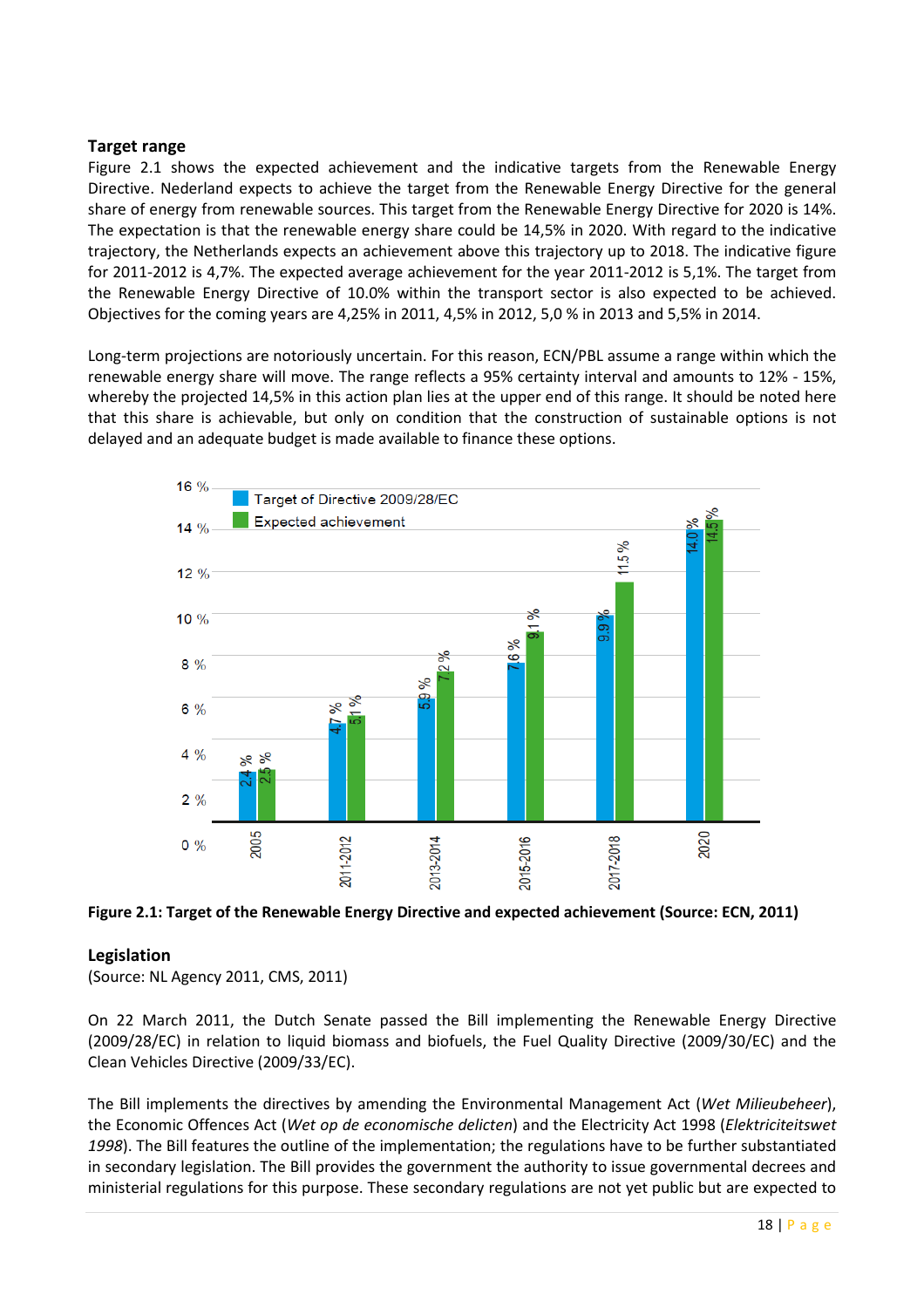be published as soon as the Bill enters into force. The Bill will enter into force the day after publication in the Dutch State Gazette (Staatsblad). The provisions in respect of the sustainability criteria, the information obligations and the registration of biofuels will apply with retroactive effect as of 1 January 2011.

Renewable Energy Directive and Fuel Quality Directive: The Renewable Energy Directive provides for mandatory targets: in 2020 the share of energy from renewable sources in the European Union must be at least 20% (for the Netherlands 14%) and 10% of all transport fuels must be derived from renewable sources. The Fuel Quality Directive provides that fuel suppliers must gradually reduce the greenhouse gas emissions of the fuels they supply, towards an eventual target of 6% reduction in 2020. Biofuels and liquid biomass may only count towards the realisation of these targets if they meet the sustainability criteria as set out in the Renewable Energy Directive and the Fuel Quality Directive. 'Second generation biofuels' (biofuels produced from wastes, residues, non-food cellulosic material and lingo-cellulosic material) may be counted double.

Clean Vehicles Directive: The Clean Vehicles Directive on the promotion of clean and energy efficient road transport vehicles aims at a broad market introduction of environmentally-friendly vehicles. It requires that energy and environmental impacts linked to the operation of vehicles are taken into account in all purchases of road vehicles, as covered by the public procurement directives and the public service regulation.

Dutch Biofuels regulation: The Environmental Management Act will be amended to include a provision that provides for the adoption of a decree that (i) stipulates sustainability criteria for biofuels and (ii) prescribes rules in relation to the information that should be submitted in order to prove that these sustainability criteria are met. Furthermore the Environmental Management Act provides for a special register for fuel suppliers to register their information about supplied biofuels. The Netherlands Emission Authority (NEA) is assigned the task to control this register and the administrative enforcement of the biofuels obligations. Further substantiation regarding the organisation of the register will be set out in a ministerial regulation. According to the explanatory memorandum to the Bill - amongst others - the following decrees will be amended: the Dutch 2007 Biofuels Road Transport Decree (Besluit biobrandstoffen wegverkeer 2007), the Regulations on Double Counting of Better Biofuels (Regeling dubbeltelling betere brandstoffen) and the Biofuels Road Transport Administration Regulations (Regeling administratie biobrandstoffen wegverkeer). In addition a new governmental decree and ministerial regulation will be issued: the Decree and the Regulation renewable energy for transport (Besluit / Regeling hernieuwbare energie vervoer).

Subsidies for liquid biomass: The explanatory memorandum to the Bill provides that in relation to liquid biomass the application of the sustainability criteria as included in the Renewable Energy Directive will be stimulated through subsidies. Such subsidies can only be obtained for liquid biomass that meets the sustainability criteria.

Although the implementation of the directives seems to be completed, much of the actual implementation still has to be filled in by secondary legislation. As soon as the necessary decrees and regulations have been published more information will be available on the actual implementation of the directives in the Netherlands.

#### Future

With the so-called "green deal" of minister Verhagen, co-firing is seen as essential element in the renewable energy portfolio of the Netherlands. Therefore, the minister indicated in the "Green deal" that a mandatory share of renewable sources for electricity suppliers will most likely be implemented in the future, to reach the 2020 renewable energy targets. To avoid decreasing levels of co-firing as financial support decreases, the green deal specifies that until 2015, coal- fired power plants should realize a share of 10% co-firing. With the green deal, and potential suppliers obligation the potential future role of biomass co-firing in the Netherlands has been described.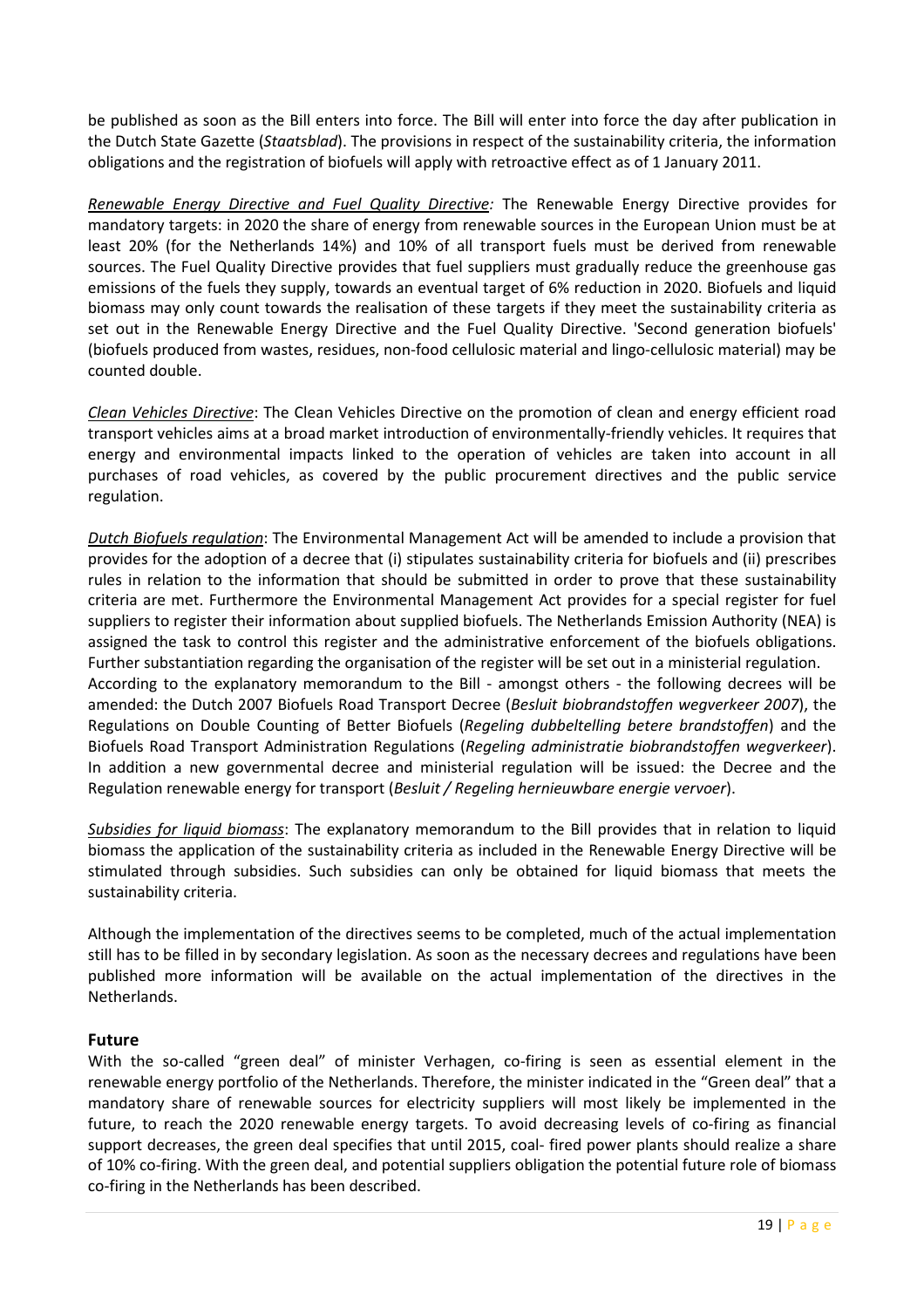# 3. Domestic biomass resources

This chapter will elaborate on the domestic supply of biomass suitable for energy purposes. First, the yields from domestic vegetable oil production, cultivation of dedicated energy crops, yearly available biomass waste streams and their actual application for energy purposes will be examined. The results will then be summarized in an overview in the form of a table. The chapter will be concluded with a brief assessment on the future potential of domestic biomass production for the Netherlands.

#### 3.1 Domestic crops cultivation

#### Vegetable oil

In 2010, the production of rapeseed oil from primary agricultural sector was 11,5 ktonnes. There was no net import of vegetable oils. However, the Netherlands imported 3,95 Mtonnes of oilseeds. More than half of this was soybeans, which have an oil content of 20% , the remaining improts were was rapeseeds and sunflower seeds, which have an oil content of 40% .

#### Dedicated energy crops

In the Netherlands, cultivation of dedicated energy crops does not take place on a significant scale. Rapeseed is produced in relatively small amounts. In addition, a minor effort is taken on cultivation of energy wood. One example is miscanthus and willow at the experimental farm Dorschkamp North Holland, where energy production is combined with cleaning sludge. A second example is the production of cane with clean water at the Lankheet property (3 acres). Third example is the short rotation willow in Flevoland (60 ha) (SenterNovem, 2009). From 1999 an experimental forest of willow trees was planted in the province of Flevoland. Since 2002, wood has been harvested, chipped and used as fuel for the stand-alone wood combustion installation near Lelystad. In 2006, the yield amounted to roughly 290 tonnes of fresh wood and was projected to be about the same in 2007. The yield corresponds to 3 TJ. This amount is negligible compared to the domestic biomass waste streams utilized for energy purposes as described in the next section (Junginger et al., 2010).

At the moment, there are a few types of crops in the Netherlands which have potential for energy use. Table 3.1 shows the land area and yield of four crops. The development of crops cultivations depends on many uncertain factors like relative prices of other agricultural products and of oil, future policy like directives and tax schemes on fuels and the technological development of second generation biofuels.

| Table 5.1. Early area and yield or loan types or crops caltivation in the Hetherlands |              |            |          |             |  |  |  |  |
|---------------------------------------------------------------------------------------|--------------|------------|----------|-------------|--|--|--|--|
| Crop                                                                                  | Winter wheat | Sugar beet | Rapeseed | Grain maize |  |  |  |  |
| Acreage (ha)                                                                          | 109,114      | 49.746     | 1,389    | 3,722       |  |  |  |  |
| Yield (kg/ha)                                                                         | 8.909        | 89,855     | 4.145    | 12,620      |  |  |  |  |
| Yield by-product (kg/ha)                                                              | 4.472        | 40,000     | 2,500    | 18,600      |  |  |  |  |

|  | Table 3.1: Land area and yield of four types of crops cultivation in the Netherlands |
|--|--------------------------------------------------------------------------------------|
|  |                                                                                      |

Source: Smit et al., 2010

#### 3.2 Biomass waste streams

This section focuses on biomass waste streams that are currently economically attractive to use for energy purposes and already contributed substantially to renewable energy production in 2007 and 2008.

Table 3.2 distinguishes 'green' and 'orange' waste streams. This is done according to the categorization offered by the European Union. This is a broad categorization for the distinction of all types of waste. The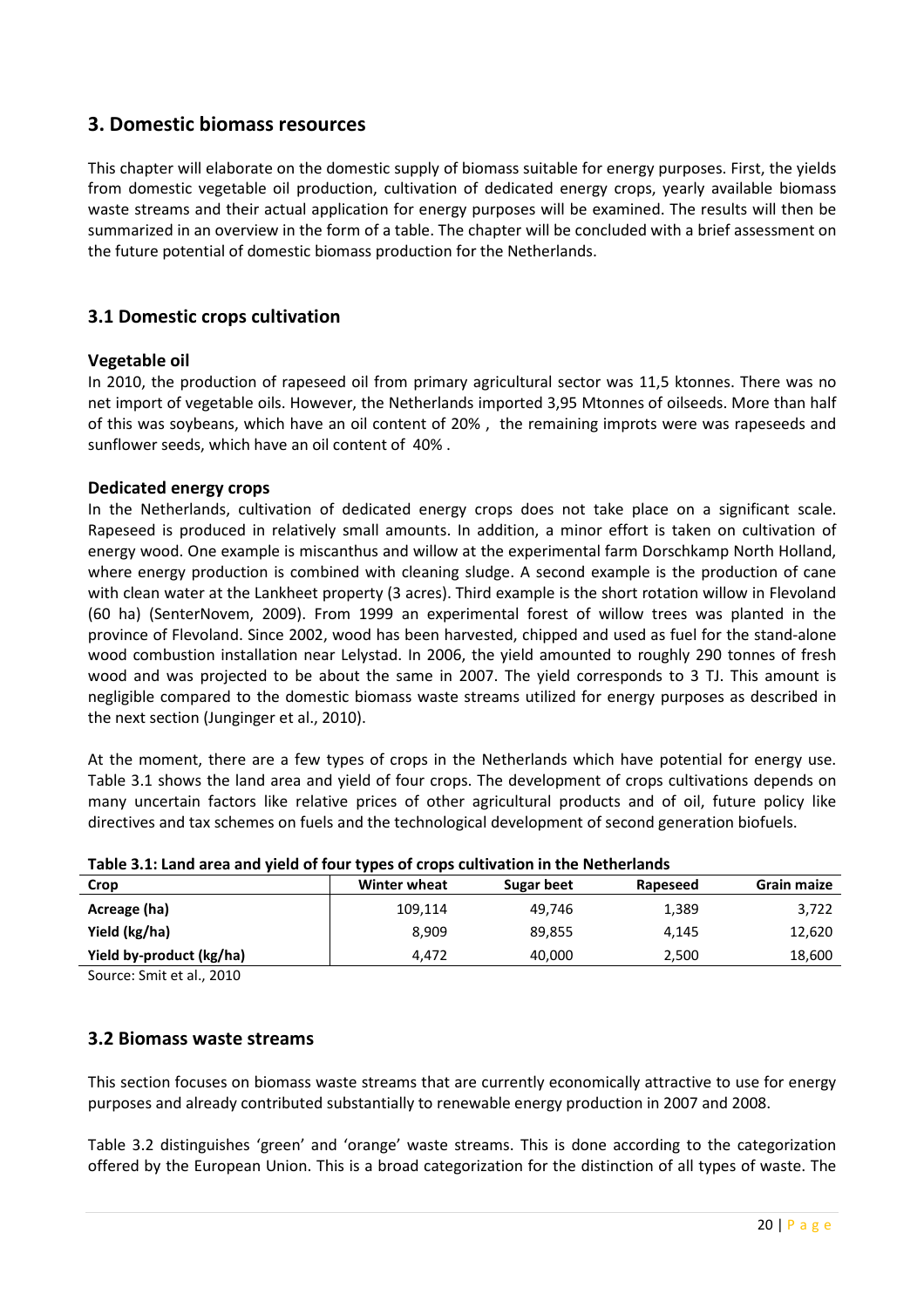green list entails 'clean' biomass waste and the 'orange' entails biomass waste that includes hazardous substances (Junginger et al., 2010).

The domestic supply of biomass waste is not likely to change significantly on the short term. Neither is the demand for alternative uses of the 'green' streams and therefore the availability of those streams for energy purposes. The Orange streams of used wood and RDF, however, are predominantly exported at the moment but are likely to be used more in the Netherlands in the future. For used wood, this is clearly happening already, as there are three new stand-alone wood incineration plants in operation.

Still, there is a large potential in organic residues from agriculture, nature and landscape maintenance. For energy purposes the demand is mainly focused on woody biomass and already a substantial amount of fresh residue wood is being used. There is no significant demand for non-woody residue streams like verge grass, straw and reed. Often, these resources turn out to generate more added value (or less negative value) when used for purposes other than energy generation like animal fodder or fertilization of agricultural land. Some of these streams offer potential because they are already being harvested during terrain maintenance and therefore include no additional costs (except for transport). However, in utilizing this potential some major hurdles have to be overcome. First off all, a significant problem is the lack of technology to use non-woody biomass for energy generation. The quality of the biomass is uncertain because of different composition, legal restriction on the use of grass from nature in fermentation facilities, uncertainty on return of investment, highly dispersed harvest causing logistic challenges (Junginger et al., 2010). Another reason for the marginal application for energy purposes is the highly dispersed harvest of feedstock, causing substantial logistic difficulties for central utilization. A sizeable amount of these streams is however being used locally, especially within digestion installations for the production of biogas. The production of biogas has more than doubled since 2006, corresponded to 12,1 PJ in 2010 (CBS, 2011d). The produced biogas is primarily being combusted near the source for heat and electricity generation.

| Table 3.2: Biomass waste stream specification |  |  |
|-----------------------------------------------|--|--|
|-----------------------------------------------|--|--|

| <b>Biomass waste stream</b>                        |                               |  |  |  |  |
|----------------------------------------------------|-------------------------------|--|--|--|--|
| 'Green'<br>'Orange'                                |                               |  |  |  |  |
| • Fresh residue wood (woodblocks, shredded wood)   | • Used wood (A, B, C quality) |  |  |  |  |
| • Clean residue wood from wood processing industry | • Municipal solid waste (MSW) |  |  |  |  |
| (sawdust/curls)                                    | • Paper sludge                |  |  |  |  |
| • Discarded frying oil                             | • Refuse Derived Fuel (RDF)   |  |  |  |  |
| • Animal fats                                      |                               |  |  |  |  |
| • Animal meal                                      |                               |  |  |  |  |

#### 3.2.1 'Green' Biomass Waste-Streams

In the following the quantitative as well as the qualitative characteristics of the separate streams will be described briefly.

#### Fresh residue wood

Fresh residue wood is a term to denote harvested wood like pruning waste from municipalities and tree nurseries and woodblocks from forestry. Because of the highly diversified way fresh residue wood is being gained and the local character of the distribution of the streams a good estimate on the amount of being used for energy purposes is impossible at the moment.

#### Clean residue wood from wood processing industry

Clean residue wood is the wood that is discharged during the processing of wood to products (sawdust, curls short-wood, etc.). In the Netherlands, about 351,5 ktonne dry industrial rest wood is being collected yearly, the imports sum up to 78,5 ktonne and export is negligible (Leek et al, 2009). The residue wood is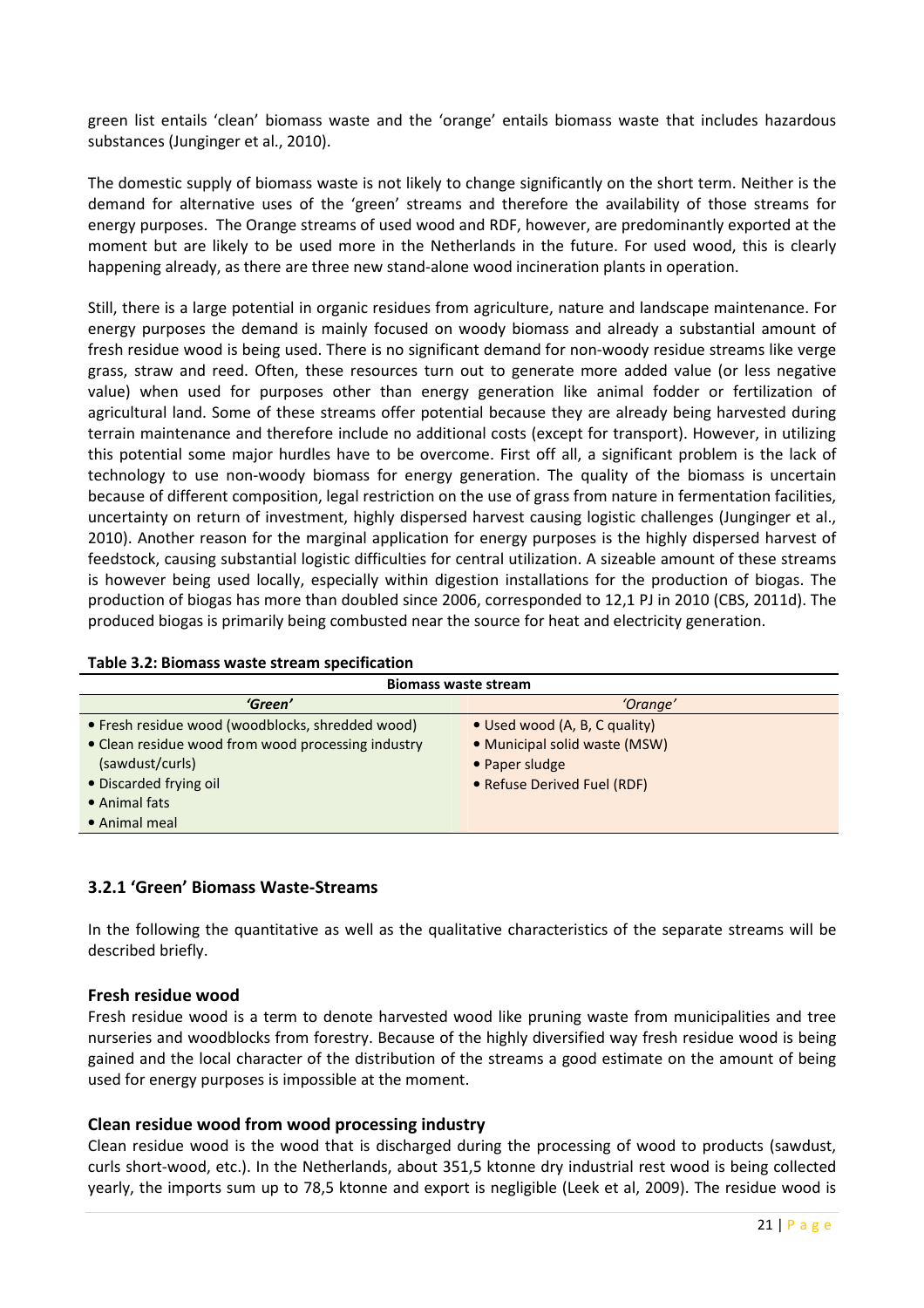being processed into various kinds of products like flooring for livestock or domestic animals boxes (litter), in particle boards but also energy pellets. The products are used in the Netherlands but exported as well. In addition, it is also being directly used for energy generation by combustion, digestion or gasification.

#### Animal fats and mixture

Animal fat is a waste stream submitted by slaughterhouses. According to statistics from MVO, the total amount of animal fats and mixture (including recycled fats (like frying fat), human consumption negative because of the recycling of fats and oils at households, restaurants, catering and industry) in the Netherlands equals 228 ktonne in 2010 (MVO, 2010). The flow of oil and fats were illustrated in section 7.2.3.

#### 3.2.2 'Orange' Biomass Waste-Streams

#### Used Wood

Used wood includes all wood available after usage (post-consumer wood). Depending on its former function the used wood can be contaminated. The contamination is being expressed by a simple categorization; A (clean), B (contaminated; painted, laminated), C (impregnated).

An important development in the Dutch used wood market is the realisation of three new wood burning installations that are producing renewable electricity from burning shredded B-wood and a little A-wood (see chapter 5). In 2009, they are fully operational increasing domestic demand and therefore diminishing the export of used wood. C-wood is still being exported to Germany and Sweden (Leek et al., 2009).

#### Municipal solid waste (MSW)

MSW is collected from households and industry sectors to be burned in a waste incineration plant. Dutch policy concerning the treatment of MSW is based on 'the ladder of Lansink' (Houtkamp, 2009). This prescribes the treatment of waste so that the highest value is retained from the waste. Therefore the MSW will be preferably separated and recycled to maximize the reuse of materials. When this is economically not viable the waste should be incinerated or converted trough composting, gasification or digestion. In the end only a small fraction (1%, CBS Statline, 2011f) of the waste is land filled (including ashes from waste incineration).

An extensive part of this waste is being sorted at the source. Virtually all Dutch households separate glass, paper & cardboard and often organic waste. Still the largest part is being collected as mixed waste, some of it is still being sorted mechanically, but the bulk is incinerated directly. Mixed municipal waste consists out of all types of waste and the embedded energy is for 48 % accountable to biogenic components (Houtkamp, 2009), meaning only 48 % of the energy can be attributed to renewable/biomass.

#### Paper sludge

Paper sludge is produced out of the residue during the de-inking of old paper before recycling and sludge from wastewater purifiers in the paper industry. The yearly amount of paper sludge being produced in the Netherlands is roughly estimated around 3 Mtonne (Koppejan, 2005). Paper sludge is predominantly being processed without energy recovering at the moment. Still, a substantial amount of paper sludge is also being co-fired in cement ovens and coal fired power plants.

#### Refuse Derived Fuel (RDF)

RDF is produced by shredding and dehydrating MSW. Non-combustible waste is removed by mechanical separation. The so-called 'fluff' resulting can be used directly but can also be further processed into pellets. All RDF produced in the Netherlands, whether it is fluff or pellets, is currently being exported (Huet, 2009).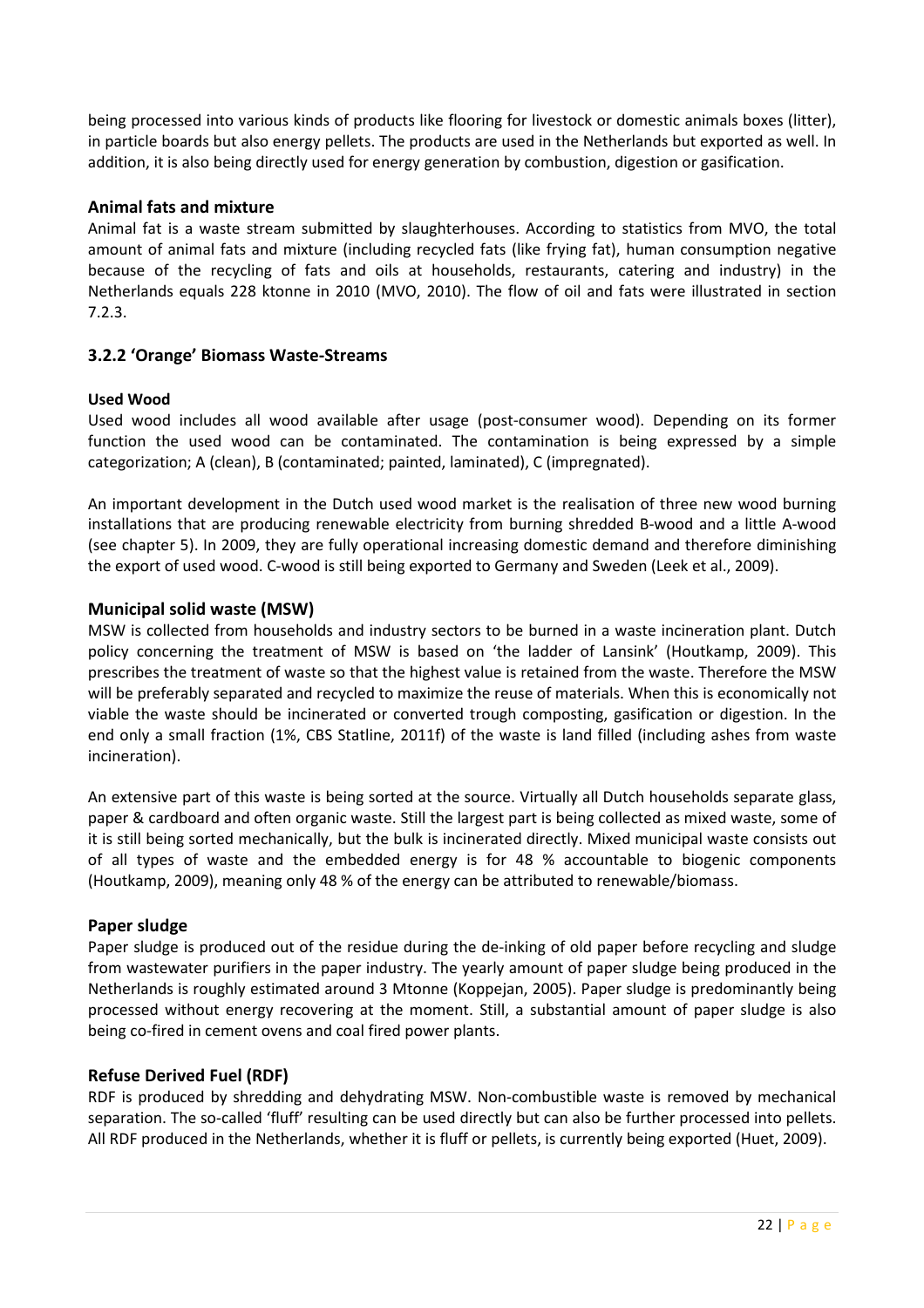## 3.3 Quantitative overview and future potential

The overview indicates the domestic production of biomass for energy purposes in ktonne and the corresponding energy content. Table 3.3 shows the estimated biomass availability in the Netherlands in 2010. Competition with food, animal feed, animal bedding and other application, as well as price of biomass supply make up the difference between availability and consumption.

| <b>Biomass source</b>           | <b>Availability</b> | Consumption | <b>Biomass source</b>      | <b>Availability</b> | Consumption |
|---------------------------------|---------------------|-------------|----------------------------|---------------------|-------------|
|                                 | PJ/year             | PJ/year     |                            | PJ/year             | PJ/year     |
| Logs                            | 5,1                 | N/A         | Bio-Oil, Frying            | 2,3                 | 5,2[6]      |
| Fresh Wood Chips                | 5,5                 | 3,5[1]      | <b>Bio-Oil Fatty Acids</b> | 2,3                 |             |
| <b>Energy Production (Wood)</b> | $\mathbf{0}$        | N/A         | Dry Food Reprod.           | 1,8                 | N/A         |
| Sawdust                         | 4,2                 | N/A         | <b>Animal Meal</b>         | 1,1                 | $1,1$ [7]   |
| <b>Wood Pellets</b>             | 1,8                 | 2,8[2]      | <b>Animal Fats</b>         | 5                   |             |
| Residues from wood              | 3,9                 | N/A         | Chicken manure             | 6,6                 | $N/A$ [8]   |
| processing industry             |                     |             |                            |                     |             |
| Wood Chips, A-Wood              | 7,7                 | 3,5[3]      | <b>Total</b>               | 14,6                | 6,3         |
| <b>B-Wood</b>                   | 10,8                |             | Waste                      | 27,5                | N/A         |
| C-Wood                          | 0,8                 |             | Vegetable, fruit and       | 7,8                 |             |
|                                 |                     |             | garden waste               |                     |             |
| Verge grass                     | 2,4                 | 7,8[4]      | Composteeroverloop (?)     | 0,5                 |             |
| <b>Grass Hay</b>                | 1,8                 |             | Separated Wood             | 7,7                 |             |
| Peel                            | 1,7                 |             | Paper Sludge               | 1,6                 |             |
| Scrap / Flakes                  | 1,5                 |             | Paper / Plastic Pellets    | 18,9                |             |
|                                 |                     |             | STP / WWTP Sludge          | 2,1                 |             |
| Woodstoves                      |                     | 15,0[5]     | Municipal waste            |                     | 32,9 [9]    |
| (households/companies)          |                     |             | incineration               |                     |             |
| Total                           | 47,2                | 35,7        | Total                      | 30,8                | 32,9        |

Table 3.3: Estimated biomass availability and their energetic consumption in the Netherlands in 2010

Source (for availability): Koppejan, 2005

[1-5, 9] Data estimated from Table 7.1 (domestic source)

[1] Wood chips co-fired in power plants + other combustion

[2] Wood pellets co-fired in power plants

[3] Waste wood co-fired in power plants + other combustion

[4] All non-woody biomass co-fired in power plants + other combustion

[6-7] Data estimated from Figure 7.3 (aggregated data, origin is unknown)

[6] Other fats and mixture

[7] Tallow and lard

[8] May be related to biogas production

Future supply is strongly dependent on bioenergy market and policy development. Only with a strong focus on climate change mitigation options the (regional) demand for bio-energy, and consequently supply will increase (Koppejan 2009). According to Koppejan 2009 all biomass and biogenic waste streams are playing a significant role. All supply options are expected to increase in ratio, only the increase of kitchen and garden waste collection is relatively high. As seen from the earlier fluctuation in supply and demand of bioenergy streams it is difficult to predict future biomass demand. The demand is strongly depended on policy targets and consistency and determination of policy makers.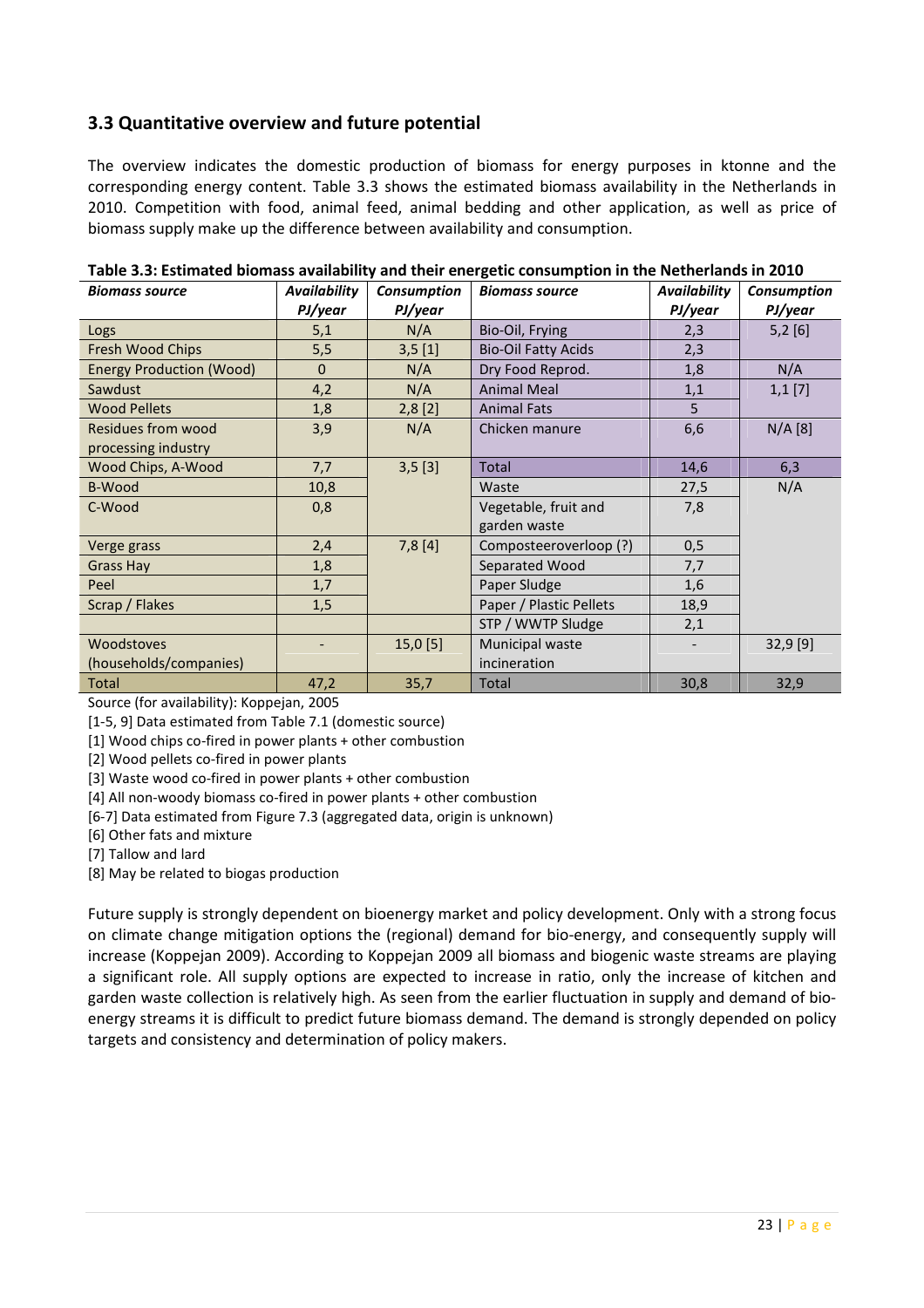# 4. Current and expected future energy use of biomass

This chapter analyzes the consumption of biomass for renewable energy production in the Netherlands for the year 2009. The chapter starts with a general overview of biomass use for energy purposes and the related fossil fuel avoidance. The rest of the chapter elaborates the different categories indicated in the general overview, as defined by the CBS.

#### 4.1 General overview

A general overview of used biomass in 2010 is shown in Table 4.1. Figure 4.1 shows the overall effect on the avoided fossil primary energy. In 2010, although there are 21 wood boiler heating systems for companies were decommissioned, there were 177 systems installed in the same year. Figure 4.2 and Figure 4.3 shows the net electricity production and heat production with bioenergy in the Netherlands in 2010, respectively.

|                                                 | Capacity             |                      |                | <b>Net production of energy</b> |                      |                |                              | <b>Energetic</b> |
|-------------------------------------------------|----------------------|----------------------|----------------|---------------------------------|----------------------|----------------|------------------------------|------------------|
|                                                 | <b>Number</b>        | <b>Electrical</b>    | <b>Thermal</b> | <b>Electrical</b>               | <b>Electrical in</b> | <b>Thermal</b> | <b>Useful</b>                | use of           |
|                                                 | of                   | power                | power          | in kWh                          | % total              |                | gas                          | <b>biomass</b>   |
| <b>Energy</b>                                   | systems              | <b>MWe</b>           | <b>MWth</b>    | mln kWh                         | electricity          | <b>TJth</b>    | TJ.                          | TJ               |
| sources/techniques                              |                      |                      |                |                                 | consumption          |                |                              |                  |
| Municipal waste;<br>renewable fraction          |                      | 563                  |                | 1349                            | 1,19                 | 5401           |                              | 32927            |
| Co-firing of biomass<br>in electr. plants       | $\bullet$            | $\ddot{\phantom{a}}$ | $\blacksquare$ | 3043                            | 2,68                 | 1267           |                              | 28357            |
| Wood boilers for<br>heat in companies           | 2135                 |                      | 435            |                                 |                      | 2351           |                              | 2766             |
| Wood stoves in<br>houses, total                 | 939911               |                      | $\cdot$        |                                 |                      | 6851           |                              | 12232            |
| Wood stoves,<br>houses, open<br>fireplaces      | 391346               |                      |                |                                 |                      | 246            |                              | 2457             |
| Wood stoves,<br>households, put in              | 187601               |                      |                |                                 |                      | 1192           |                              | 2211             |
| Wood stoves,<br>houses, free<br>standing        | 360964               |                      |                |                                 |                      | 5413           |                              | 7565             |
| Other biomass<br>comb., with electr.<br>prod.   | 18                   |                      |                | 892                             | 0,79                 | 775            |                              | 12696            |
| Other biomass<br>comb., without elec.<br>prod.  | 8                    |                      |                |                                 |                      | 1594           |                              | 1979             |
| <b>Biogas from landfills</b>                    | $\ddot{\phantom{a}}$ | 28                   | $\blacksquare$ | 82                              | 0,07                 | 66             | 387                          | 1447             |
| <b>Biogas from sewage</b><br>water purification |                      |                      |                | 154                             | 0,14                 | 99             | 84                           | 2101             |
| Biogas, co-digestion<br>of manure               | 93                   | 101                  |                | 553                             | 0,49                 | 293            | $\qquad \qquad \blacksquare$ | 6028             |
| Biogas, other                                   |                      |                      |                | 135                             | 0,12                 | 284            | 618                          | 2493             |
| Biogasoline                                     |                      |                      |                |                                 |                      |                |                              | 5616             |
| <b>Biodiesel</b>                                |                      |                      |                |                                 |                      |                |                              | 3959             |

#### Table 4.1: A general overview of energy use of biomass in 2010 (CBS Statline, 2011d)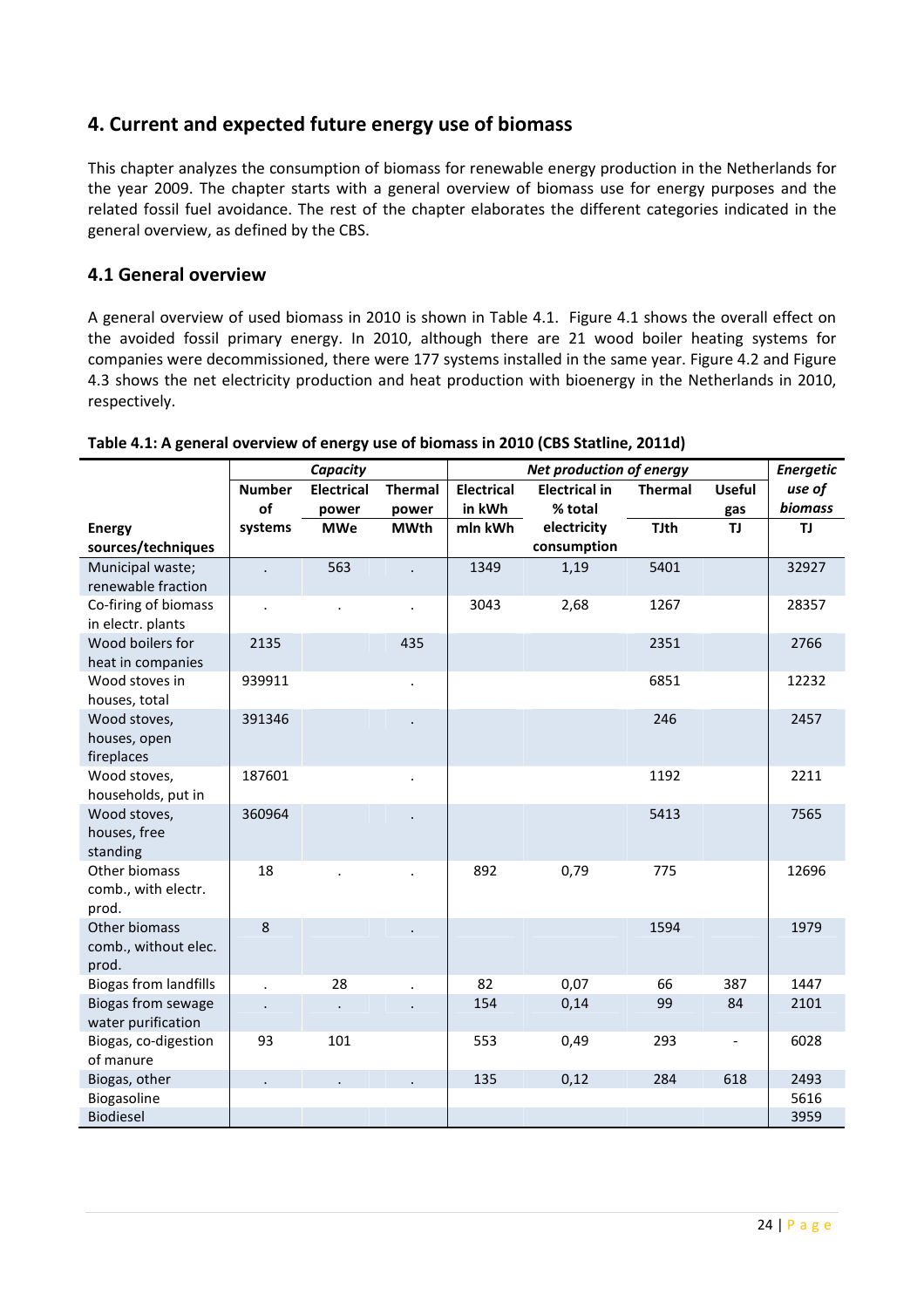

# Figure 4.1: Avoided fossil primary energy consumption by production of electricity, heat and transportation fuels from biomass

Source: CBS Statline, 2011d

\* Preliminary data



#### Figure 4.2: Net electricity production with bioenergy in the Netherlands in 2010 (GWh) Source: CBS Statline, 2011d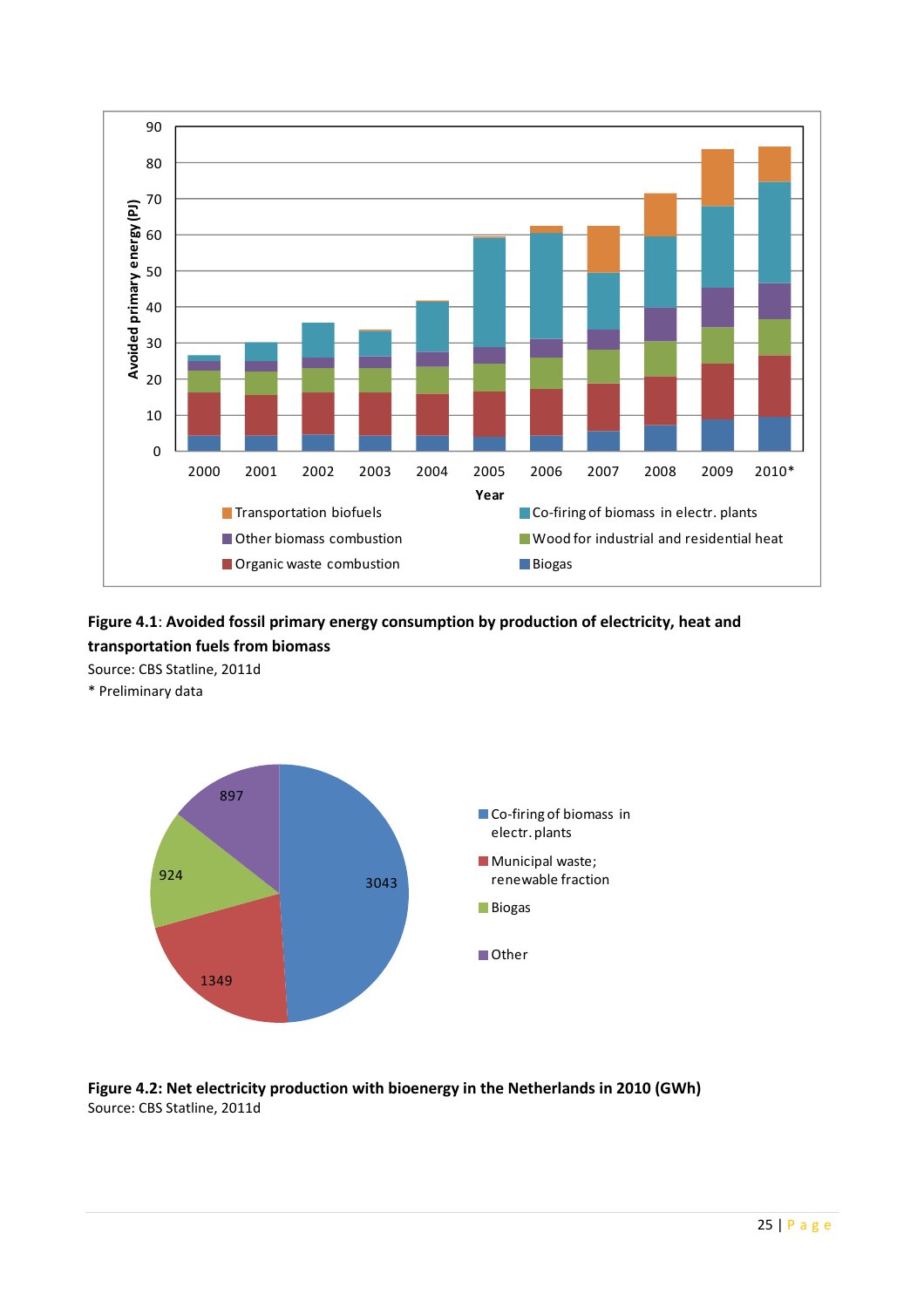

Figure 4.3: Heat generated from biomass in the Netherlands in 2010 ( $TJ_{th}$ ) Source: CBS Statline, 2011d

#### 4.2 Waste incineration

In the Netherlands, there are twelve large-scale waste incineration plants (AVIs) that incinerate MSW, as shown in Table 4.2. Some AVIs co-fire minor amounts of wood pellets or B-wood as well (these fuels are included in the statistics). AVIs produce heat and electricity. The feedstock also contains non-renewable matter therefore a correction on electricity production is applied. This reduction includes the percentage organic matter and the plants own electricity usage. The heat is usually used in a power plant, local industrial sites, or in district heating systems. Some plants do not provide heat to these systems yet, but are looking into the possibilities of delivering this additional service in the future. Table 4.2 shows the delivering of electricity and heat from AVIs to various industrial and residential sites.

| Table 4.2 State of allahs of waste inclueration plants 2005 |                         |                              |                |  |  |  |  |  |
|-------------------------------------------------------------|-------------------------|------------------------------|----------------|--|--|--|--|--|
| <b>Plant</b>                                                | <b>Total waste used</b> | <b>Renewable electricity</b> | Renewable heat |  |  |  |  |  |
|                                                             | (ktonnes)               | (PJ)                         | (PJ)           |  |  |  |  |  |
| <b>Attero Noord BV GAVI Wijster</b>                         | 609,0                   | 0,66                         | 0              |  |  |  |  |  |
| <b>Twence Afval en energie</b>                              | 493,2                   | 0,51                         | 0              |  |  |  |  |  |
| ARN B.V.                                                    | 267,6                   | 0,36                         | 0,35           |  |  |  |  |  |
| <b>AVR Afvalverwerking BV</b>                               | 360,6                   | 0,27                         | 0,30           |  |  |  |  |  |
| <b>Afval Energie Bedrijf</b>                                | 1284,2                  | 0,77                         | 0,02           |  |  |  |  |  |
| <b>HVC Afvalcentrale locatie Alkmaar</b>                    | 682,1                   | 1,63                         | 0,13           |  |  |  |  |  |
| <b>AVR Afvalverwerking Rijnmond</b>                         | 1167,9                  | 1,02                         | 0,97           |  |  |  |  |  |
| <b>AVR Afvalverwerking Rotterdam</b>                        | 355,1                   | 0,30                         | 0              |  |  |  |  |  |
| <b>HVC Afvalcentrale locatie Dordrecht</b>                  | 189,4                   | 0,13                         | 0              |  |  |  |  |  |
| <b>ZAVIN CV</b>                                             | 7,6                     | 0                            | 0              |  |  |  |  |  |
| <b>AZN</b>                                                  | 858,6                   | 0,08                         | 3,38           |  |  |  |  |  |
| <b>SITA ReEnergy</b>                                        | 57,3                    | 0                            | 0,05           |  |  |  |  |  |
| Total                                                       | 6333,0                  | 5,73                         | 5,19           |  |  |  |  |  |

Table 4.2 State of affairs of waste incineration plants 2009

Source: Agentschap NL, 2010; NL Energy and Climate change, 2011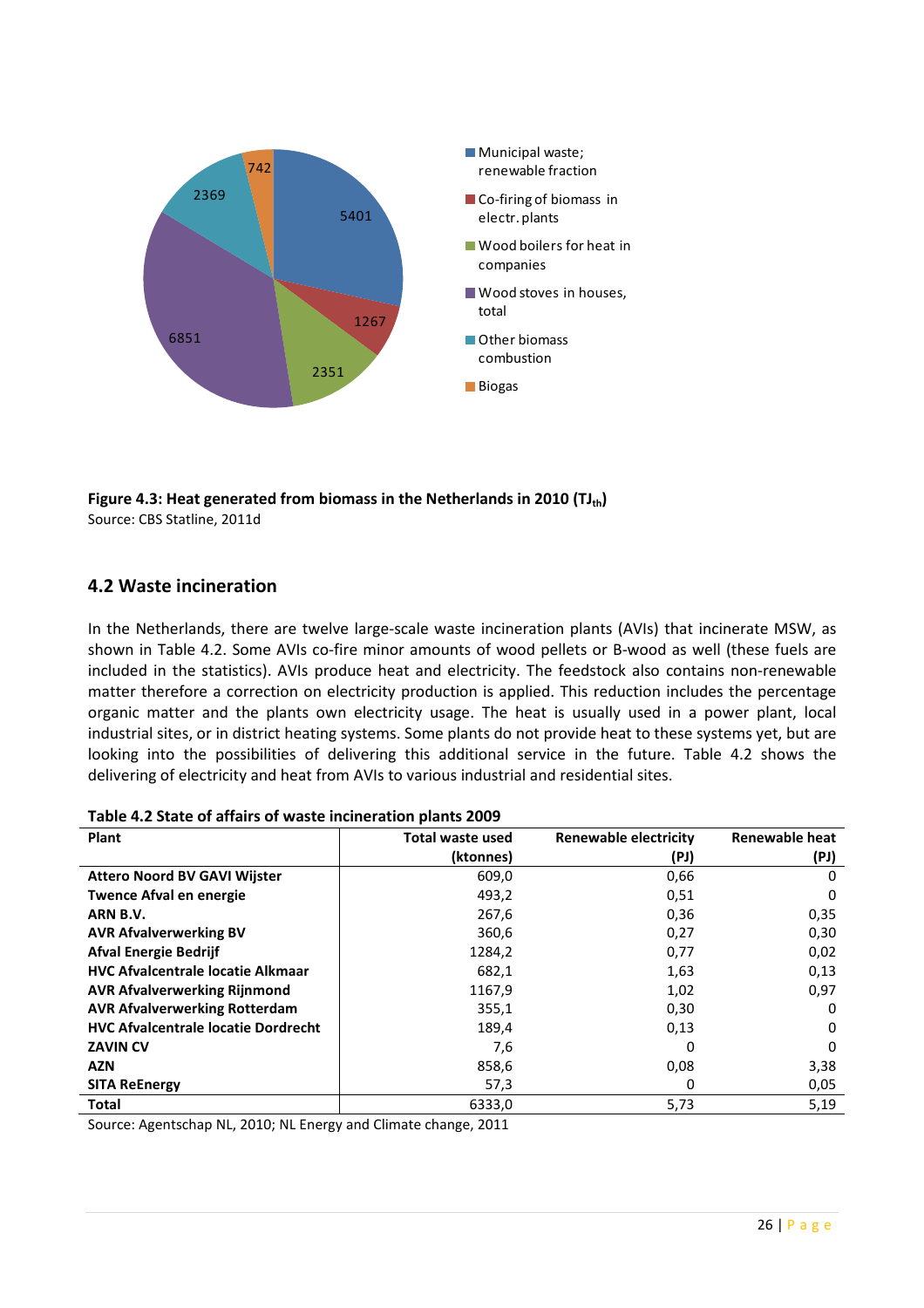At the end of 2009, due to an imminent overcapacity, an agreement was signed between the waste sector and the government. It has been agreed therein not to undertake new initiatives aimed at expanding incineration capacity. The estimated production of renewable electricity has risen to 6,29 PJ of final end use (1748 GWh) in 2010, with renewal heat production standing at 4,80 PJ.

There will be no expansion of the Netherlands' capacity for waste incineration until 1 January 2020. Some waste incineration plants will be fast-tracked to so-called 'R1 status', i.e. they will become waste recovery plants, which will make it easier for them to source waste for incineration from other countries. These agreements have been made between Minister Jacqueline Cramer of the Environment and Spatial Planning, and the waste incineration plants (partly represented by the Association of Waste Processors. The agreements have been set out in the Waste Incineration Capacity Regulation Agreement (Convenant capaciteitsregulering afvalverbranding), which was signed in 2009 by Minister Cramer and the Chairman of the Association of Waste Processors, Pieter Hofstra. The waste incineration plants currently in existence or currently being built in the Netherlands provide sufficient capacity. For a number of reasons – including the financial crisis – the supply of waste has dropped, which is why the government and the waste disposal sector are now agreeing not to expand existing waste incineration plants or build new ones (NL Energy and Climate change, 2011).

The Minister of Housing, Spatial Planning and the Environment (VROM) will also grant accelerated R1 status to a number of incineration plants in the Netherlands that meet the relevant standards. In doing so, the minister is acting in advance of a European directive that is to take effect in the EU Member States towards the end of 2010. R1 status makes it easier for waste incineration plants to import waste.

The existing incineration plants that meet the standards for R1 status are Afval Energie Bedrijf (AEB) in Amsterdam, ARN in Weurt, AVR in Rozenburg, AZN in Moerdijk and a section of the Twence plant in Hengelo (Overijssel). There are several plants still being built or overhauled that also meet the standard.

Allocation of R1 status must also be included via a consultation procedure in the national waste management plan, which is a change to the plan that will need EU approval.

#### 4.3 Co-firing in power plants

 $\overline{a}$ 

Figure 4.4 presents the co-firing of biomass in power plants from 2000 to 2010, expressed as GWh electricity produced. Co-firing of biomass almost halved from 2006 to 2007. This significant change can be attributed to a drastic decrease in the use of liquid biomass (mainly palm oil). The usage plunged from 15,9 PJ in 2006 to only 0,6 PJ in 2007, whereas the usage of solid biomass slightly increased from 13,4 PJ to 15,4 PJ in the same period. The main causes for the drop in co-firing liquid biomass is most likely the reduction of the MEP subsidy scheme in July 2006 for co-firing, and the sustainability issues that rose concerning the use of palm oil. After the initial drop in 2007, however, the co-firing of liquid biomass has been slowly increasing again to a consumption of 3 PJ in 2008. In 2009 the main feedstock for co-firing was solid biomass; its use was relatively stable. Around 650 GWh electricity was produced by co-firing power plants with combustible renewables.

From 2007 onwards, the main fuel for co-firing was wood pellets. The use of wood pellets has increased from 450 ktonne in 2006 to 675 ktonne in 2007 and increased to 790 ktonne in 2008. Other important biomass fuels were waste wood, agricultural residues from cocoa processing<sup>1</sup> and various waste streams. For 2009 the wood pellet consumption is estimated to be around 1264 ktonne. Other fuels were crude

<sup>1</sup> Cocoa residues are mainly residues from the cocoa industry, and make up out of husk, crushed shells and others. Source: Cargill BV; Jan Schoenmaker BV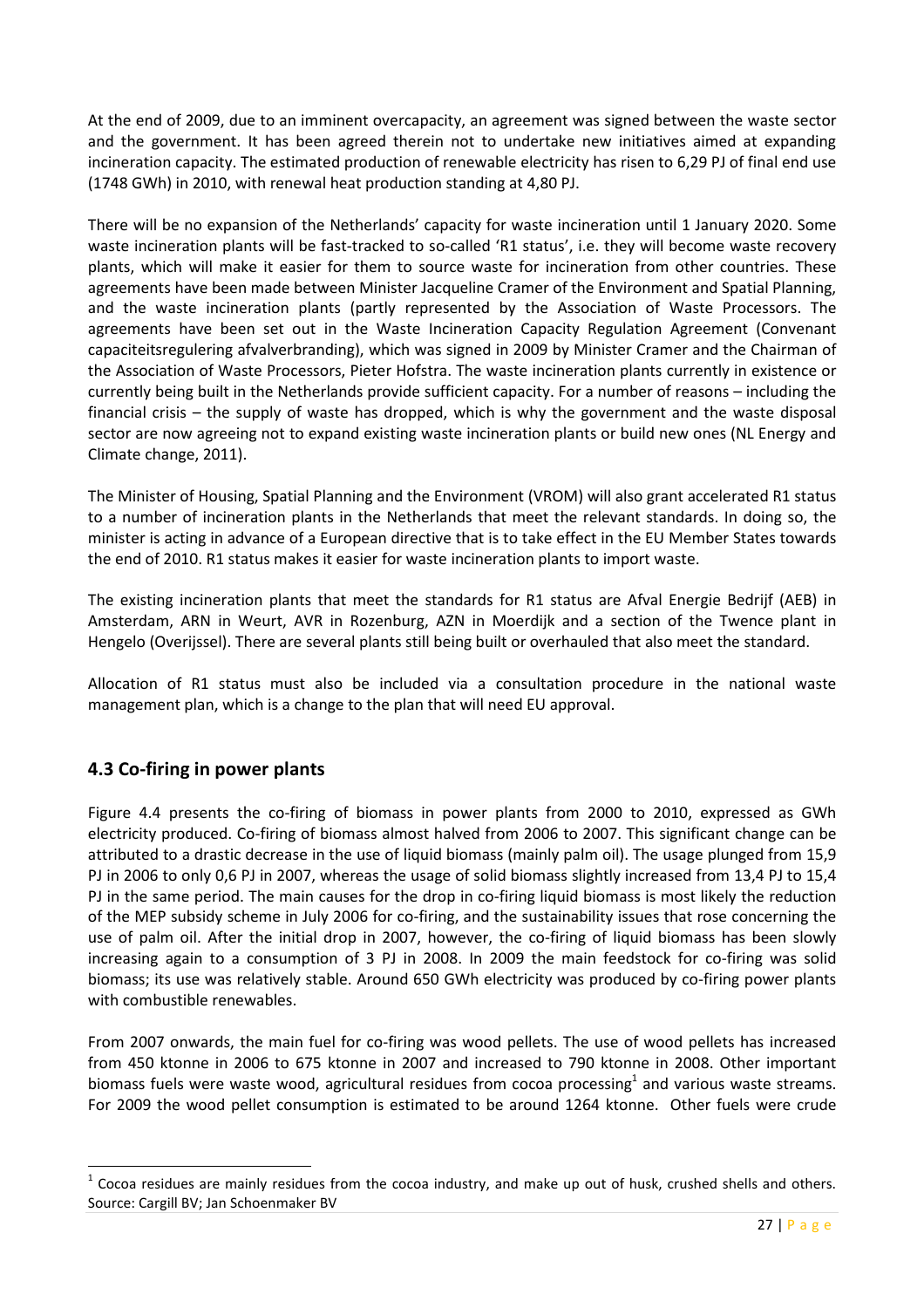palm oil, waste wood<sup>2</sup>, and agricultural residues from cocoa processing. The consumption increased again in 2010 to 1597 ktonne.



#### Figure 4.4: Co-firing of biomass in power plants from 2000 to 2010, expressed as GWh electricity produced

Source :CBS Statline, 2011d. \*2010 data is only preliminary.

To reach the renewable energy targets set by the Dutch government and RES directive, the biomass market is expected to grow. In 2010, electricity production by co-firing biomass rose slightly to 3,043 GWh. Due to the Environmental Quality of Electricity Production (MEP) scheme being phased out, MEP-subsidised production will be gradually reduced to zero in 2015. Electricity companies indicate that with the discontinuation of the MEP subsidy, co-firing will possibly be discontinued as well, if no additional policies are implemented. To avoid decreasing levels of co-firing as financial support decreases, the green deal (refer to Chapter 2 and Chapter 8) specifies that until 2015, coal-fired power plants should realize a share of 10% co-firing. With the green deal, and potential suppliers obligation the potential future role of biomass co-firing in the Netherlands has been described.

#### 4.4 Woodstoves: companies

 $\overline{a}$ 

This category includes all use of waste wood and saw dust in the wood industry and other sectors like agriculture. The input has been estimated based on the heating capacity (obtained from the suppliers) and a constant estimate for the full load hours CBS (2008). The number of newly installed stoves at companies has been decreasing in the last few years.

 $2$  Primarily wood dust and B-wood, but it also includes all other wood based fuels, which are not included in the wood pellets fraction.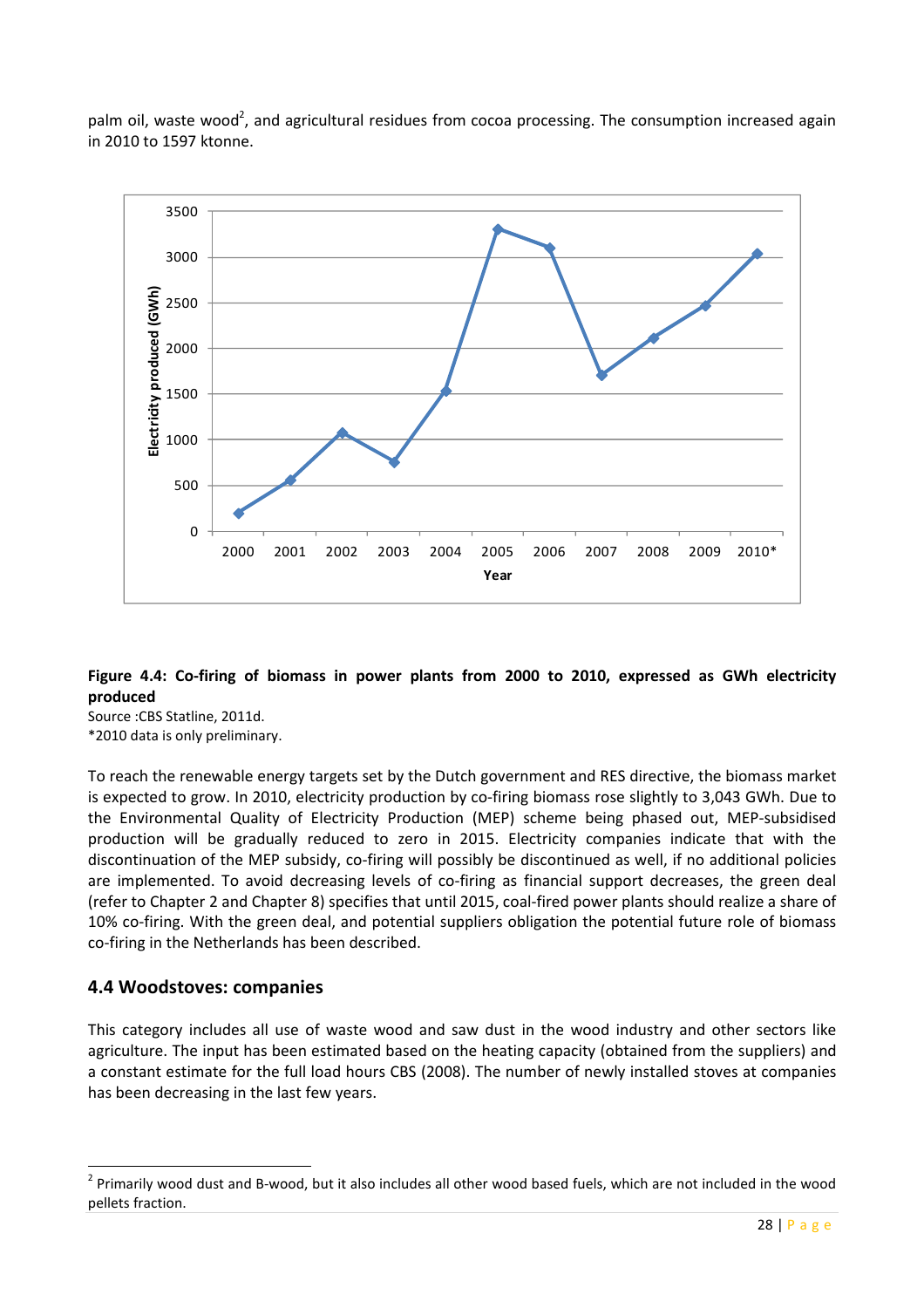#### 4.5 Woodstoves: households

This category entails the use of wood in domestic wood stoves. During the last years, wood-burning stoves in private households are used more and more as a sustainable heat source rather than an atmospheric element. Expectations are that wood consumption in private wood-burning stoves will remain stable in the years to come (Ministry of Economic Affairs, Agriculture and Innovation, 2010) (NL Energy and Climate Change, 2011). The main source is locally collected wood from tree felling. A second source of household wood is waste wood from forest maintenance (like Staatsbosbeheer). A third source concerns companies that import wood from Poland, Scandinavia, the Baltic states, Romania and other Eastern European countries (Gelten, 2009).

#### 4.6 Other biomass burning

This category includes the solid and liquid biomass that is incinerated in stand-alone plants, cement ovens, paper mills or at other sites. During 2008, four new medium-sized installations became operational. Three waste wood combustion installations and one chicken manure incinerator. The overall capacity of these four installations amounts to approximately 90 MWe and accounted for about 5 percent of renewable electricity production (CBS, 2009).

#### 4.7 Biofuels

As shown in Figure 4.1, the use of liquid transportation fuels has contributed significantly in bioenergy in recent years in the Netherlands. Two main categories can be distinguished: biodiesel (based on vegetable oils and fatty acids) and biogasoline<sup>3</sup>. After 2007, as a result of the Biofuels (Road Traffic) Decree, the consumption of bioethanol, bio-ETBE and biodiesel increased substantially. Suppliers of road transport fuels are obliged to deliver a certain share of biofuels from 2007 onwards. In practice, the obligation mainly involves blending biofuels in ordinary petrol and diesel. This is referred to as the "blending obligation". The obligatory share of biofuels in petrol and diesel for road transport increased from 2 percent in 2007, 3,25 % in 2008, 3,75 % in 2009 to 4 % in 2010. In 2010, the compulsory shares of renewable energy in fuel (at least 4 percent of renewable fuels in 2010) ruled the development in the Dutch fuel market (Ministry of Economic Affairs, Agriculture and Innovation, 2010).

Physical delivery of biofuels to the Dutch market equalled 2 percent of all petrol and diesel for road transport in 2010. This is substantially below the target of the obligation. This does not mean that suppliers did not fulfil their obligation, because suppliers are also allowed to use additional deliveries from preceding years. This happened to a large extent in 2010.

In addition, environmental-technically good biofuels count double from 2009 on. When suppliers use such biofuels, they need to deliver less biofuels to fulfil their obligation. In biodiesel this double counting was much used, explaining why biodiesel consumption decreased in 2010. Biopetrol consumption remained constant.

#### 4.7.1 Biogasoline

 $\overline{a}$ 

Bio-ethanol is produced in the Netherlands by the company Nedalco (eBio, 2009) who only occasionally sells ethanol to the fuel market. On the other hand, SABIC has an ETBE production plant in Geleen (SABIC, 2011).

 $^3$  Biogasoline is defined here as either bio-ethanol or Ethyl-tertiary-butyl ether (ETBE). Bio-ethanol is either used as a biofuel directly (i.e. blended with fossil gasoline), or it is used to produce ETBE (which again is blended with gasoline).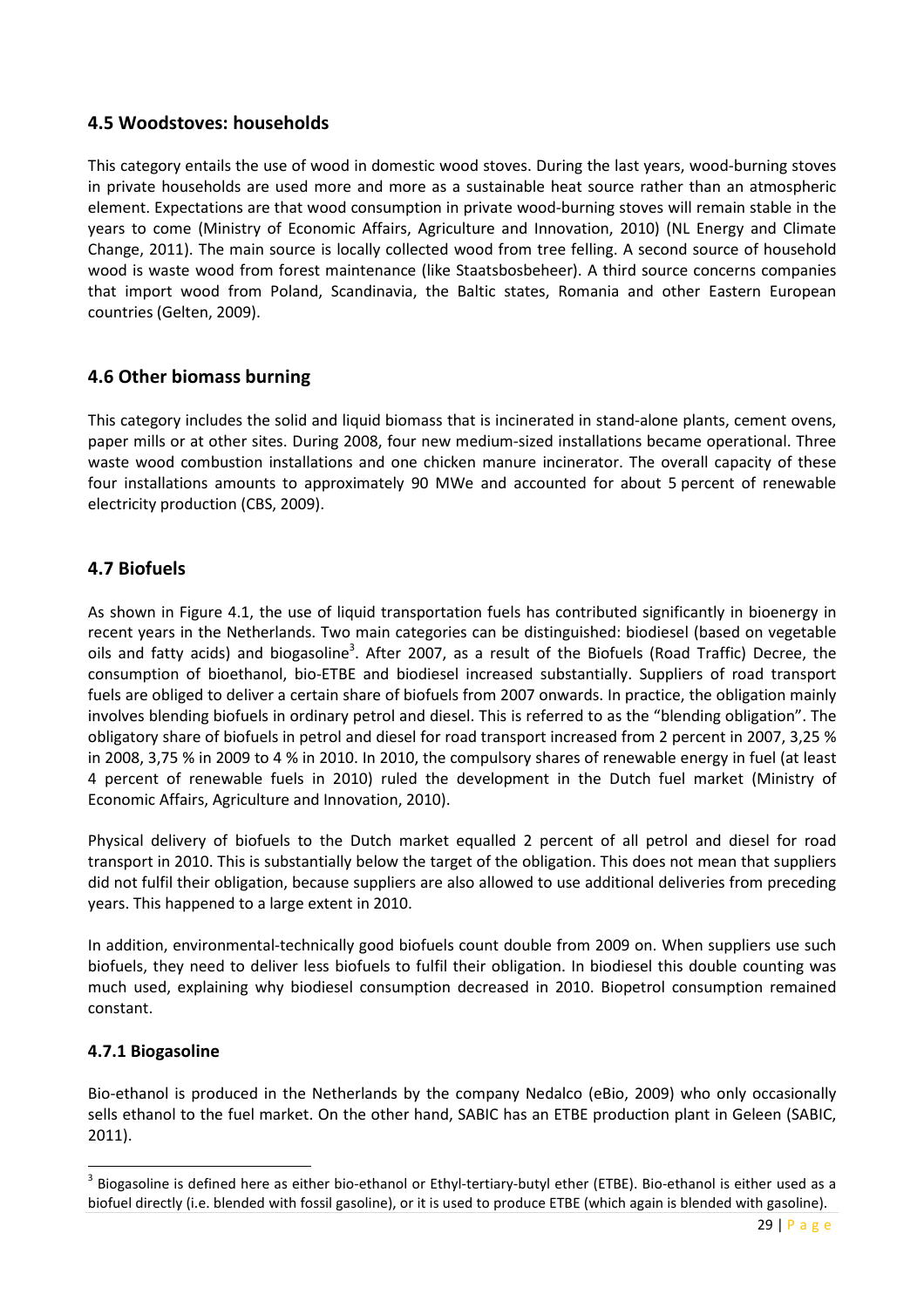Data on the production of biogasoline in the Netherlands is not transparent at the moment, especially concerning bio-ETBE. However, NEA (2011) has reported the Liquid biofuels consumed for energy purpose in the Netherlands, by raw materials. This was discussed in detail in section 7.4.

#### 4.7.2 Biodiesel

Table 4.3 shows the biofuel production capacity in the Netherlands. Although the Netherlands produced about 11,500 tons of rapeseed in 2010, it is assumed that all rapeseed oil used for biodiesel has been imported or produced from imported oil seeds (Bergman, 2011).

|     | Project                               | Location                  | Feedstock                     | Capacity           |
|-----|---------------------------------------|---------------------------|-------------------------------|--------------------|
| 1.  | Dutch BioDiesel (Start: 2009)         | Harbour of Rotterdam      | Rapeseed oil                  | 250 ktonnes (2011) |
| 2.  | Biovalue2 (Start: 2010)               | Province Zeeland          | Rapeseed                      | 180 ktonnes (2011) |
| 3.  | <b>Biofueling (Start: 2010)</b>       | Province Zeeland          | Rapeseed oil (60%), palm oil, | 200 ktonnes        |
|     |                                       |                           | soy oil, jatropha oil         | (2012);            |
|     |                                       |                           |                               | 600 ktonnes (2014) |
| 4.  | <b>Biovalue (Start: 2007)</b>         | <b>Energy Valley</b>      | Rapeseed                      | 80 ktonnes (Pure   |
|     |                                       |                           |                               | Vegetable oil)     |
| 5.  | <b>Biopetrol (Start: 2008)</b>        | Harbour of Rotterdam      | Rapeseed oil                  | 400 ktonnes (2011) |
| 6.  | Rosendaal (Start: 2008)               | Province Zeeland          | Rapeseed iuk                  | 250 ktonnes (2011) |
| 7.  | <b>Wheb Biofuels (Start: 2010)</b>    | Harbour of Rotterdam      | Rapeseed oil                  | 400 ktonnes (2011) |
| 8.  | J & S Bio Energy (Start: 2010)        | Harbour of Amsterdam      | Rapeseed oil                  | 200 ktonnes (2011) |
| 9.  | Neste Oil (Start: 2011)               | Harbour of Rotterdam      | Palm oil                      | 800 ktonnes (2011) |
| 10. | CleanerG (Start: 2009)                | Zwijndrecht               | Rapeseed, Palm and soy-       | 220 ktonnes (2011) |
|     |                                       |                           | bean oil                      |                    |
| 11. | Ecoson (Start: 2007)                  | Son                       | Animal fats residue / waste   | 5 ktonnes (2011)   |
| 12. | Greenmills (Start: 2009)              | Harbour of Amsterdam      | Oil residue / waste           | 135 ktonnes (2011) |
| 13. | <b>Biodiesel Kampen (Start: 2007)</b> | Kampen                    | Oil residue / waste           | 50 ktonnes (2011)  |
| 14. | BioDSL (Start: 2008)                  | <b>Breda</b>              | Oil residue / waste           | 10 ktonnes (2011)  |
| 15. | SunOil (Start: 2006)                  | <b>Energy Valley</b>      | Oil residue / waste           | 70 ktonnes (2011)  |
| 16. | BioMCN (Start: 2009)                  | Energy Valley, Delfzijl   | Glycerol (by-product from     | Biomethanol:       |
|     |                                       |                           | biodiesel)                    | 200 ktonnes (2011) |
| 17. | <b>Noord Nederland Oliemolen</b>      | <b>Energy Valley</b>      | Rapeseed                      | PPO:               |
|     | (Start: 2005)                         |                           |                               | 5 ktonnes (2011)   |
| 18. | <b>OPEK (Start: &lt;2008)</b>         | <b>Province Flevoland</b> | Rapeseed                      | PPO: 0.45 ktonnes  |
|     |                                       |                           |                               | (2011)             |
| 19. | Ecopark (Start: 2007)                 | <b>Energy Valley</b>      | Rapeseend                     | PPO: 25 ktonnes    |
|     |                                       |                           |                               | (2011)             |
| 20. | <b>Cooperatie Carnola (Start:</b>     | Province Limburg          | Rapeseed                      | PPO: 2.5 ktonnes   |
|     | 2006)                                 |                           |                               | (2011)             |

Table 4.3: Expected biofuel production capacity in the Netherlands (Bioref-Integ, 2009)

#### 4.8 Biogas

Biogas is being produced from various sources and is primarily being combusted for heat and electricity generation in gas turbines near the source. During the past few years, (co-)digestion plants in combination with water treatment / agriculture / organic waste (GFT) or the food processing industry (VGI) have become increasingly popular. In 2010, a shared capacity of approximately 13 MWe was taken into service, which includes the co-production of heat The number of fertiliser fermenters which, in addition to fertiliser, also ferment co-products, showed a particular increase (Ministry of Economic Affairs, Agriculture and Innovation, 2010).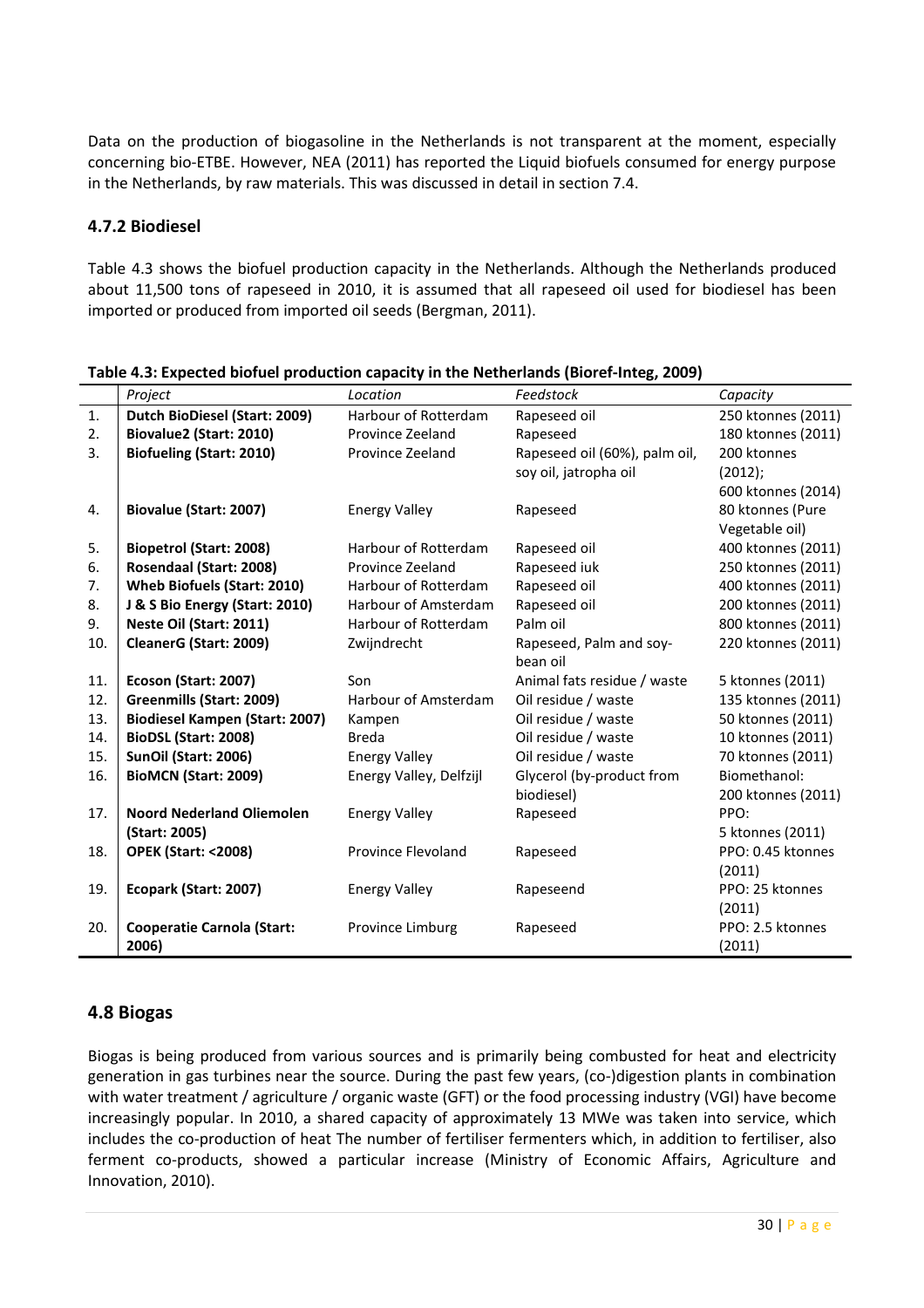A recent development is the production of green gas whereby (raw) biogas from fermenting biomass is reprocessed into natural gas quality and fed in the natural gas grid. In 2010, 4 projects were realised with a combined capacity of 16 million Nm<sup>3</sup> /year. Green gas is (physically or administratively) deployed for the production of electricity, heat or transport fuel (Ministry of Economic Affairs, Agriculture and Innovation, 2010). Table 4.4 shows the actual green gas production in the Netherlands.

| Municipality          | Company                                         | Used biomass  | Installed                | Green gas  |
|-----------------------|-------------------------------------------------|---------------|--------------------------|------------|
|                       |                                                 |               | E-power                  | production |
|                       |                                                 |               | (MW)                     | [Nm3/h]    |
| <b>Tilburg</b>        | Attero locatie Tilburg                          | Landfill      |                          | 300        |
| Wijster               | Attero locatie Wijster                          | Landfill      |                          | 500        |
|                       | <b>Stortplaats Slagenweg</b>                    | Landfill      | $\overline{\phantom{a}}$ | 25         |
| Groningen             | Attero locatie Groningen                        | Organic waste |                          | 700        |
| Witteveen             | Bouwhuis Biovergisting B.V.                     | Co-digestion  | 1,59                     | 200        |
| Zwolle                | Natuurgas Overijssel (ROVA)                     | Organic waste |                          | 420        |
| Mijdrecht             | BioGast Sustainable Energy BV-RWZI<br>Mijdrecht | Sewage sludge |                          | 40         |
| Beverwijk             | BioGast Sustainable Energy BV-RWZI<br>Beverwijk | Sewage sludge |                          | 80         |
| <b>Nuenen</b>         | Carbiogas BV-Gulberg Nuenen                     | Landfill      | 0,31                     | 750        |
| Bunschoten-Spakenburg | A v/d Groep en Zonen BV                         | Fish residues | 0,63                     | 690        |
|                       |                                                 |               | Total                    | 3705       |

Table 4.4: Actual green gas production

Source: Ministry of Economic Affairs, Agriculture and Innovation, 2010

# 4.9 Trend analysis of domestic production/consumption

Figure 4.5 shows an overview of projected bioenergy use in the Netherlands from 2005 to 2020. The data was taken from NREAP data published by ECN. This prediction is based on "aditional energy efficiency" scenario ENEFF. According to the Commission Decision of 30 June 2009 establishing a template for NREAPs, the reference scenarios and additional energy efficiency scenario are defined as follows: "Under the heading reference scenario, a scenario has to be presented taking into account only the energy efficiency and savings measures adopted before 2009. Under the heading additional energy efficiency scenario a scenario has to be presented taking into account all measures to be adopted from 2009. The elaboration of the other parts of the NREAP is based on this additional energy efficiency scenario". This means that the ENEFF scenario in the NREAP would be the latest statement of the national ambition on energy efficiency. Solid biomass was predicted to continue as the largest source of bioenergy, mainly used in heating, but there is also a significant increase in the use for electricity. As discussed in Chapter 2 and 8, a mandatory share of renewable sources for electricity suppliers will most likely be implemented in the future, to reach the 2020 renewable energy targets. Therefore, the use of biomass in electricity could be higher in the future. The report also predicts significant increase of biofuels use in the Netherlands, from relatively small or insignificant to more than one third in the total bioenergy use.

Figure 4.6 shows the electricity production from renewables in the Netherlands projected to 2020 according to different scenarios. Three scenarios were presented: without new national and European policy (RR2010-0); under fixed national and European policy (RR2010-V); and upon implementation of intended national and European policy (RR2010-VV). The trends are very different in different scenarios for direct and indirect co-combustion. For electricity production, based on the lowest cost options, the production will gradually increase to 15,2% in 2015 under fixed policy. After that the growth stagnates and the share of renewable electricity even decreases slightly to 13,8% in 2020. The SDE budgets reserved for 2010 to 2020, including the phase out of the MEP r, are insufficient to realise the long term targets of the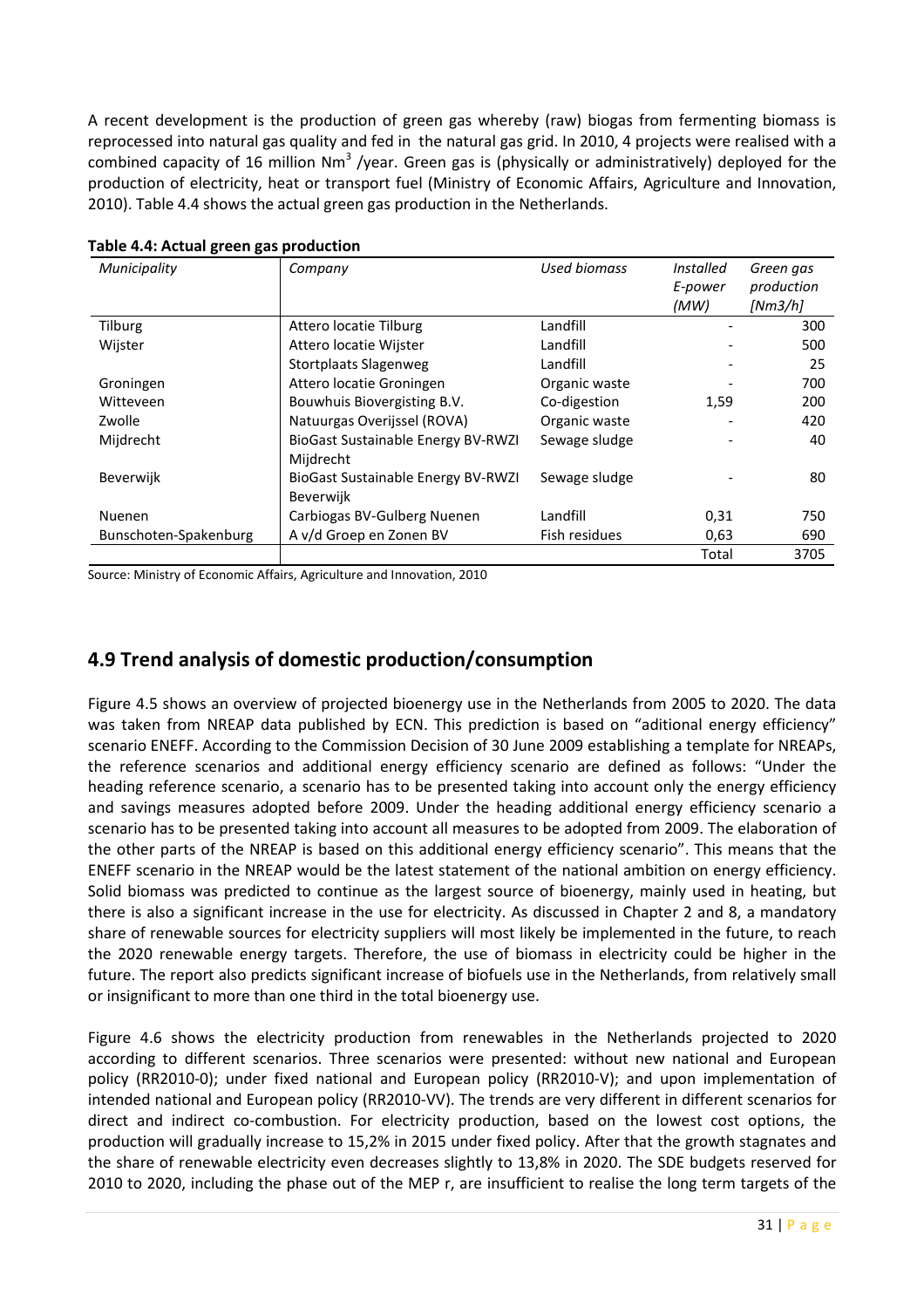Dutch cabinet. In the projection, it is assumed that the available financial means will first be dedicated to technologies with a specific objective, i.e. onshore wind and offshore wind. Onshore wind can grow to 4000 MW and offshore wind can increase to 1750 MW in 2020.

Under the intended policy, nearly all categories grow more rapidly due to the larger subsidies from the SDE scheme. Especially onshore wind grows faster and the SDE is also opened up for biomass co-firing. The amount of green gas from digestion amounts to about 1 PJ in 2020 under fixed policy and 24 PJ under intended policy, excluding the deployment of locally produced green gas in electricity production. Owners of digestion plants can either upgrade the biogas to natural gas quality or use it in a gas engine for electricity production. A broader and more robust SDE scheme will basically reimburse the unprofitable gap of both options. In the projection it is assumed that the routes will be stimulated to the same extent, resulting in an approximately equal distribution between electricity production and green gas production of natural gas quality.



#### Figure 4.5: Projection of domestic bioenergy use in the Netherlands 2005-2020 based on "aditional energy efficiency" scenario ENEFF Source: ECN 2011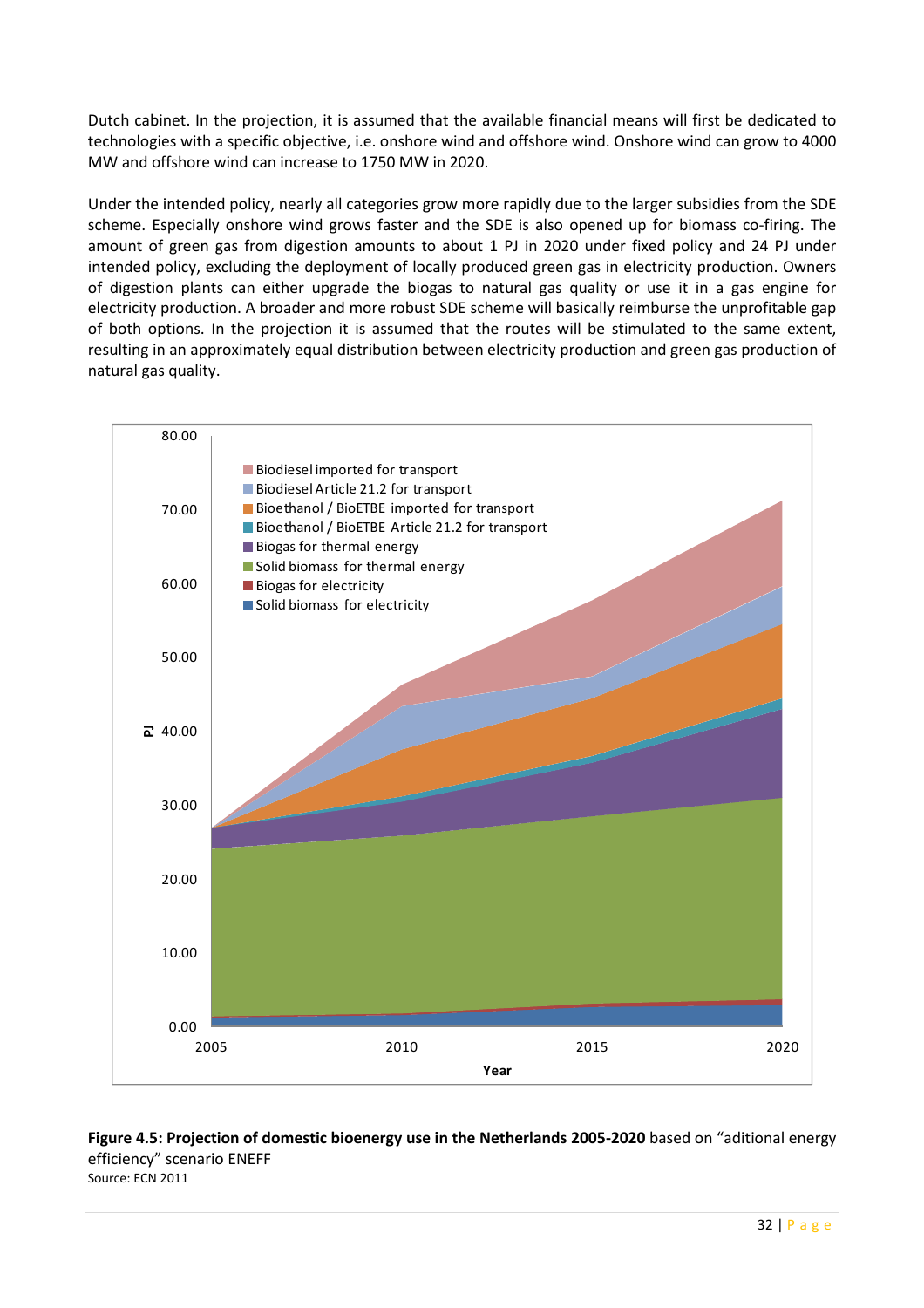

#### Figure 4.6: Electricity production from renewables in the Netherlands: Projection 2005 - 2020. Source: ECN, 2010

RR2010-0: without new national and European policy

RR2010-V: under fixed national and European policy

RR2010-VV: upon implementation of intended national and European policy

Figure 4.7 shows the heat production from renewables in the Netherlands projected to 2020 according to different scenarios. Renewable heating and cooling will make a substantial contribution to the renewable energy target in 2020. The total of 510 PJ avoided primary energy in the intended policy variant can be distributed into 5400 PJ renewable electricity, 35 PJ biofuels and about 75 PJ renewable heating and green gas. Renewable heating is supported to a limited extent through the useful heat calculation in the SDE scheme. Green gas from manure digestion is also coveredby the SDE scheme.

Figure 4.8 shows the biofuel consumption in the Netherlands projected to 2020 according to different scenarios. The projection of the share of biofuels in transport fuels of both fixed and intended policy are based on the starting point that the European target of 10% renewable energy is realised. Without Clean and Efficient policy the old obligation of a share of 5,75% applies. Second generation biofuels (including biofuels from biomass residual flows) count double for the European target. Projections for 2020 indicate that the required 10% consists of 7%-point first generation biofuels and 1,5%-point second generation biofuels. Biodiesel will take up about two third of the biomass market (in energy content) and bio-ethanol about one third. Under intended policy there is a slight decrease in biofuels in the transport sector because the total energy demand is lower here. Although electricity and green gas can also contribute to the target, their contribution is assumed minimal in the projection.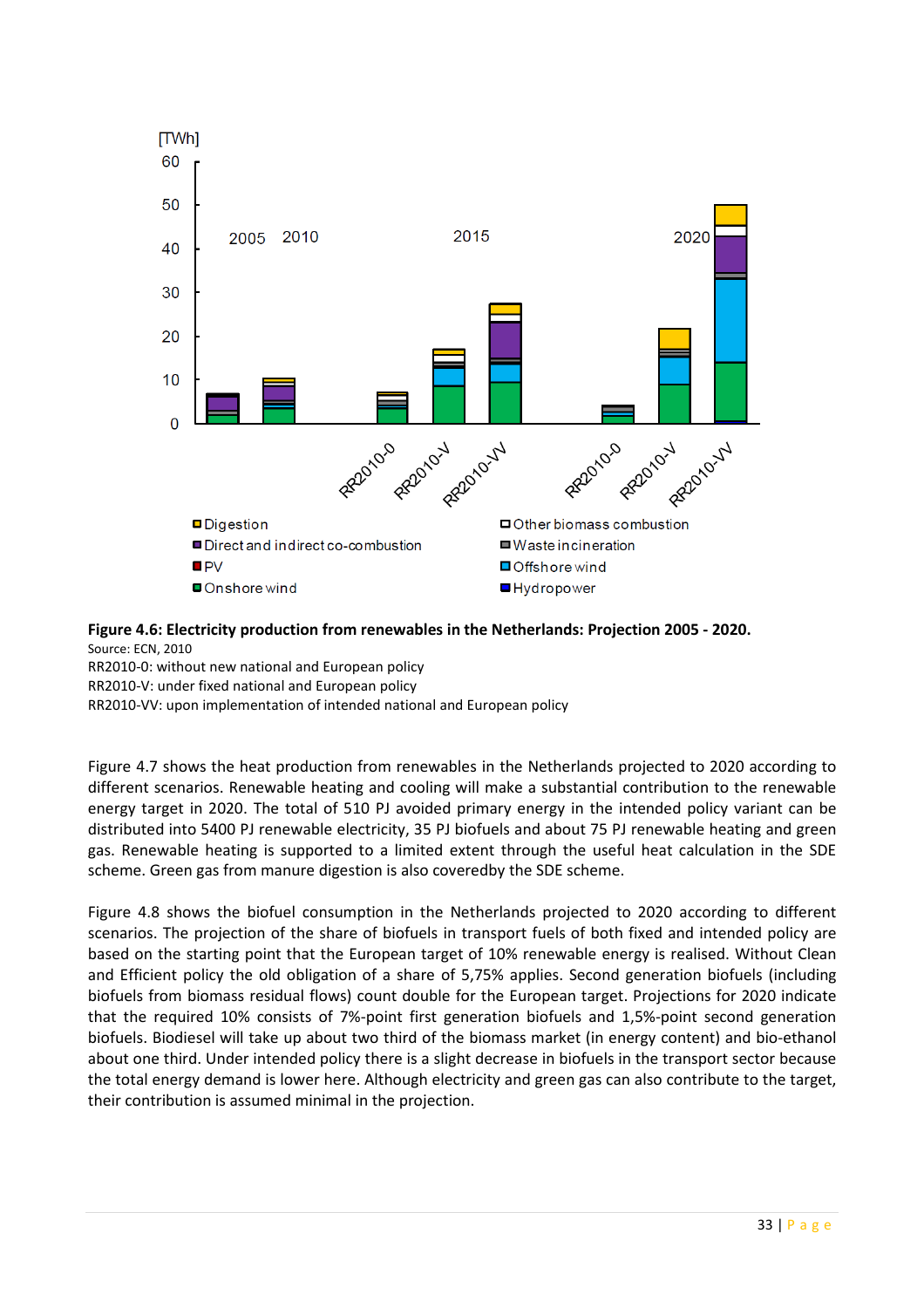

Figure 4.7: Heat production from renewables in the Netherlands: Projection 2005 - 2020.

Sources: ECN, 2010

RR2010-0: without new national and European policy RR2010-V: under fixed national and European policy RR2010-VV: upon implementation of intended national and European policy



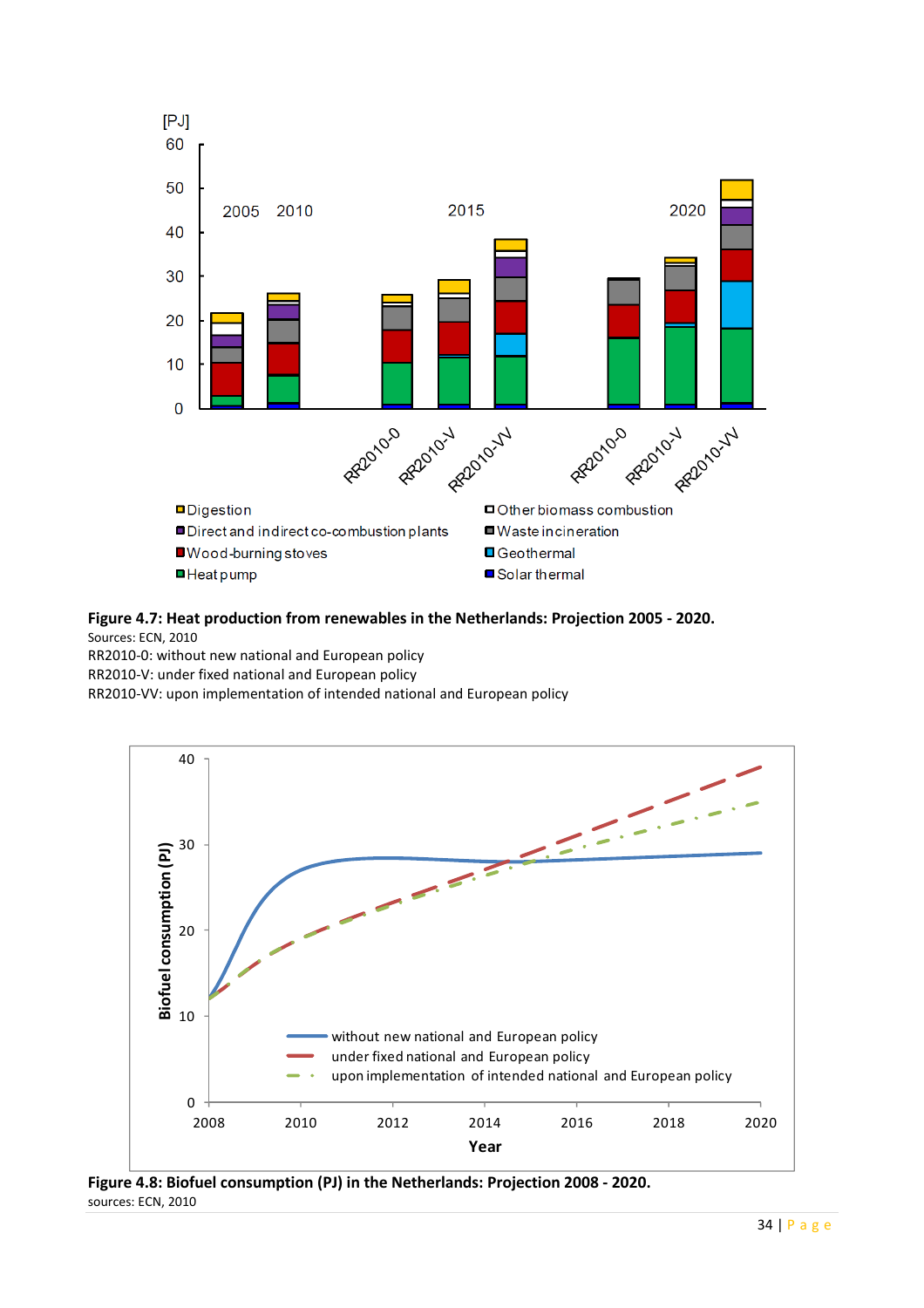# 5. Current biomass users

Table 5.1 shows the energy use of biomass in the Netherlands in 2010. Largest part of the bioenergy comes from incineration of biogenic portion from municipal waste. On the other hand, wood pellet is the largest group of solid biofuel used in co-firing. 27,1 PJ of primary energy from wood pellets were consumed in 2010 in power plants. The other main biomass users are utilities and household (wood stoves), amounted to 12,2 PJ. Apart from that, biomass waste was also fermented into biogas, which amount to primary energy of 12,1 PJ.

| <b>Energy use of biomass</b>                                      | Total use, PJ |
|-------------------------------------------------------------------|---------------|
| Co-firing of biomass in central electricity plants                |               |
| Wood pellets                                                      | 27,1          |
| Wood chips                                                        | 2,5           |
| Waste wood                                                        | 1,0           |
| Other woody biomass                                               | 0,5           |
| Non-wood solid biomass (direct from primary agriculture)          | 0,2           |
| Non-wood solid biomass (coming from agro-processing industry)     | 2,1           |
| Other non-woody solid biomass                                     | 0,3           |
| Liquid biomass (direct from primary agriculture)                  | 0,4           |
| <b>Other biomass combustion</b>                                   |               |
| Wood chips                                                        | 1,0           |
| Waste wood                                                        | 6,1           |
| Non-wood solid biomass (direct from primary agriculture)          | 3,2           |
| Other non-woody solid biomass                                     | 2,0           |
| Liquid biomass (direct from coming from agro-processing industry) | 1,1           |
| Municipal waste incineration, renewable fraction                  | 33,0          |
| Wood boilers for heat in companies                                | 2,8           |
| Wood stoves in houses                                             | 12,2          |
| <b>Biogas</b>                                                     | 12,1          |
| <b>Transportation</b>                                             |               |
| <b>Biodiesel</b>                                                  | 4,0           |
| Biogasoline                                                       | 5,6           |
| <b>Total</b>                                                      | 117,1         |

Table 5.1: Use of biomass for energy purpose in the Netherlands in 2010

#### Co-firing power plants

The Netherlands is a leader in co-firing in Europe. It has been popular for a number of reasons, such as cocombustion being relatively cheap, is environmentally sound, and lowers greenhouse gases, efficient conversion of biomass to energy, realization can be accomplished in a short period. Main issues from Dutch experiences: the grindability of the biomass/coal blend, the capacity of existing unit components, and the risk of severe slagging, fouling, corrosion and erosion. In order to meet the challenging objectives set by the Dutch government with respect to the contribution of renewable energy, and the severe regulations concerning for example emissions and the use of by-products, many technical problems still have to be solved. These problems include technical boundaries of increasing direct co-combustion, and exploring different (in)direct co-combustion concepts, such as upstream gasification, pyrolysis and combustion with steam-side integration, in order to: 1) handle less cleaner fuels and 2) to co-fire larger fractions of biomass/waste fuels, while maintaining to fulfill all the requirements (EUBIA, 2011).

In the Netherlands, the capacity of coal-fired installations amounts to 4,000 MWe, divided over 8 units (total generating capacity of the power sector is 17,700 MWe).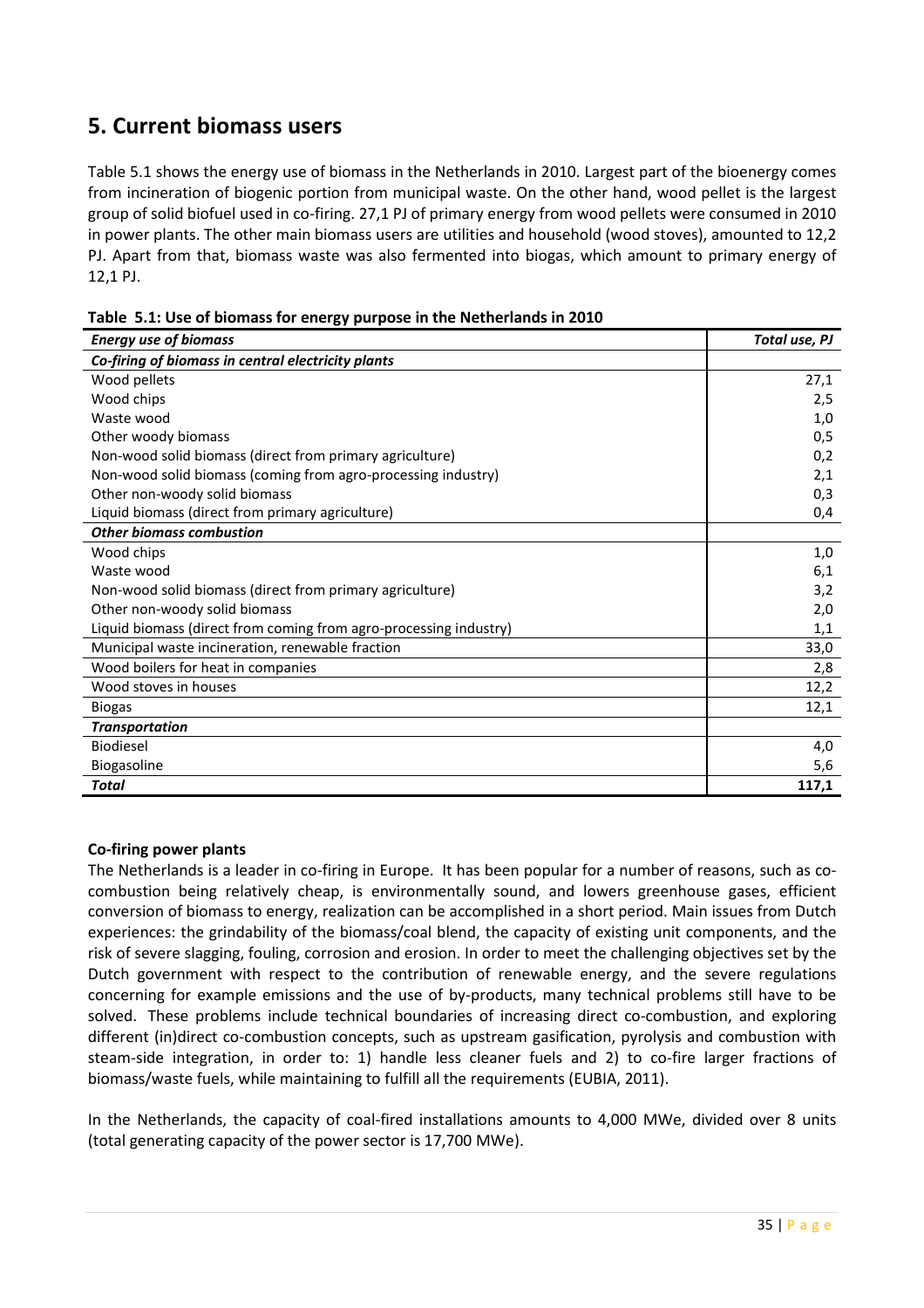| <b>Power Station</b>    | <b>Type of Combustion</b>                                                                             |
|-------------------------|-------------------------------------------------------------------------------------------------------|
| <b>Gelderland 13</b>    | Direct co-combustion with separate milling, injection of pulverised wood in the pf-lines and          |
|                         | simultaneous combustion                                                                               |
| Amer 8                  | Direct co-combustion: separate dedicated milling and combustion in dedicated biomass burners          |
| Amer 9                  | Direct co-firing: biomass is milled separately in dedicated mills; combusted in separate burners      |
| Amer 9                  | Indirect co-firing: gasification in an atmospheric circulating bed gasifier and co-firing of the fuel |
|                         | gas in the coal-fired boiler                                                                          |
| <b>Borssele 12</b>      | Practice 1: direct co-firing by separate milling and combustion Practice 2: direct co-firing by       |
|                         | mixing with the raw coal before the mills                                                             |
| Maasylakte 1 & 2        | Practice 1: direct co-firing of biomass, pulverised in a separate hammer mill, injection into the     |
|                         | pf-lines and simultaneous combustion Practice 2: liquid organics fired in separate oil burners        |
| <b>Willem Alexander</b> | Direct co-gasification                                                                                |

Source: EUBIA (2011)

From the results of these unique co-firing trials it was concluded that co-firing of waste wood up to about 25%, chicken manure up to a few percent and RDF (refused derived fuel) up to about 15% (on an energy basis) is possible without for instance significant influence on the properties of the fly ash. Therefore the ash can be sold to cement industries.

Co-firing units in the Netherlands range from 420 to 650 MWe capacity. Co-firing fuel experience 1996- 2000 include: Pet cokes (dried), sewage sludge, paper sludge, (waste) wood, hydrocarbon gas, biomass pellets, citrus pellets, municipal waste, coffee grounds, cacao shells, animal fat, meat and bone meal (EUBIA, 2011).

#### Example: Gelderland power station and Maasvlakte plant

Source: EUBIA (2011)

In the Gelderland power station, waste and demolition wood is collected in the Netherlands from 3 locations. It is chipped and metal, plastics or textiles are removed manually. Small pieces of plastic are removed by wind sifting and stone, sand and glass particles are sieved out. Wood chips are then transported in containers to the power plant. The chips are then unloaded to a reception area at the plant onto a hopper and conveyed to the grinder area. After further cleaning from magnets, wind-sifting the rest of the dirt is removed. The material is then delivered to the hammer mill (15 tonne/hr) which beats it up into particles of no more than 4mm. This stream material is sieved and divided further before being transported to the dust collector. The static classifier removes about 10% of the material <800um. Drying using pre-heated air is used to dry the material in the mill stage.

Each mill operates at about 1,8 tonnes per hour, with a final product density of 200 to 240 kg/m<sup>3</sup>. A metering system fed the powder into four separate burner injection lines, each capable of conveying 1.1 to 3,5 tonnes per hour. Four special wood burners with a capacity of 20MWth each were mounted in the side of the boiler (two on each side) below the lowest rows of the existing 36 coal burners. At present, Electrabel is feeding the pulverized wood directly into the pulverized coal transport lines. There is a reduction of fly ash as wood produces a lot less than coal.

There is some mixed biomass pellets used in co-firing for the Maasvlakte plant. The pellets are made from sewage sludge, waste wood and paper sludge available in the vicinity of the plant. The pellets are blended with raw coal on the conveyor belts. BioMass Nederland started in the beginning of 1998 with the production of pellets consisting of biomass (pruning), sewage sludge and paper sludge. The yearly production is estimated to be 150 ktonnes of material with a higher heating value of about 16 MJ/kg. This amount of fuel will replace 30 ktonnes of coal and thereby leading to an equivalent reduction in  $CO<sub>2</sub>$ emissions.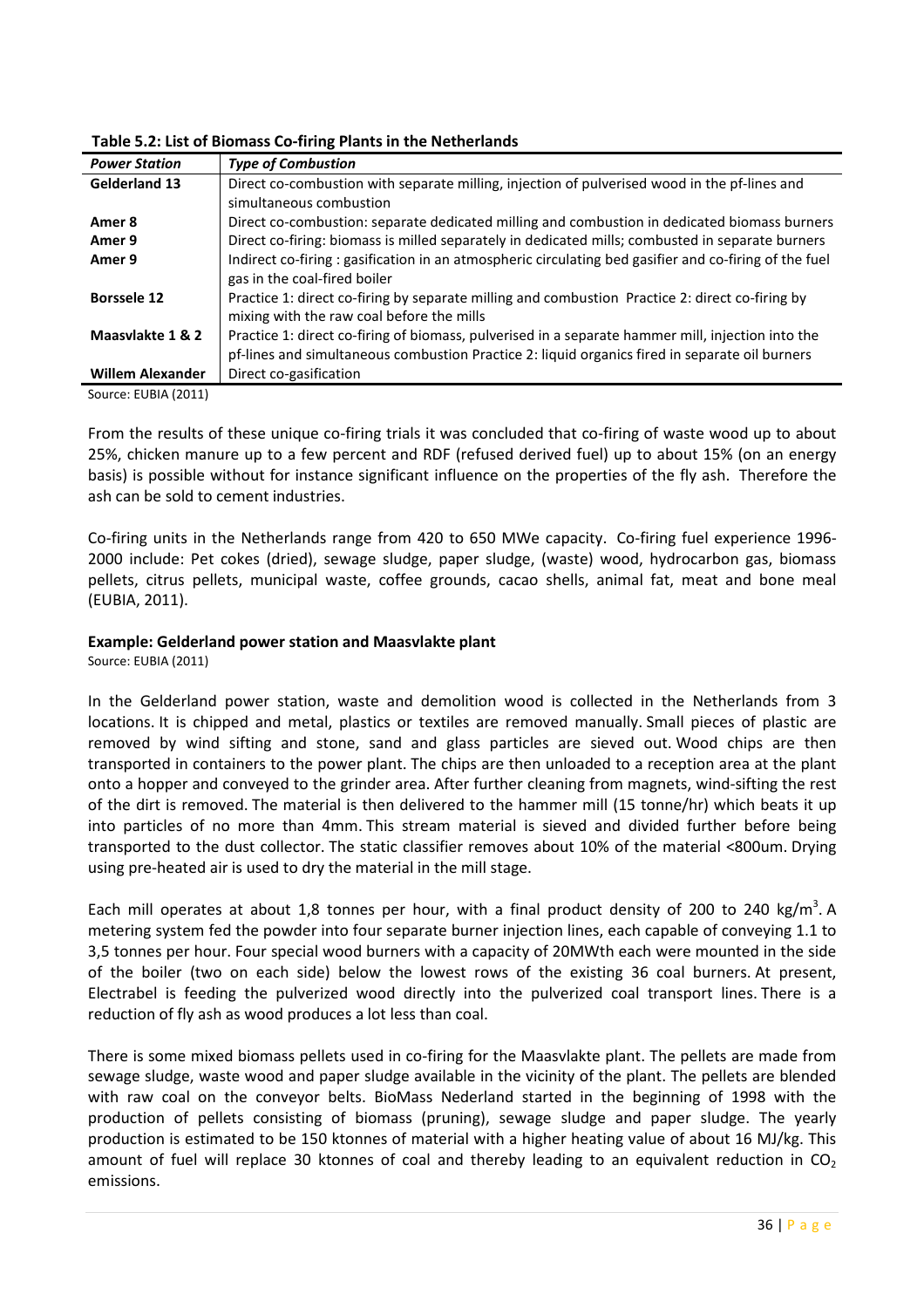# 6. Biomass prices

l

Prices of liquid biofuels have been fluctuating significantly between 2007-2009, as shown in Figure 6.1 for ethanol (in comparison with gasoline and the crude oil price), and Figure 6.2 for rapeseed methylester (RME, one of the main types of biodiesel) and rapeseed oil (in comparison with diesel)<sup>4</sup>. As a reference, in the graphs, the prices of gasoline and diesel have been included. However, these prices are at the pump, whereas ethanol and biodiesel prices are measures free on board (FOB) in the Rotterdam harbour, and thus do not include distribution costs to the pump. Also, the fossil fuels are given including value added tax and fuel tax of about 12,1 €/GJ for gasoline, and about 8 €/GJ for diesel.

As can be seen in Figure 6.1, the price of ethanol seems to be strongly correlated with the price of crude oil. When neglecting the fuel tax on ethanol (i.e. when one would assume that ethanol would receive a tax exemption), ethanol could clearly compete competitively with gasoline seems (although the cost of distribution to the pump still would needs to be included to allow a direct comparison).





Sources: ethanol (Nidera, 2009) gasoline prices (CBS Statline, 2011j), crude oil price (Indexmundi, 2009).

When comparing the prices of biodiesel and the feedstock used for biodiesel, it is remarkable that both prices are almost identical, and in a few cases, rapeseed oil is even more expensive than RME (see Figure 6- 2). This is likely caused by the US splash and –dash subsidy (see section 8.3.2). Compared to fossil diesel, biodiesel is not competitive, especially as biodiesel (opposed to PPO, which is exempted from the tax) is taxed about 8 €/GJ (on top of the prices shown in Figure 6.2). Even with the fuel tax included, fossil diesel was always cheaper than RME over the period 2007-2009.

Note also, that between the different kind of imported monoalkylesters, there are quite significant differences in prices. For example, the average price of monoalkylesters from Germany (very likely almost

 $4$  Unfortunately, no public data was available for liquid biofuel prices for the years 2010 and 2011.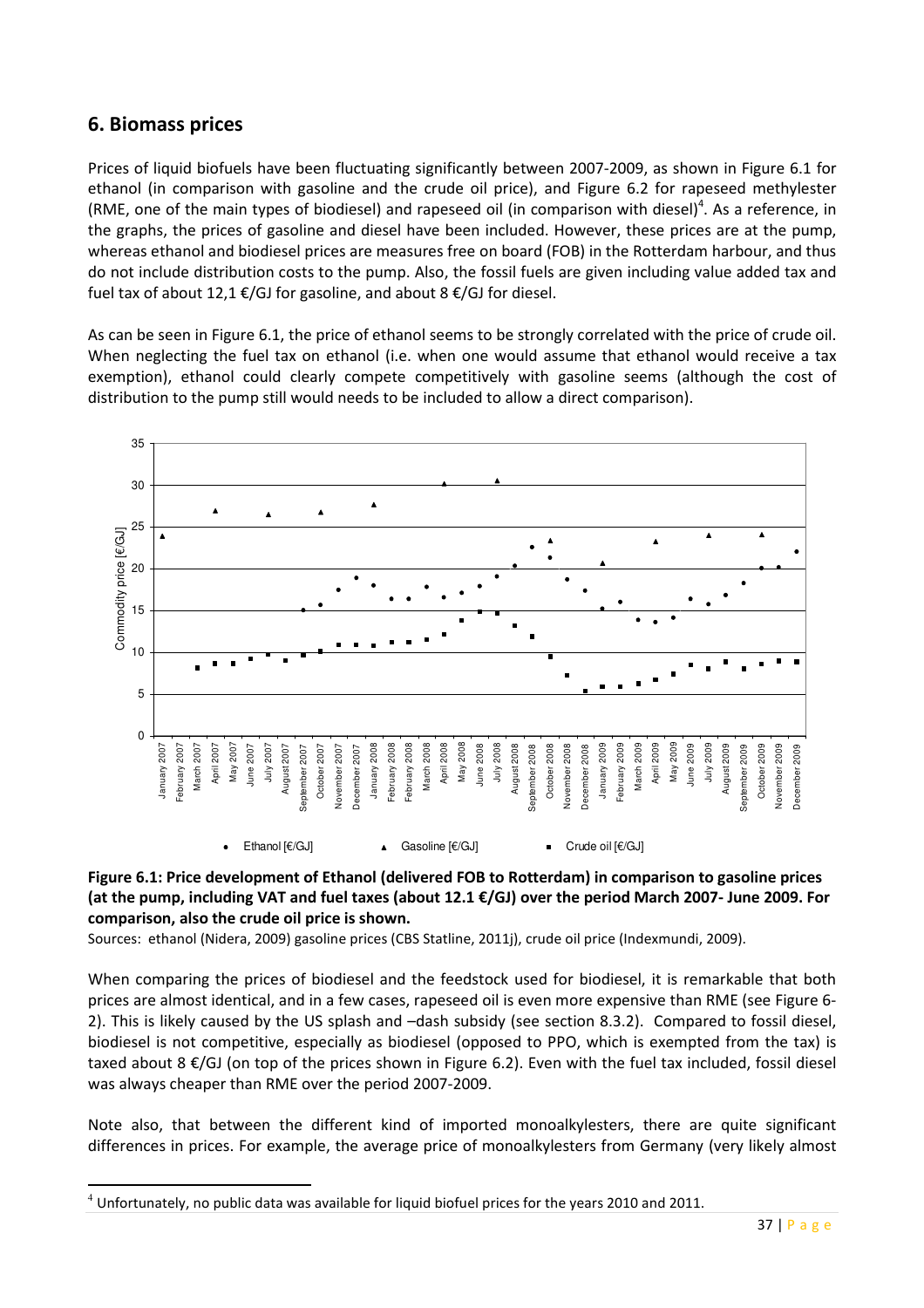100% RME) over 2008 was 23,69 €/liter, while monoalkylesters from the US (most likely soy-bean oil based) cost on average 18,73 €/liter. An overview of the average annual costs of monoalkylesters differentiated by country is given in Appendix 3. For a comparison of various prices of biodiesel, fossil diesel and PPO, see Table 6.1.



#### Figure 6.2: Price development of RME (Rapeseed methyl ester) and rapeseed oil, both delivered FOB Rotterdam, in comparison with diesel (at the pump, including VAT, fuel taxes of about 8  $\epsilon$ /GJ) over the period March 2007- June 2009.

Sources: rapeseed oil and RME (Nidera, 2009), diesel prices (CBS Statline, 2011j), crude oil price (Indexmundi, 2009).

|                               | <b>Energy content</b><br>(MJ/kg) | <b>Density</b><br>(kg/l) | <b>Energy content</b><br>(MJ/I) | <b>Price</b><br>$(\varepsilon/\mathsf{I})$ | <b>Price</b><br>$(\varepsilon/GJ)$ |  |
|-------------------------------|----------------------------------|--------------------------|---------------------------------|--------------------------------------------|------------------------------------|--|
| <b>Feedstock</b>              |                                  |                          |                                 |                                            |                                    |  |
| Rapeseed                      | <b>NA</b>                        | ΝA                       | <b>NA</b>                       | 0,31                                       | <b>NA</b>                          |  |
| Discarded frying oil          | 36,00                            | 0,93                     | 33,48                           | 0,2                                        | 5,97                               |  |
| <b>End product</b>            |                                  |                          |                                 |                                            |                                    |  |
| Monoalkylesters (imported)    | 36,93                            | 0,89                     | 32,69                           | 0,64                                       | 19,58                              |  |
| Biodiesel (selling price)     | 36,93                            | 0,89                     | 32,69                           | 1,03                                       | 31,51                              |  |
| Pure vegetable oil (PPO)      | 36,00                            | 0,93                     | 33,48                           | 0,72                                       | 21,51                              |  |
| Fossil Diesel (selling price) | 45,40                            | 0,85                     | 38,60                           | 1,03                                       | 26,68                              |  |

Table 6.1: Prices and characteristics of (bio)diesel and biodiesel feedstock\*

Source: Junginger et al. (2010)

In comparison to liquid biofuels, prices for wood pellets have remained more stable (see Figure 6.3). In direct comparison with coal, wood pellets are far from competitive. In mid-2008, coal prices reached up to 4,5 €/GJ. However, coal prices stayed at a stable level around 3 €/GJ until 2011, and wood pellets prices increased to 8  $\epsilon$ /GJ in 2011 compared to 2010. Combined with an added value of avoided CO<sub>2</sub>-emissions, this brought wood pellets on the edge of direct competitiveness for electricity production. Since then, coal prices have declined again to lower levels, and thus wood pellets still require policy incentives to make their use as fuel for electricity production economically viable.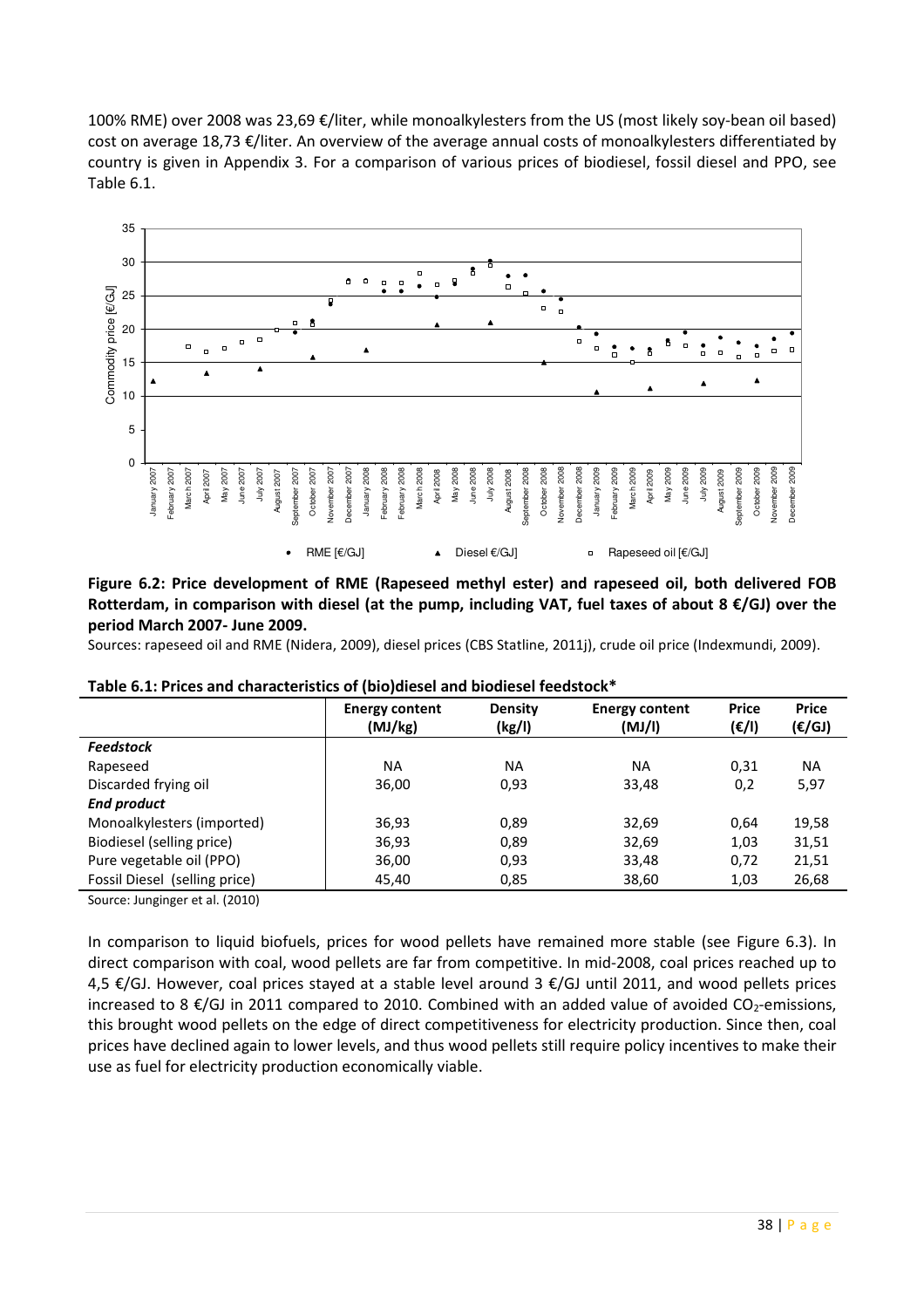

Figure 6.3: Price development of wood pellets delivered CIF Rotterdam, including VAT for bulk delivery of 5000 tonnes wood pellets by ocean vessel between 2007-2009 (Source: Pellets@las, 2011), compared to imported coal from non-EU countries (Source: CBS Statline, 2011j)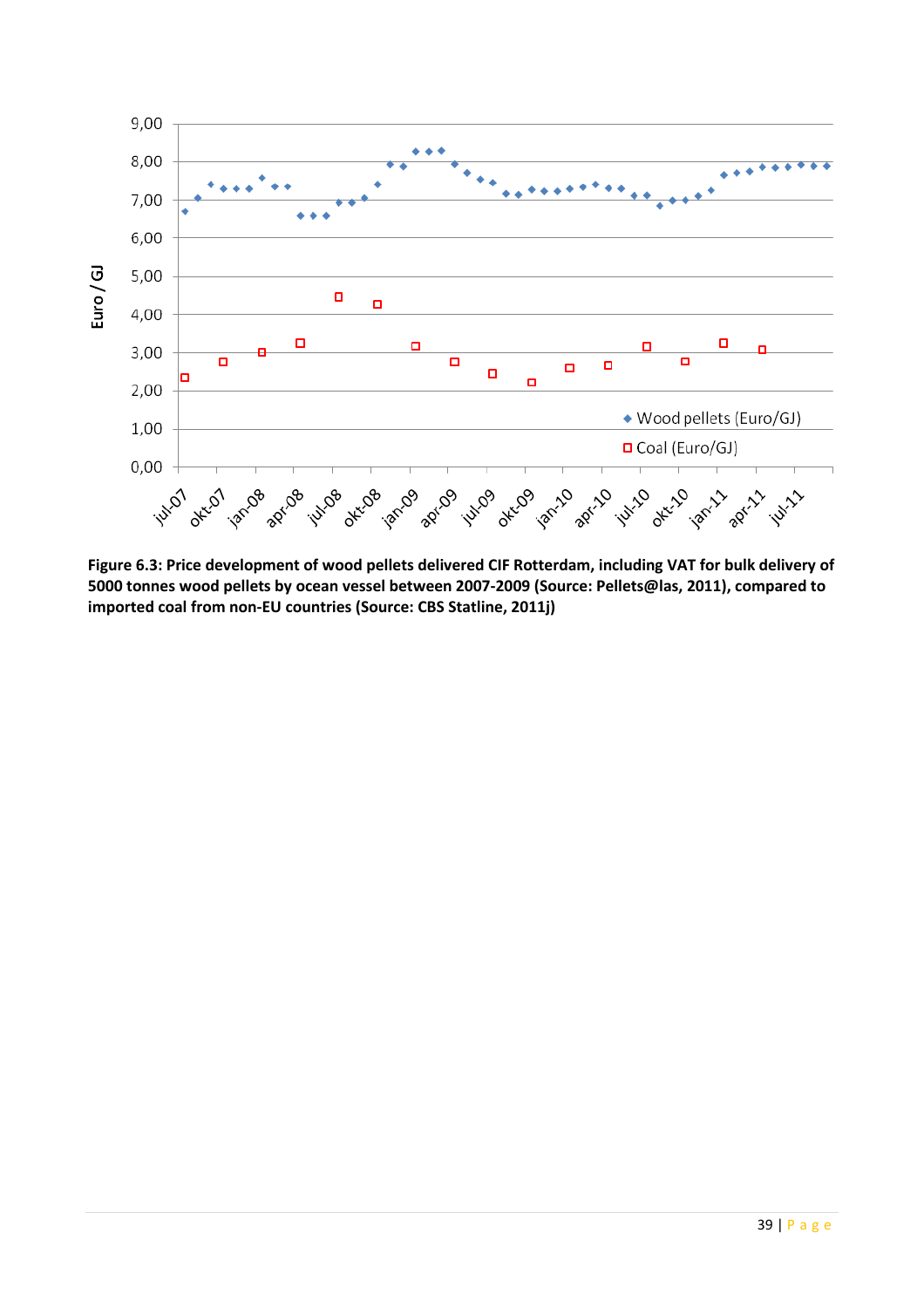# 7. Biomass import and export

# 7.1 Electricity: co-firing

Biomass for co-firing is mainly imported: in recent years the share of domestic biomass is between 22 and 30%. Important import countries for 2010 are Canada and the United States. Especially the United States see comments ecex sum gained its share in recent years by increasing wood pellet production. Table 7.1 and Figure 7.1 show the origin and types of biomass used in Dutch power plants in 2010.

#### Woody biomass

The largest part of the biomass used in co-firing concerned wood pellets. Other forms of woody biomass were wood chips and waste woods. In 2011, main international trading routes were Canada and the USA, next to inland production. Other important countires of origin of imported wood pellets are the Baltic states, Russia and a few Western European countries. There is no significant import of woody biomass other than pellets.

#### Non-woody biomass

The fraction of other solid biomass streams in 2010 was low. However, it contributes to more than quarter of total domestic biomass energy use. In total around 174 ktonne other solid biomass was consumed, mainly domestically sourced.

#### Liquid biomass

No liquid biomass was imported in 2011 for co-firing due to sustainability issue of energy use of vegetable oils. Only domestic liquid biomass (direct from primary agriculture) was co-fired.

|                                                                     | Domestic | Canada      | <b>USA</b>       | Oceania     | Western<br>Europe | <b>Baltic</b><br>states<br>and<br>Russia | Southern<br>Europe | South<br>Africa | $Un-$<br>known | <b>Total</b> |
|---------------------------------------------------------------------|----------|-------------|------------------|-------------|-------------------|------------------------------------------|--------------------|-----------------|----------------|--------------|
| Wood pellets                                                        | 164,4    | 564,6       | 278,3            | 66,1        | 156,0             | 158,5                                    | 79,7               | 5,0             | 124,0          | 1596,6       |
| Wood chips                                                          | 163,9    | 0           | 0                | 0           | 0                 | 0                                        | $\mathbf 0$        | 0               | 0              | 163,9        |
| Waste wood                                                          | 86,3     | 0           | $\pmb{0}$        | $\pmb{0}$   | $\mathbf 0$       | $\mathbf{0}$                             | $\mathbf{0}$       | $\pmb{0}$       | $\pmb{0}$      | 86,3         |
| Other woody<br>biomass                                              | 29,7     | 0           | 0                | $\mathbf 0$ | 0                 | 0                                        | $\mathbf 0$        | $\pmb{0}$       | $\pmb{0}$      | 29,7         |
| Non-wood<br>biomass (direct<br>from primary<br>agriculture)         | 14,0     | $\mathbf 0$ | $\mathbf 0$      | $\pmb{0}$   | $\mathbf 0$       | $\mathbf 0$                              | $\boldsymbol{0}$   | $\mathbf 0$     | $\pmb{0}$      | 14,0         |
| Non-wood<br>biomass<br>(coming from<br>agro-processing<br>industry) | 140,0    | $\pmb{0}$   | 0,3              | $\pmb{0}$   | 1,7               | $\boldsymbol{0}$                         | $\pmb{0}$          | $\pmb{0}$       | $\pmb{0}$      | 142,0        |
| Other non-<br>woody biomass                                         | 20,0     | 0           | $\overline{0}$   | $\mathbf 0$ | $\mathbf 0$       | $\mathbf 0$                              | $\mathbf 0$        | $\mathbf{0}$    | $\pmb{0}$      | 20,0         |
| Liquid biomass<br>(direct from<br>primary<br>agriculture)           | 12,0     | 0           | $\boldsymbol{0}$ | $\pmb{0}$   | $\pmb{0}$         | 0                                        | $\pmb{0}$          | 0               | $\pmb{0}$      | 12,0         |
| Total                                                               | 630,3    | 564,6       | 278,6            | 66,1        | 157,7             | 158,5                                    | 79,7               | $5,0$           | 124,0          | 2064,5       |

#### Table 7.1: Origin and types of biomass used in Dutch power plants in 2010 (ktonnes).

Source: Interviews with utilities.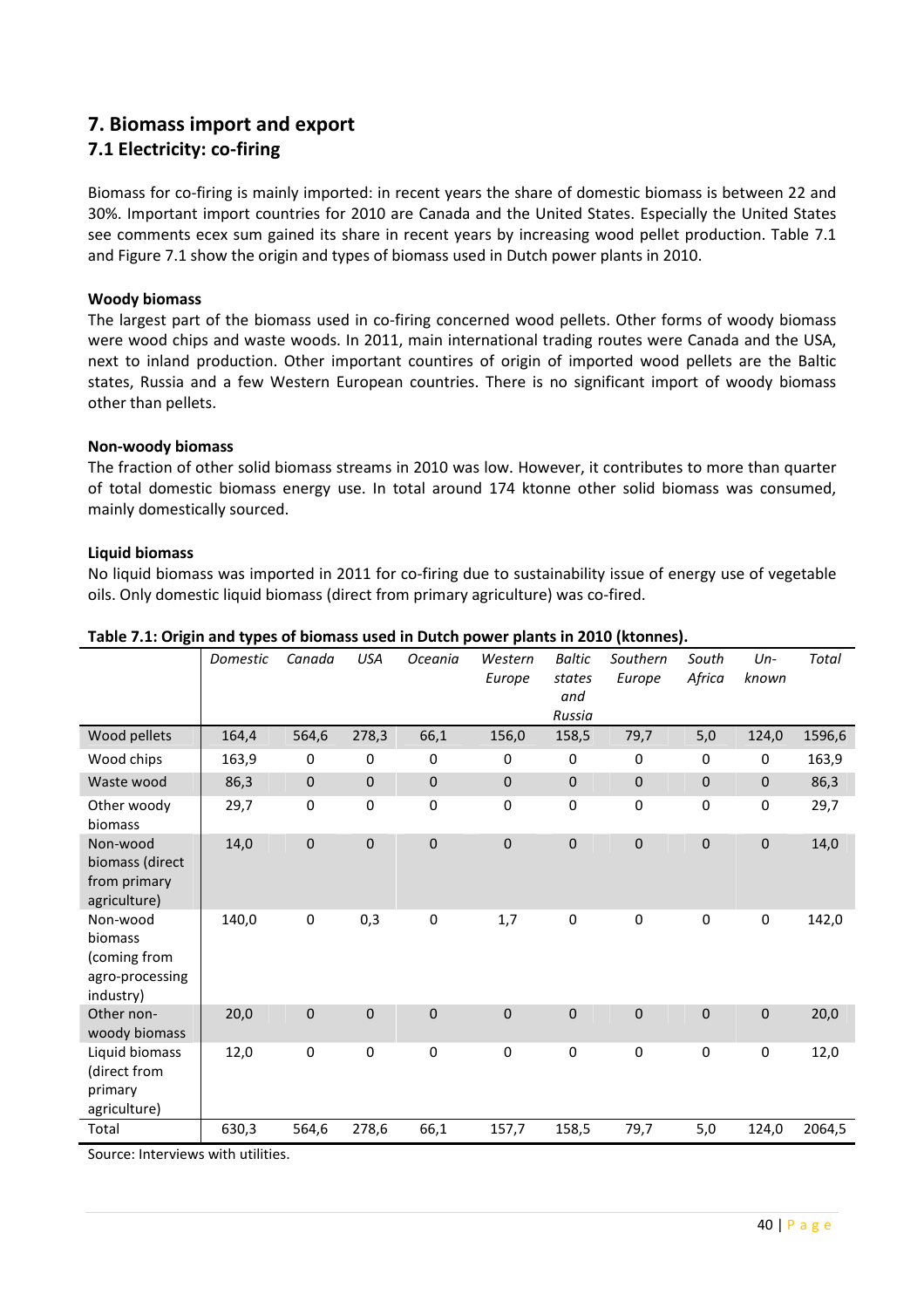

#### Figure 7.1 Origin and types of the biomass used in Dutch power plants in 2010 Source: Interviews with utilities.

# 7.2 Biodiesel and biogasoline

# 7.2.1 General domestic flows of biodiesel

The arable crop area in the Netherlands is too small to produce sufficient amounts of biofuels to meet the Dutch biofuels policy targets (see chapter 2). Therefore, the Netherlands have been relying on imports of vegetable oils and biodiesel (and ethanol). There is a large portion of biodiesel production use imported feedstock. It is difficult to track the origin of feedstock due to extensive and complicated trade flows of oils and fats in the Netherlands (see section 7.2.3).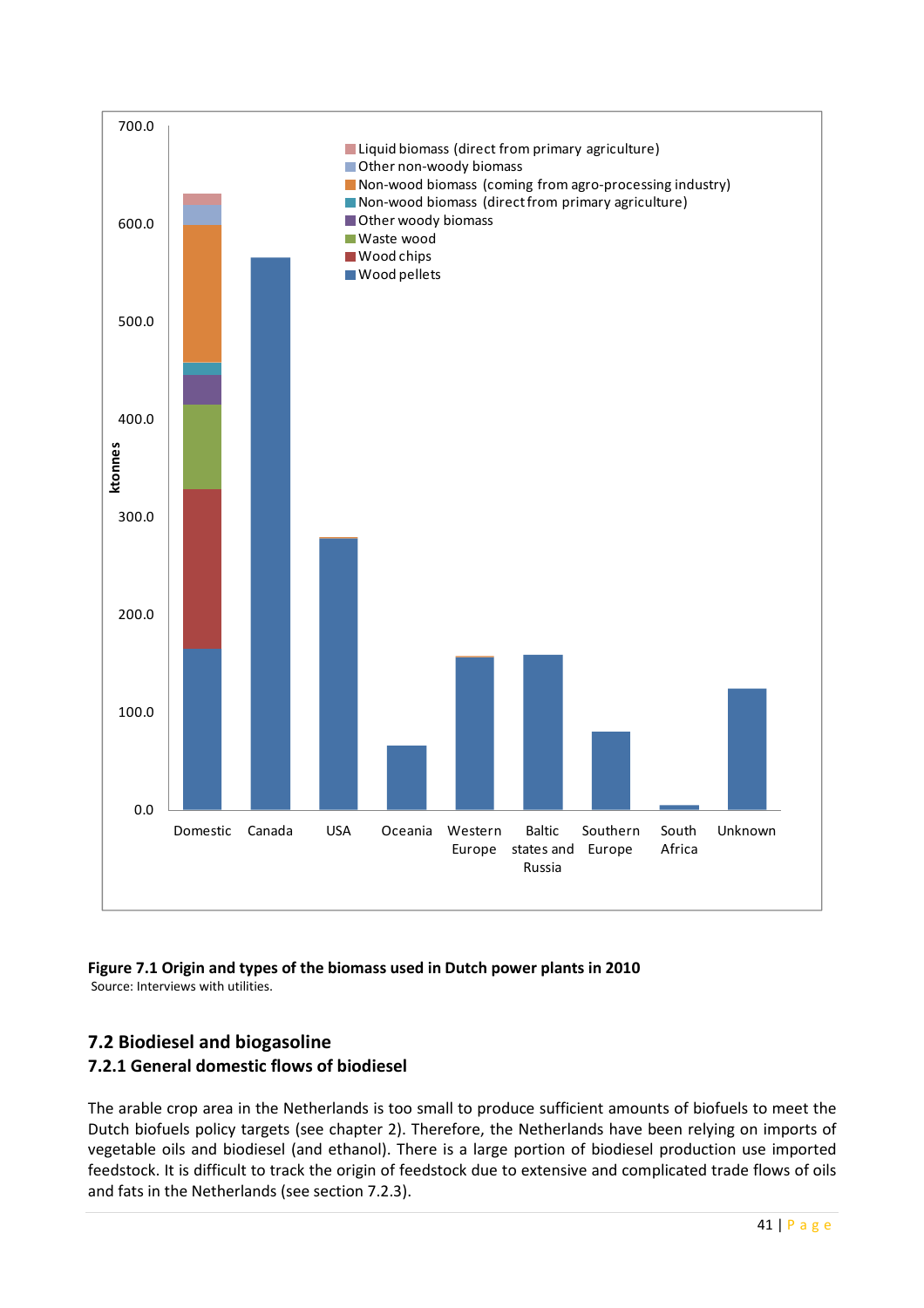In Table 7.2 the main characteristics of the biodiesel and gasoline flows in the Netherlands are given for 2010. Please note that the Dutch statistical office CBS only gives numbers on biogasoline, which is an artificial aggregate of bio-ethanol and the biogenic fraction of bio-ETBE, because specific numbers on production, consumption and storage of bio-ETBE and bio-ethanol are classified.

|                              |             | 2008                     | 2009         |                | 2010*       |             |  |
|------------------------------|-------------|--------------------------|--------------|----------------|-------------|-------------|--|
| <b>Biodiesel</b>             | Pure        | <b>Blended</b>           | Pure         | <b>Blended</b> | Pure        | Blended     |  |
|                              | biodiesel   | biodiesel                | biodiesel    | biodiesel      | biodiesel   | biodiesel   |  |
| Net Import (Import - Export) | 319         | -84                      | 57           | $-69$          | $-333$      | -6          |  |
| Stock change                 | $-115$      | 0                        | $-3$         | 0              | 64          | 0           |  |
| Total production             | 83          |                          | 274          |                | 382         |             |  |
| Domestic consumption         | $\Omega$    | 203                      | <sup>0</sup> | 259            | 0           | 107         |  |
| Production capacity          | 520         |                          | 1323         |                | 1306        |             |  |
| <b>Biogasoline</b>           | Pure        | Blended                  | Pure         | Blended        | Pure        | Blended     |  |
|                              | biogasoline | biogasoline              | biogasoline  | biogasoline    | biogasoline | biogasoline |  |
| Net Import (Import - Export) | 180         | $-27$                    | 214          | 14             | x           | x           |  |
| Stock change                 | 4           | $\overline{\phantom{0}}$ | $-13$        |                |             |             |  |
| Total production             |             |                          | 0            |                | x           |             |  |
| Domestic consumption         |             | 163                      |              | 215            |             | 208         |  |
| Production capacity          | 11          |                          | 0            |                | x           | x           |  |

Source: CBS Statline, 2011g

\* estimation

Due to the increasing domestic production of biodiesel<sup>5</sup>, net import decreased in 2009. The production capacity for biodiesel more than doubled; large installations have been built in recent years. For biogasoline, the net import is close to the total domestic consumption of pure biogasoline and blended gasoline.

#### 7.2.2 Monoalkylesters

#### General

l

Biodiesel is the synthesis and treatment of non-fossil fatty acids into monoalkylesters. However, not all monoalkylesters are necessarily used as biodiesel. These trade numbers might therefore present a good indication of the potential maximum import of biodiesel. The CBS started collecting data on the import and export of these monoalkylesters in 2008, in the framework of the Eurostat statistics on international trade. However, monoalkylesters are classified at the lowest level (8 digit). At this detailed level CBS does not perform any checks or corrections for non-response.

#### Import and export of monoalkylesters

In Figure 7.2, an overview of countries exporting monoalkylesters to the Netherlands and the countries to which the Netherlands exports monoalkylesters is shown. The total volume of monoalkylesters does not reflect the import and export of biodiesel of the Netherlands, due to the above-mentioned issues. Figure 7.2 does give an indication of the most important trading countries.

<sup>&</sup>lt;sup>5</sup> Which however heavily relies on imported feedstock such as vegetable oil or oil seeds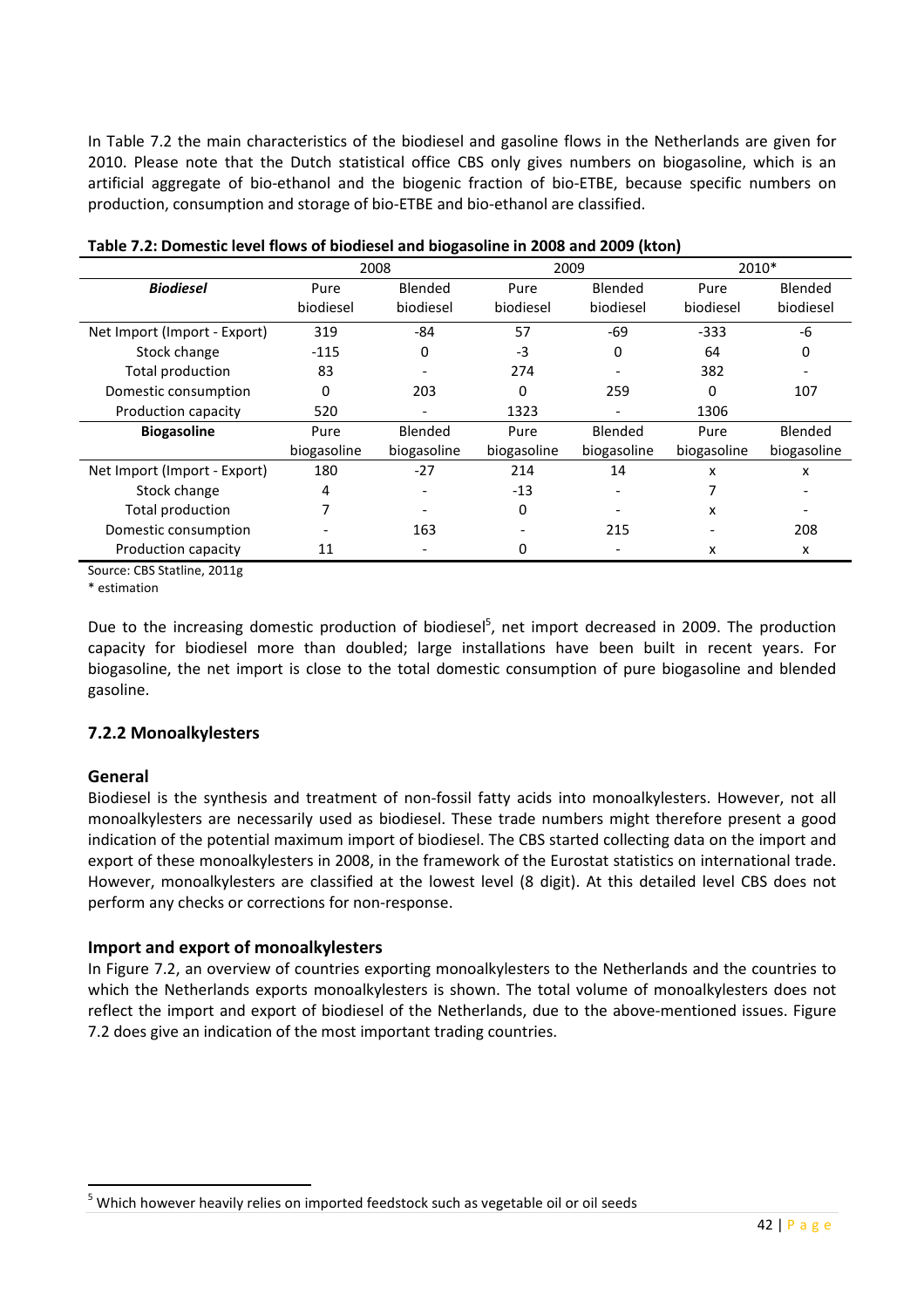

Figure 7.2: Import and export of monoalkylesters in 2010. Source: CBS Statline, 2011g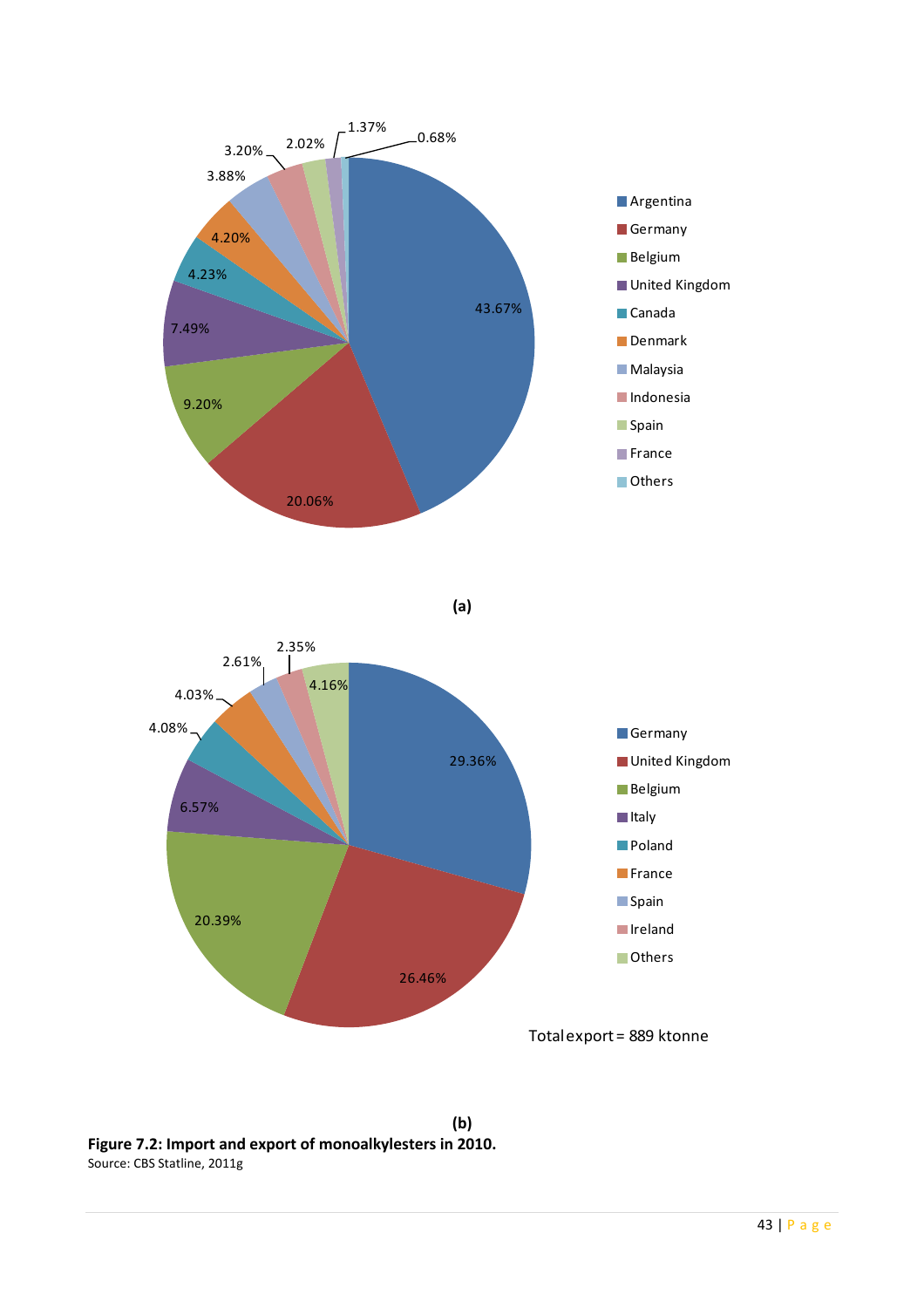#### 7.2.3 Feedstock for biodiesel production

The amount of arable land available in the Netherlands is insufficient enough to provide enough feedstock for the production of these amounts of biodiesel. Therefore, next to the import of large amounts biodiesel, large quantities of feedstock are imported into the Netherlands for the production of food and biodiesel. Figure 7.3 shows the flow of oil and fats in the Netherlands in 2010.

A large quantity of oil seeds was imported for the production of vegetable oils in the Netherlands. Rapeseed was the only domestic oil crop with 12 ktonnes of oil seeds produced in 2010. Animal fats such as tallow and lard, palm oil, rapeseed oil, fatty acids and other fats and oil mixture (including recycled fats (like frying fat), human consumption negative because of the recycling of fats and oils at households, restaurants, catering and industry) were channelled to biodiesel production. Large portion of biodiesel (140 kt) were produced from fats and oil mixture which can be regarded as waste and inedible. Up to date, when oil is used for the production of biodiesel (like rapeseed oil), it is not possible to determine whether the oil was obtained from domestic production (crush) or was imported. .

The amount of oils and fats used for energy purposes is approximately 1/3 of the non-energetic use (food and technical use). Of almost half of the biodiesel, the feedstock is unknown. It is possible that this biodiesel is imported as monoalkyl esters, but there are no clear data of how much monoalkyl esters are being blended as biodiesel. The data of import and export of monoalkyl esters can be found on section 7.2.2.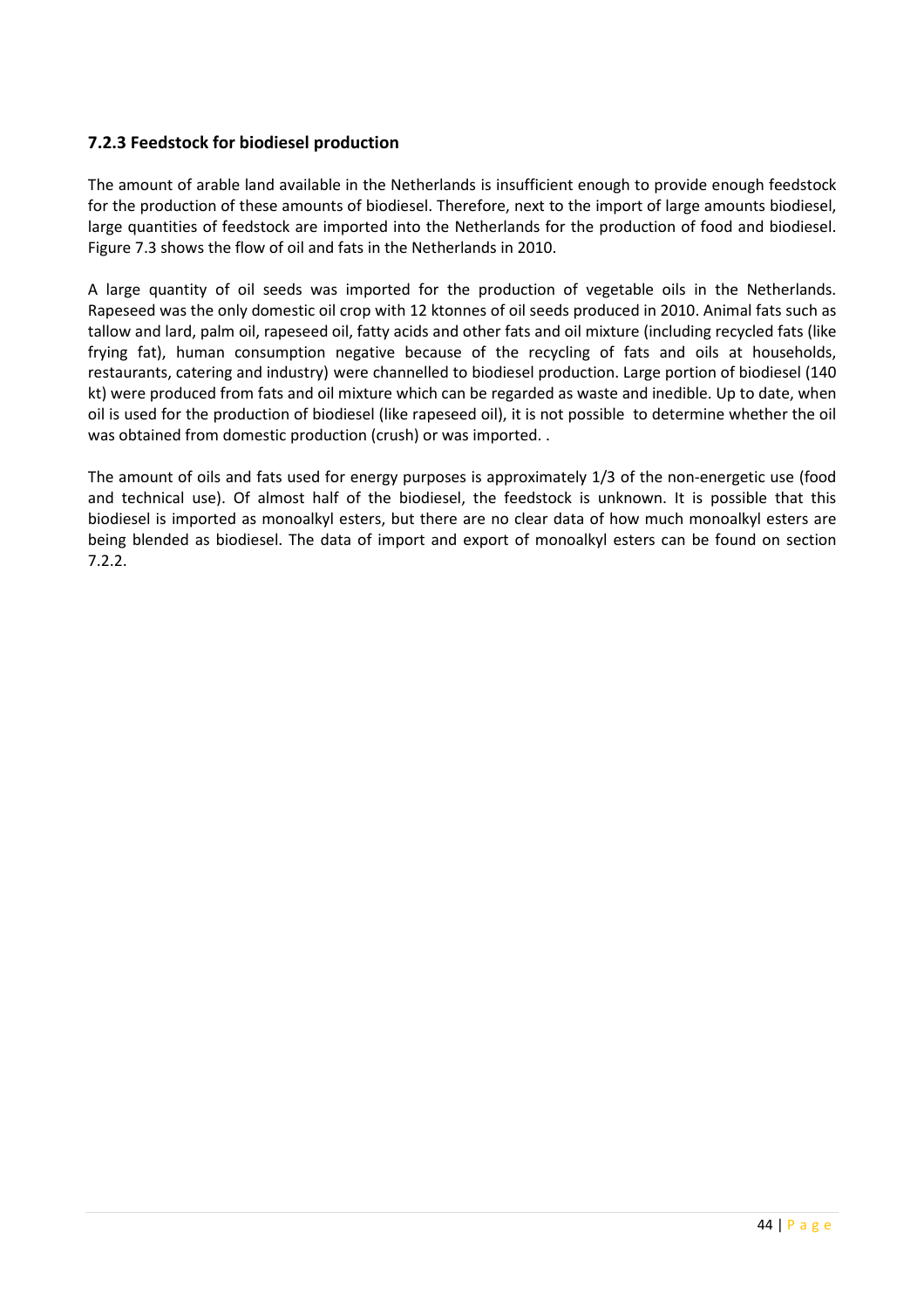\*including recycled fats (like frying fat), human consumption negative because of the recycling of fats and oils at households, restaurants, catering and industry



45 | P <sup>a</sup> <sup>g</sup> <sup>e</sup>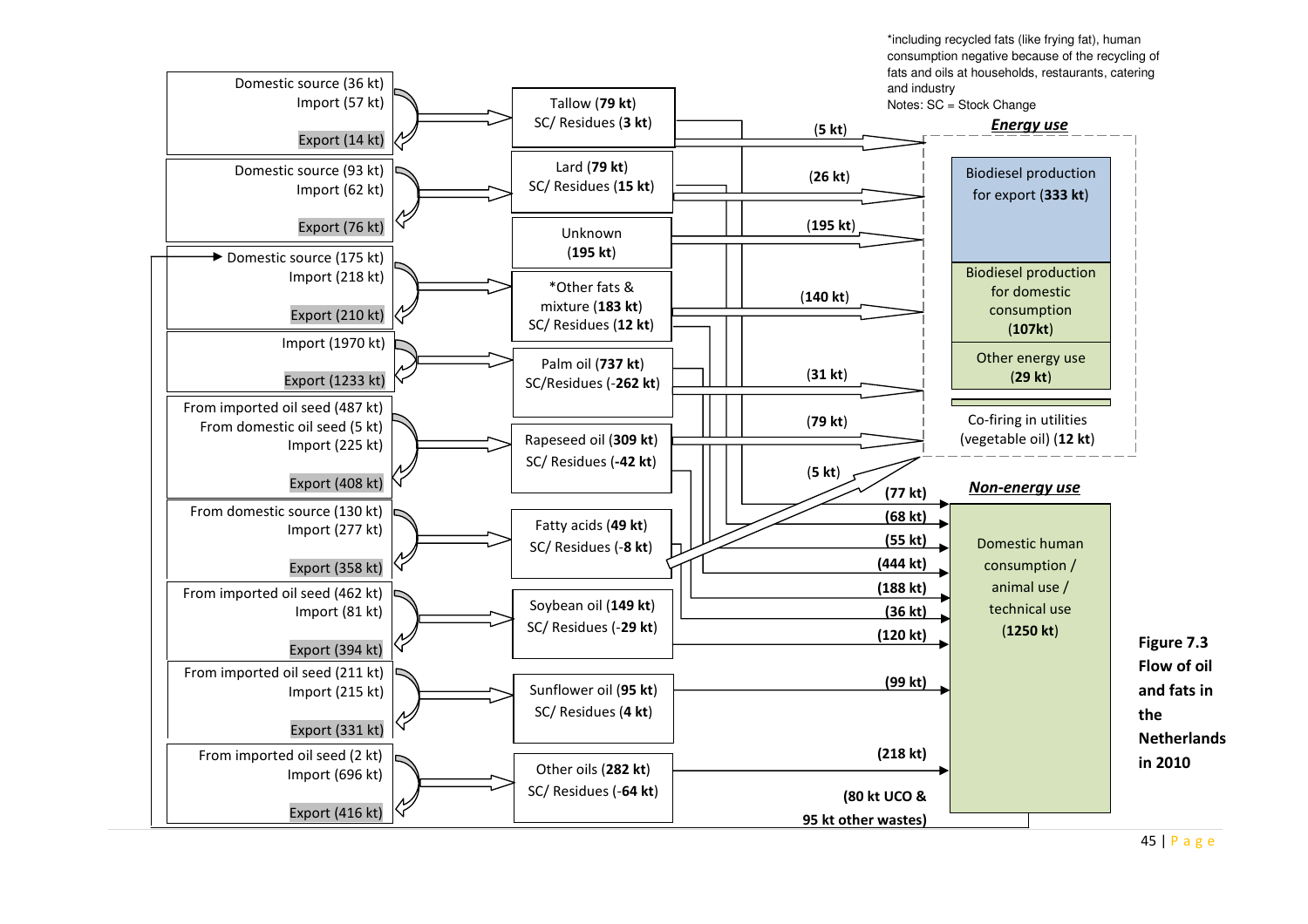# 7.3 Bioethanol

Data on the production of biogasoline in the Netherlands is not transparent at the moment. Data on import and export (by source) are considered confidential by the producing companies. However, the import and export of ethanol were reported by CBS. Although not all of this ethanol is used for energy, but it illustrates the flow of ethanol through the Netherlands. Figure 7.4 shows the (a) Import and (b) export of ethylalcohol in 2010. The net export in 2010 is 81 ktonnes.



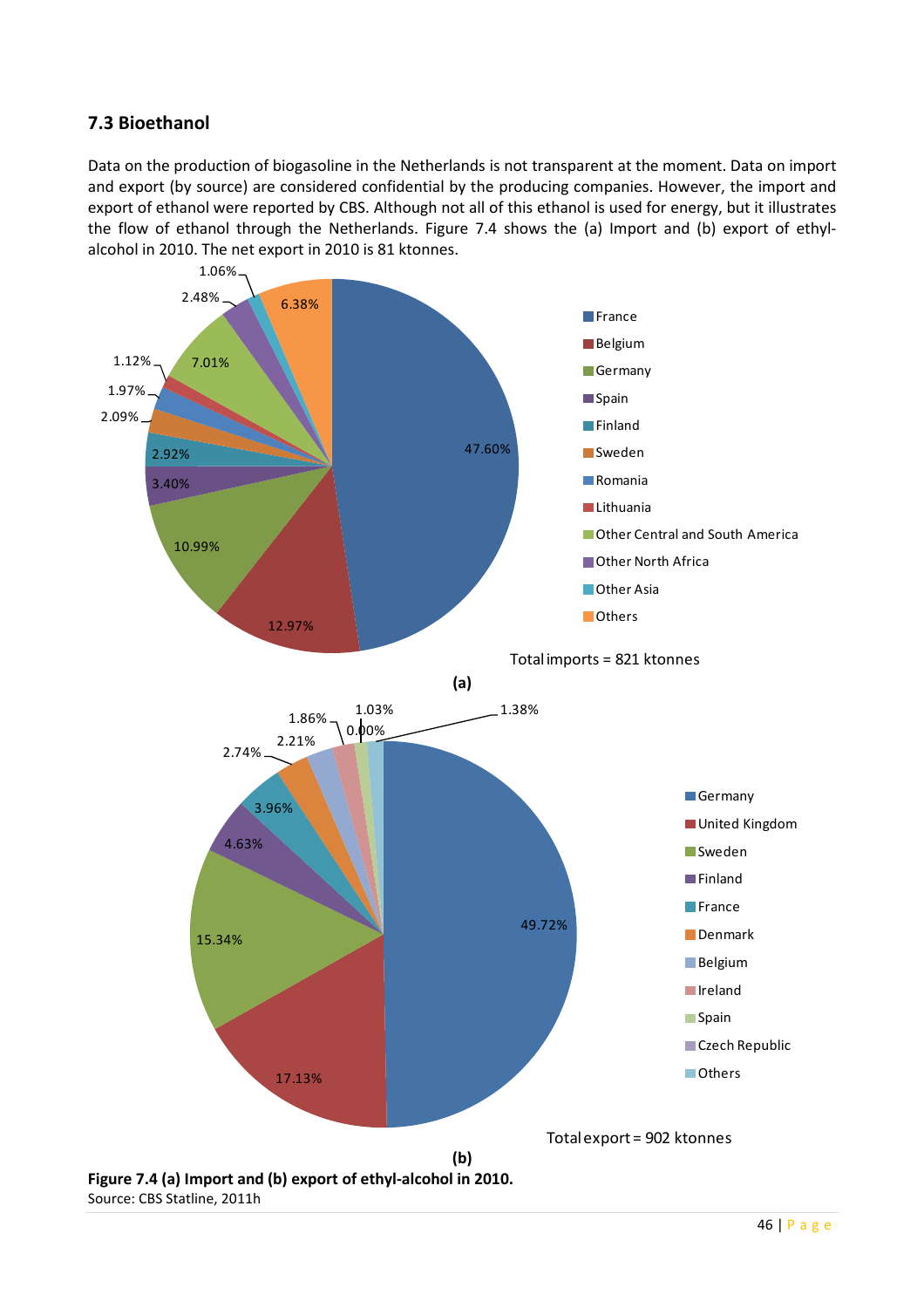NEA (2011) has reported the liquid biofuels consumed for energy purpose in the Netherlands, by raw materials, as shown in Figure7.5. Figure 7.6 depicts the origins of these biofuels.



Figure 7.5: Liquid biofuels consumed for energy purpose in the Netherlands, by raw materials Source: NEA (2011)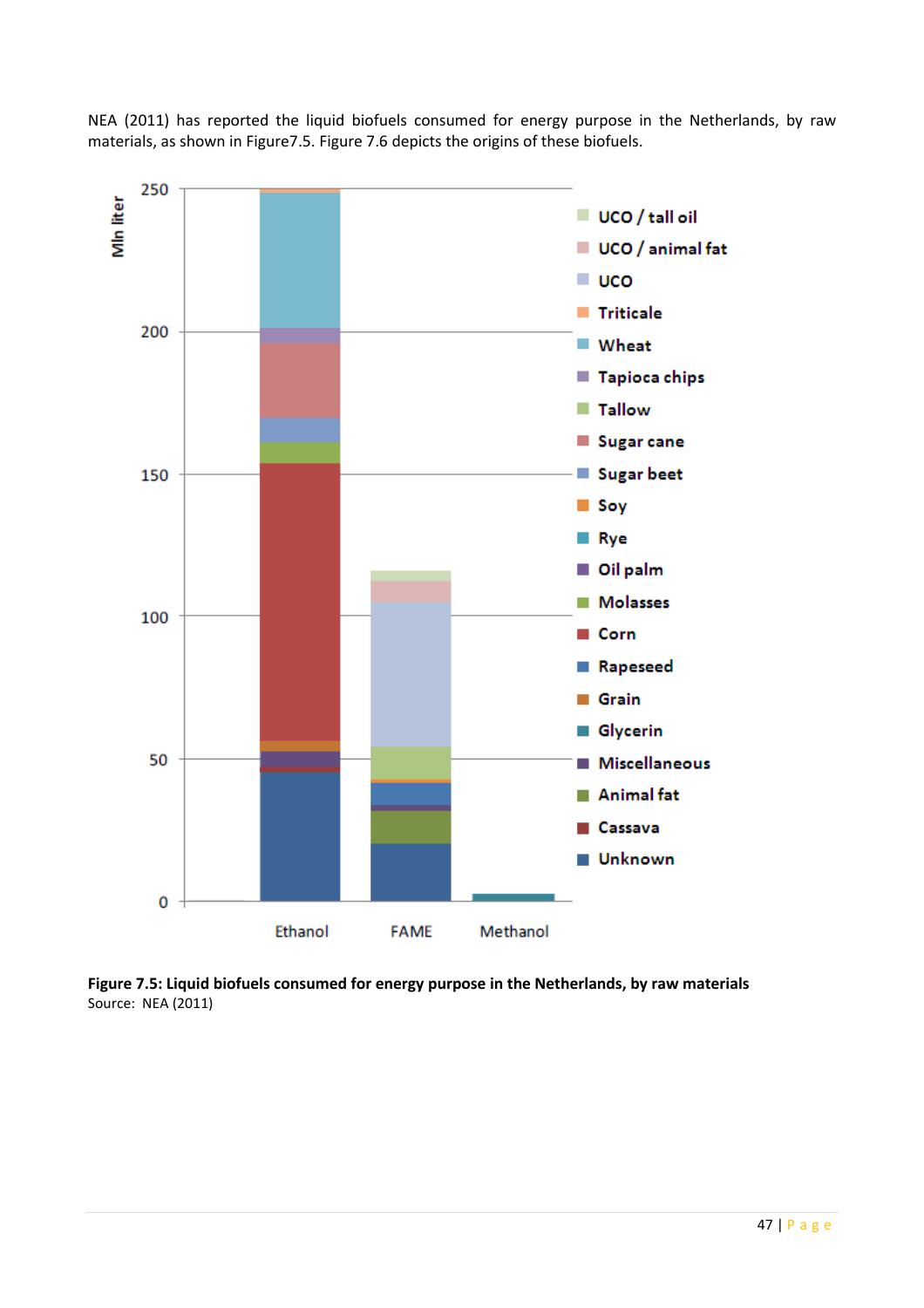

Figure 7.6: Origins of biofuels. Source: NEA (2011)

# 7.4 Possible indirect import/export of biomass

In the previous sections, we discussed direct bioenergy trade, i.e. biomass products that are traded with the direct aim to utilise it as an energy source in the country of destination. However, significant amounts of products containing organic carbon are also traded for other primary purposes (e.g. roundwood for construction, wood chips for pulp and paper, fruit and vegetables for human consumption), but parts of these streams are used for bioenergy fuel after all: examples are black liquor or sawdust, or packaging material and organic waste in MSW, which can all be used to produce heat and electricity. Table 7.6 shows import/export of biomass products in the Netherlands in 2010. Even though wood consumption tends to be mainly local, about 3,40 Mtonnes of woods and wood products were traded internationally in 2010 in the Netherlands (2,30 Mtonnes imported and 1,10 Mtonnes exported) - equivalent to about 59,40 PJ of indirect trade. On the other hand, 4,35 GL vegetable oils were imported and 4,35 GL were exported in various forms. This is equivalent to more than 320 PJ. Oil seeds were also traded in the Netherlands: 6,42 Mtonnes were imported and 2,47 Mtonnes were exported. Considering large amount of paper products will be incinerated as biogenic portion in MSW, trading of paper products (and also waste papers) may play a significant role in indirect import/export of biomass. In 2010, 11,46 Mtonnes of paper products were imported and 9,51 Mtonnes were exported.

On the other hand the flow of waste stream biomass in the Netherlands is difficult to be determined. Therefore it is not included in this report, but data of 2007 from previous country report (Junginger et al., 2010) is attached in the appendix.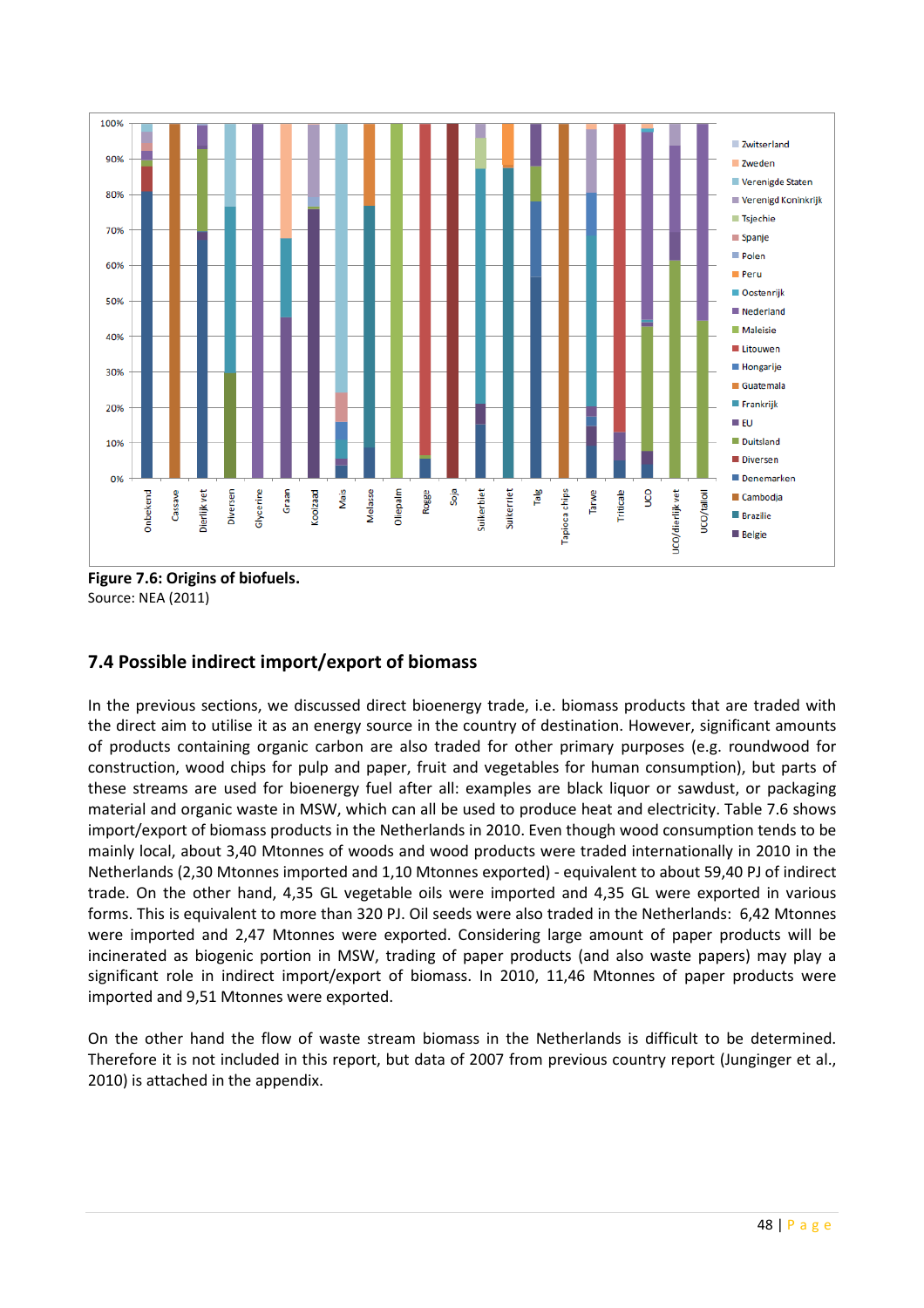|                                 | <i>Import</i> | Export | <b>Net Import</b> |
|---------------------------------|---------------|--------|-------------------|
| <b>Wood products (Mtonnes)</b>  | 2,30          | 1,10   | 1,20              |
| <b>Vegetable oils (GLitre)</b>  | 4,35          | 4,35   |                   |
| <b>Oil seeds (Mtonnes)</b>      | 6,42          | 2,47   | 3,95              |
| <b>Paper products (Mtonnes)</b> | 11.46         | 9,51   | 1,95              |

|  | Table 7.6: Import/export of biomass products in the Netherlands in 2010 |
|--|-------------------------------------------------------------------------|
|--|-------------------------------------------------------------------------|

Source: CBS Statline, 2011i

#### 7.5 Importance and impact of international bioenergy trade

A thorough analysis of the Dutch technical biomass potential was carried out by Koppejan 2009 [4] and showed a domestic production of 489 PJ, of which 124 PJ is available for bioenergy production. In comparison, about 64 PJ bioenergy from biomass was domestically consumed in 2010, but this also includes large amounts of imported biomass. The Netherlands import an increasing amount of wood pellets for co-firing in power plants. Import volumes have more or less increased steadily from less than 100 ktonnes in 2003 to more than (an estimated) 1.5 million tonnes in 2010. Domestic production of wood pellet amounted about 165 ktonnes in 2010, so to meet the demand, wood pellets have been imported from Canada (e.g. British Columbia), the Baltics, Germany, Portugal, and since 2008 increasingly also from the south-east of the USA. The consumption of biomass for co-firing amounted to more than 34 PJ in 2010, of which approximately 24 PJ were imported (i.e. >70%). The largest Dutch user is utility Essent, but also other utilities like E.On and Electrabel use wood pellets in their Dutch coal power plants. To a certain extent, the Netherlands also act as a hub, and there are minor amounts of pellet re-exports to other European countries. The main driver for the wood pellet imports is the so-called MEP feed-in tariff scheme, which provides a feed-in premium for electricity from woody biomass of 6.1  $\epsilon$ ct/kWh.

The Netherlands are a major hub for liquid biomass, and import and re-export huge amounts of vegetable oils, biodiesel and ethanol. Due to the presence of Europe's largest harbour Rotterdam, large amounts of biofuels or biofuel feedstock are traded, partially for own consumption, but largely also for re-export to e.g. Germany or other countries. Especially during 2006-2008, the import of heavily subsidized biodiesel from the US has been on the one hand a strong driver for increasing trade, but on the other hand has proven detrimental for the production of biodiesel in the Netherlands. While the European Commission introduced provisional anti-dumping and countervailing measures against imported US biodiesel in March 2009 (and on July 7th 2009 extended these measures for 5 years), Dutch traders reported that this led in practice to biodiesel being exported from the US to Canada, and from there to Europe, thereby circumventing these measures. With regard to the use of vegetable oils for electricity production, the Netherlands imported substantial quantities of palm oil for co-firing up until 2006. In August 2006, the Dutch government abruptly cancelled the feed-in tariff for electricity from liquid biomass, effectively terminating the use of palm oil for electricity production from 2007 onwards.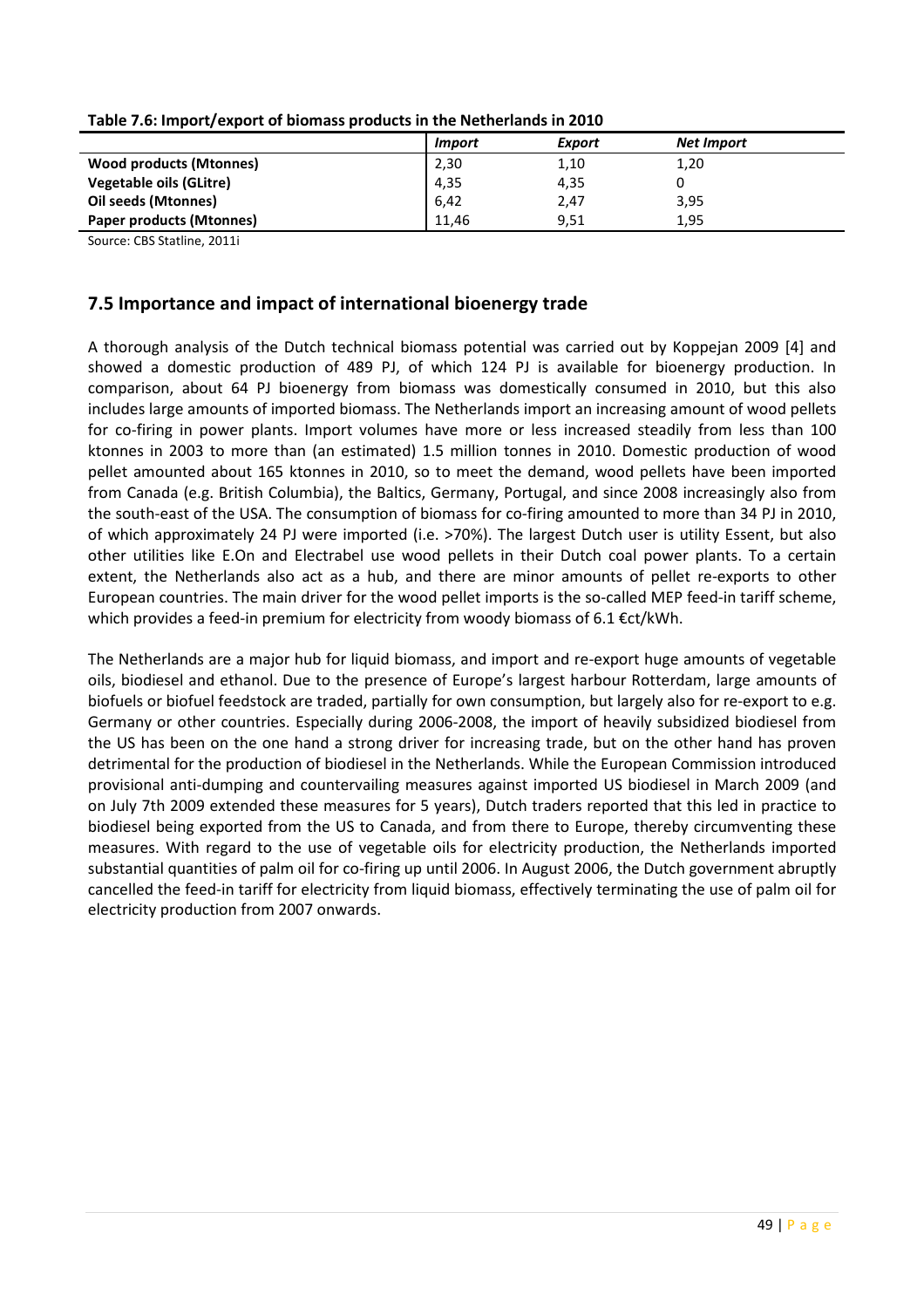# 8. Barriers and opportunities

In this final chapter, a description is given on the most important barriers and opportunities that were encountered during the analysis of the biomass markets. This section is not meant to be comprehensive, but merely to point out several developments and prospects in solid and liquid biomass trade. Seen the limited (economic attractive) domestic potential of biomass, a large fraction of bio-energy consumed in power plants and the transport sector in the Netherlands is imported.

#### 8.1 Barriers

#### Barriers for increasing electricity and heat production<sup>6</sup>

The MEP system (subsidy to promote biomass co-firing in power plants) is still responsible for the majority of biomass (mainly wood pellet) co-firing consumption in the Netherlands. Some co-firing projects will be financed with MEP funding until 2015. In past years, uncertainty on future market development was a major barrier for increasing electricity and heat production, but this has been largely resolved with socalled "green deal" of minister Verhagen, see policy section.

As liquid biomass has mainly been used for biofuel production, the use of liquid biomass for electricity and heat production has been negligible after 2007. The demand for biomass co-firing has almost exclusively been met with wood pellets, mainly from Canada and the United States.

With a diminishing uncertainty regarding market development for biomass co-firing, the lack of standardization is seen as trade barrier. This includes the lack of uniform technical specification, legal standardization (trade contracts) and foremost the lack of sustainability standards. Different national (and international) market actors are involved in a working panel to solve the lack of standardization.

#### Barriers for biofuels production and utilization

The biofuel blending obligation is the main driver for liquid biofuel (biogasonline and biodiesel) in the Netherlands since 2007. The total blending obligation increases annually, thereby creating a biofuel market. As biofuels from waste- and residue streams (like used cooking oil) are allowed to be "double counted" for the blending obligation, causing a difference between physical and administrative supply of biofuels to the Dutch biofuel market.

With the implementation of mandatory sustainability certification for biofuels in the EU, sustainable certification and its side-effects is seen as potential trade barrier by market actors. The difference in certification systems approved throughout the EU is seen as trade barrier. With the implementation as of January 2011, the biofuel industry is still in the learning and adjustment phase. Therefore the effect of this trade barrier is currently unclear.

For market actors, the possible implementation of iLUC legislation is seen as important future barrier, if implemented. Market actors do stress a possible conflict of iLUC legislation with current WTO rules. It is unclear what the time planning for potential implementation of iLUC legislation is.

#### General barriers for bioenergy trade

 $\overline{a}$ 

The current economic crisis has had several effects influencing the competitive position of wood pellet use. Various traders reported different effects: On the supply side, especially in the USA, the housing market has collapsed, which means less timber is sawn and thus less sawdust is produced, leading to less availability of cheap feedstock. On the other hand, it has enabled the use of plantation wood in amongst others Alabama, so the crisis has also opened up new feedstock sources. Ocean dry bulk freight rates decreased, leading to

<sup>&</sup>lt;sup>6</sup> The insights in this section are also based on an ongoing project of market and trade barriers for sustainable biomass in the Netherlands, funded by AgentschapNL.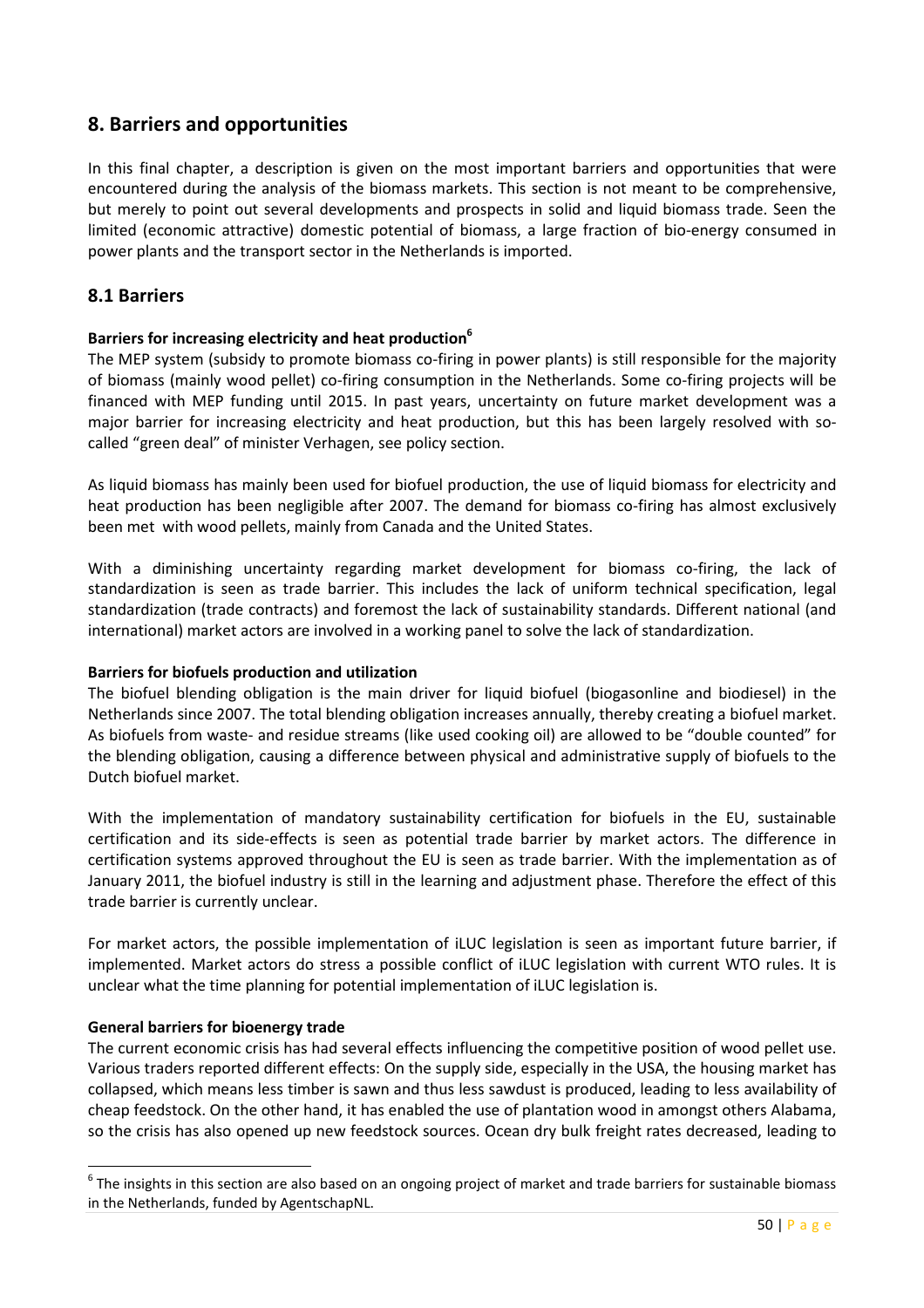lower transport costs. However, as many traders has often fixed transport rates significant time ahead, the effects are not as strong as could be expected.

# 8.2 Opportunities

#### General opportunities for biomass trade

The positive signals for increasing bioenergy consumption in the Netherlands and the EU as a whole, as described above may also led to new opportunities for biomass trade. Increasing bioenergy consumption may lead to economy of scale advantages. Furthermore, with its large harbours and connection to the European mainland, the Netherlands will increasingly become a trade hub for liquid (and solid) biomass. Already, several harbours have announced the ambition to increase the amount of traded biomass, or even become an important EU biomass port.

The decrease of transportation costs, transport costs are usually a substantial part of overall costs of wood pellets, could improve the international trade for overseas biomass. Declining markets for conventional biomass use could enable the use of biomass for energy purposes.

It is the expectation that torrefied pellets – once they are produced commercially on a large scale may reduce transport, storage and other costs for co-firing, and may provide opportunities to further increase traded solid biomass volumes.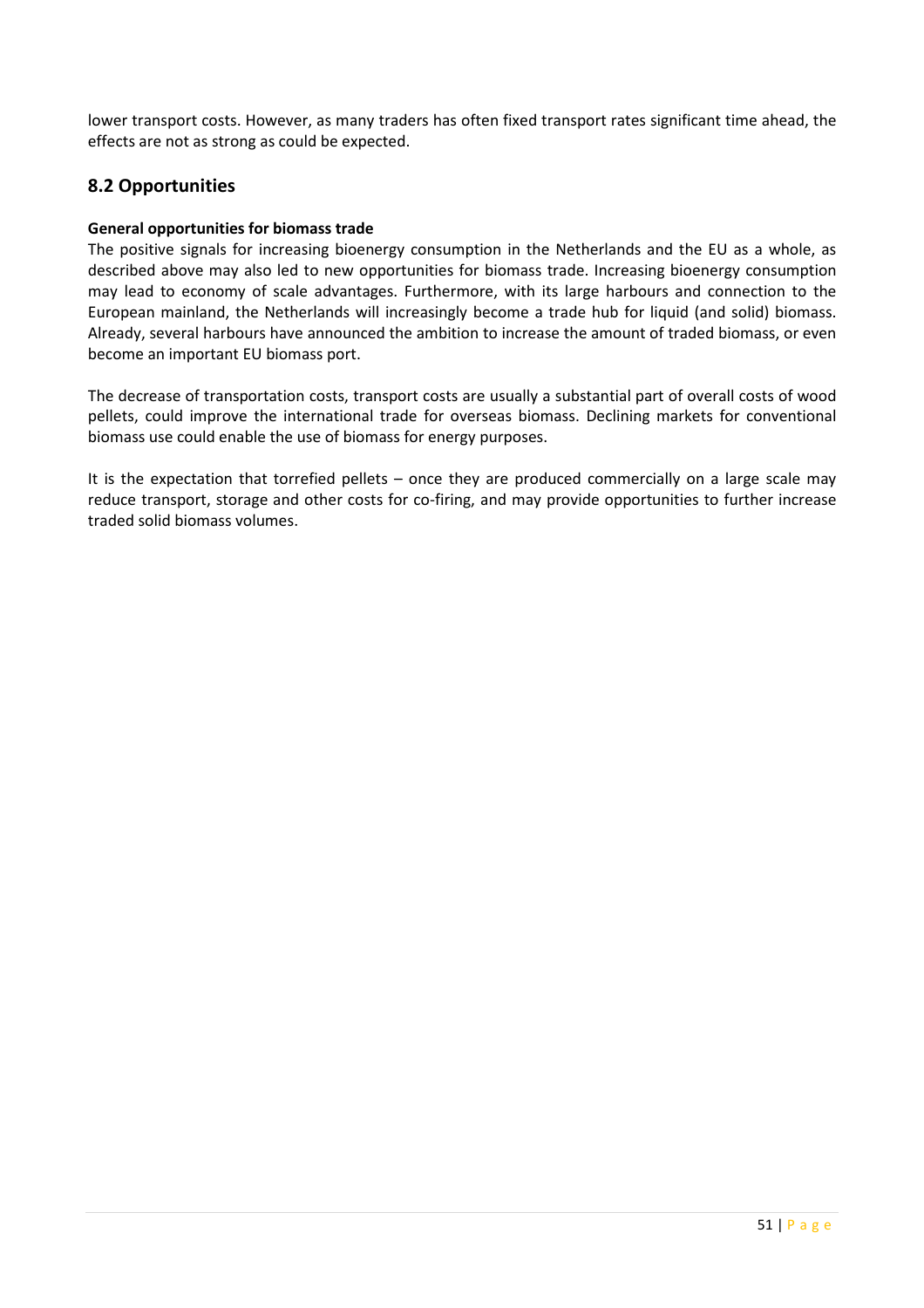# References

Agentschap NL (2010) Protocol monitoring hernieuwbare energie, May 2010, fifth revised version, formulated by Simone te Buck, Bregje van Keulen, Lex Bosselaar and Timo Gerlagh, publication number 2DENB1013.

Bergmans, F. (2009) MVO. E-mail contact and attached documents, June 2009.

Bioref-Integ (2009) Identification and mapping of existing fuel producing industrial complexes in Europe. Available at:

http://www.bioref-integ.eu/fileadmin/bioref-integ/user/documents/D1total.pdf [Last access: 26 October 2011]

CBS (2008) Further reduction greenhouse gas emissions. Available at:

http://www.cbs.nl/en-GB/menu/themas/natuur-milieu/publicaties/artikelen/archief/2008/2008- 2542-wm.htm

[Last access: 26 October 2011]

- CBS (2009) Considerable growth renewable electricity . Available at: http://www.cbs.nl/en-GB/menu/themas/industrie-energie/publicaties/artikelen/archief/2009/2009- 2707-wm.htm [Last access: 21 November 2011]
- CBS (2011) Consumption of biofuels in road transport decreases. Available at: http://www.cbs.nl/en-GB/menu/themas/industrie-energie/publicaties/artikelen/archief/2011/2011-04-27 biobrandstoffen-tk8.htm [Last access: 26 October 2011]
- CBS (2011b) Renewable energy Survey characteristics. Available at: http://www.cbs.nl/en-GB/menu/methoden/dataverzameling/duurzame-energie-ob.htm [Last access: 26 October 2011]
- CBS Statline (2011a) Hernieuwbare energie; eindverbruik en vermeden verbruik fossiele energie. Available at: http://statline.cbs.nl [Last access: 26 September 2011]
- CBS Statline (2011b) Air pollution, actual emissions by all sources. Available at: http://statline.cbs.nl [Last access: 28 November 2011]
- CBS Statline (2011c) Energiebalans, kerncijfers. Available at: http://statline.cbs.nl [Last access: 28 November 2011]
- CBS Statline (2011d) Hernieuwbare energie; capaciteit, binnenlandse productie en verbruik. Available at: http://statline.cbs.nl [Last access: 26 September 2011]
- CBS Statline (2011e) Biobrandstoffen voor het wegverkeer; aanbod, verbruik en bijmenging. Available at: http://statline.cbs.nl [Last access: 26 September 2011]
- CBS Statline (2011f) Gemeentelijke afvalstoffen; hoeveelheden. Available at: http://statline.cbs.nl [Last access: 26 September 2011]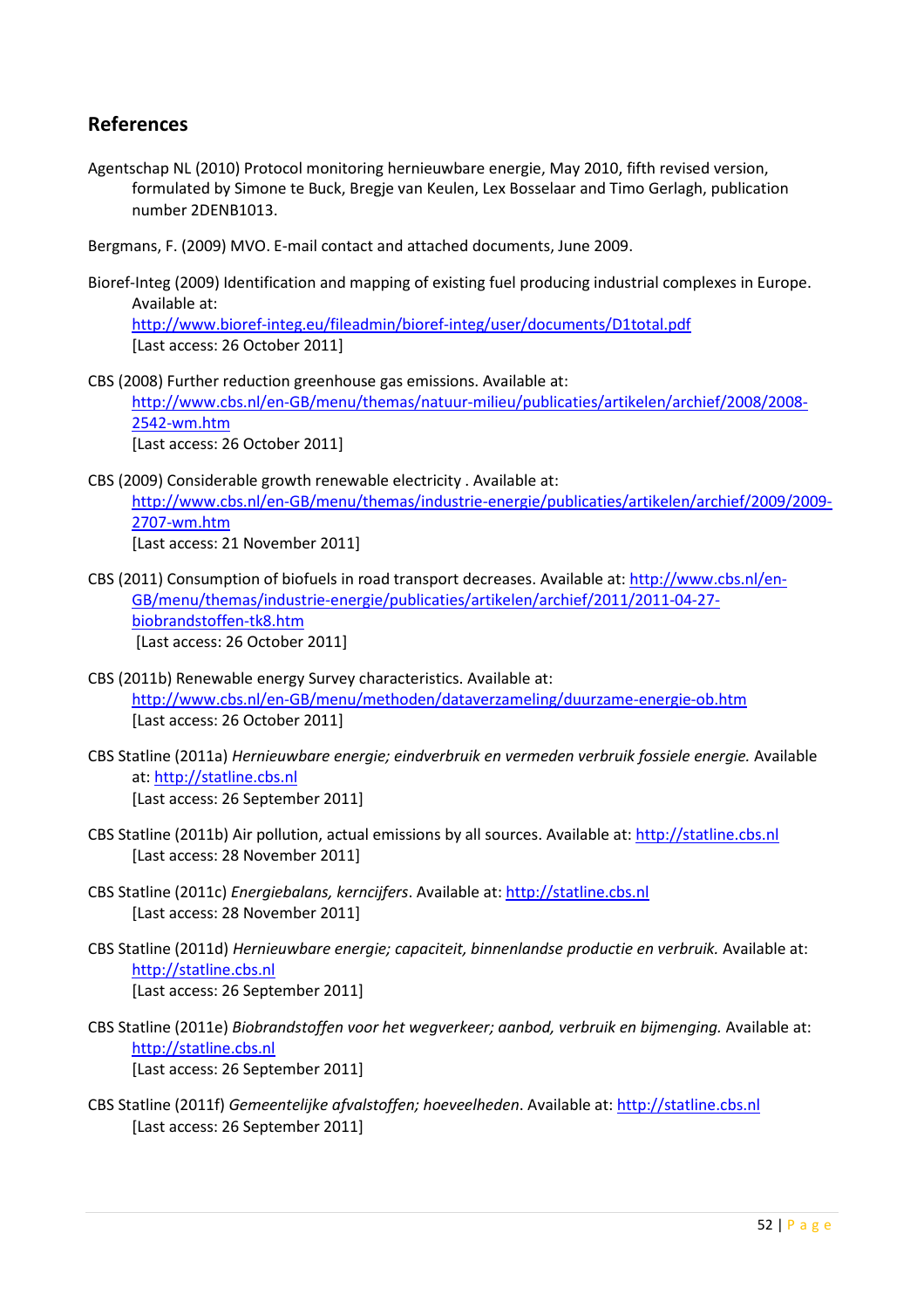- CBS Statline (2011g) Biobrandstoffen voor het wegverkeer; aanbod, verbruik en bijmenging. Available at: http://statline.cbs.nl [Last access: 26 September 2011]
- CBS Statline (2011h) Internationale handel; in- en uitvoer naar goederengroepen. Available at: http://statline.cbs.nl [Last access: 26 September 2011]
- CBS Statline (2011i) Goederensoorten naar EU, niet-EU; hout, textiel, edelstenen en metal. Available at: http://statline.cbs.nl [Last access: 26 September 2011]
- CBS Statline (2011j) Ketelkolen; invoerprijs uit niet EU-landen. Available at: http://statline.cbs.nl [Last access: 1 December 2011]
- CBS Statline (2011k) Akkerbouwgewassen; productie, naar regio. Available at: http://statline.cbs.nl [Last access: 12 December 2011]
- CBS Statline (2011l) Goederensoorten naar EU, niet-EU; natuur, voeding en tabak. Available at: http://statline.cbs.nl [Last access: 12 December 2011]
- CIA (2011) The World Factbook CIA. Available at: https://www.cia.gov/library/publications/the-worldfactbook/geos/nl.html [Last access: 26 September 2011]
- CMS (2011) Dutch implementation of the Renewable Energy Directive, Fuel Quality Directive and Clean Vehicles Directive. Available at: http://www.cms-dsb.com/Dutch-implementation-of-the-Renewable-Energy-Directive-Fuel-Quality-Directive-and-Clean-Vehicles-Directive-03-24-2011 [Last access: 30 November 2011]
- E-energy market (2011). Co-firing of biomass will be mandatory for Dutch Powerplants. Available at: http://www.e-energymarket.com/nl/nieuws/single-news/article/co-firing-of-biomass-will-bemandatory-for-dutch-powerplants.html [Last access: 26 October 2011]
- ECN (2011) Renewable Energy Projections as Published in the National Renewable Energy Action Plans of the European Member States. Available at: http://www.ecn.nl/docs/library/report/2010/e10069.pdf [Last access: 26 October 2011]
- ECN (2010) Reference projection energy and emissions 2010-2020. Available at: http://www.ecn.nl/docs/library/report/2010/e10049.pdf [Last access: 26 October 2011]
- EREC (2009) Renewable energy policy review the Netherlands. Available at: http://www.erec.org/fileadmin/erec\_docs/Projcet\_Documents/RES2020/NETHERLANDS\_RES\_Policy Review 09 Final.pdf [Last access: 26 September 2011]
- EUBIA (2011) Experiences in Europe and List of Biomass Co-firing Plants. Available at: http://www.eubia.org/338.0.html [Last access: 21 November 2011]
- EVOA database (2009) Provided by Bas van Huet, SenterNovem, Utrecht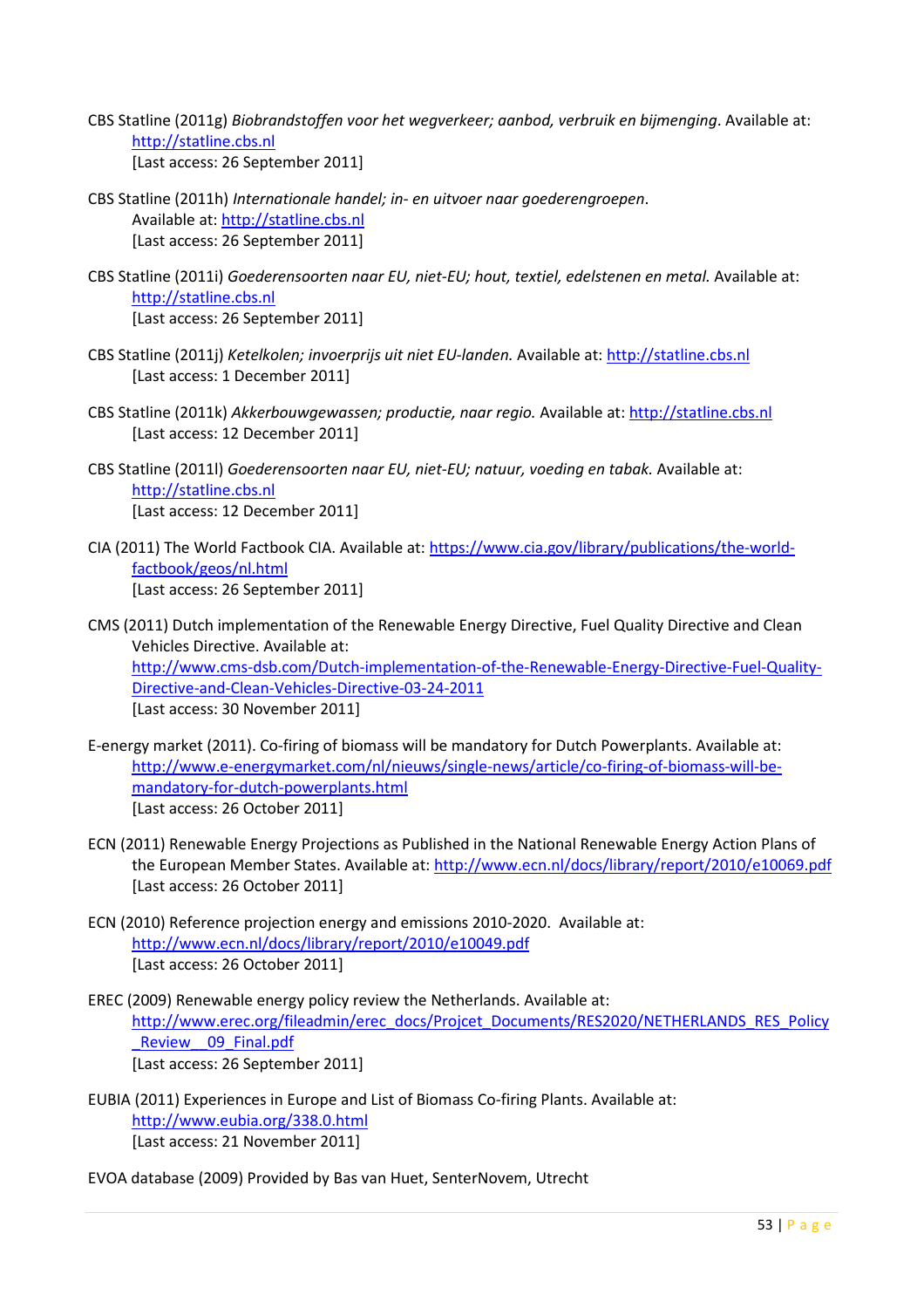- Faaij, A.(2006) Emerging international bio-energy markets and opportunities for socio-economic development. Energy for Sustainable Development 10(1):7-19.
- Houtkamp, R. (2009). Yacht/AEB Amsterdam, Interim professional marketing and communication. Personal communication on AEB municipal solid waste incineration plant, June 2009.
- Huet, B. (2009). SenterNovem. Interview and e-mail contact on vegetable oils and animal fats and EVOA database, June 2009.
- Indexmundi (2009) Prices for rapeseed oil (http://www.indexmundi.com) Delivered FOB Rotterdam, crude oil prices dates Brent
- Junginger, H.M., Jonker, G. (2010) IEA Bioenergy Task 40 / EUBIONETIII. Country report for the Netherlands – Update for 2009.
- Koppejan, J. and P.D.M. de Boer (2005). "De verwachte beschikbaarheid van biomassa in 2010." SenterNovem, Utrecht, November 2005.
- Koppejan, J., Elbersen, W., Meeuwsen, M., Bindraban, P. (2009) "Beschikbaarheid van Nederlandse biomassa voor elektriciteit en warmte in 2020" SenterNovem, Utrecht 2009
- Leek, N.A., J . Oldenburger and A. Winterink (2009). "De markt van gebruikt hout en resthout in 2007." Februari 2009, Probos, Wageningen.
- Ministry of Economic Affairs, Agriculture and Innovation (2010). Green Gas: The Dutch Experience. Available at: http://www.iea-biogas.net/\_download/publications/workshop/10/Green\_gas.pdf [Last access: 21 November 2011]
- MVO (2010) Statistisch jaarboek 2010.
- NEA (Nedelandse Emissieautoriteit) (2011) Rapportage duurzaamheid biobrandstoffen 2010. Rapportage 3 – Januari t/m December 2010.
- Nidera (2009), Personal communication wit P. Schouwenberg, Nidera, Rotterdam, June 2009, on prices of ethanol and RME delivered FOB Rotterdam between March 2007-June 2009.
- NL Agency (2011) Dutch Biofuels Policy. Available at: http://www.agentschapnl.nl/en/programmas-regelingen/dutch-biofuels-policy-uk [Last access: 30 November 2011]
- NL Energy and Climate change (2011) Bioenergy status document 2010. March 2011.

Pellets@llas (2011) Available at: http://www.pelletsatlas.info

- Rabou, L.P.L.M, E.P. Deurwaarder, H.W. Elbersen and E.L. Scott (2006). "Biomass in the Dutch Energy Infrastructure in 2030." Platform groene grondstoffen.
- Rijsoverheid (2011) Green Deal. Available at: http://www.rijksoverheid.nl/onderwerpen/energie/green-deal [Last access: 30 November 2011]
- Sabic (2011) Profile of Geleen site. Available at: http://www.sabic-limburg.nl/over-ons/sabic-in-geleen/\_nl/ [Last access: 21 November 2011]

Senternovem (2009). Beschikbaarheid van Nederlandse biomassa voor elektriciteit en warmte in 2020.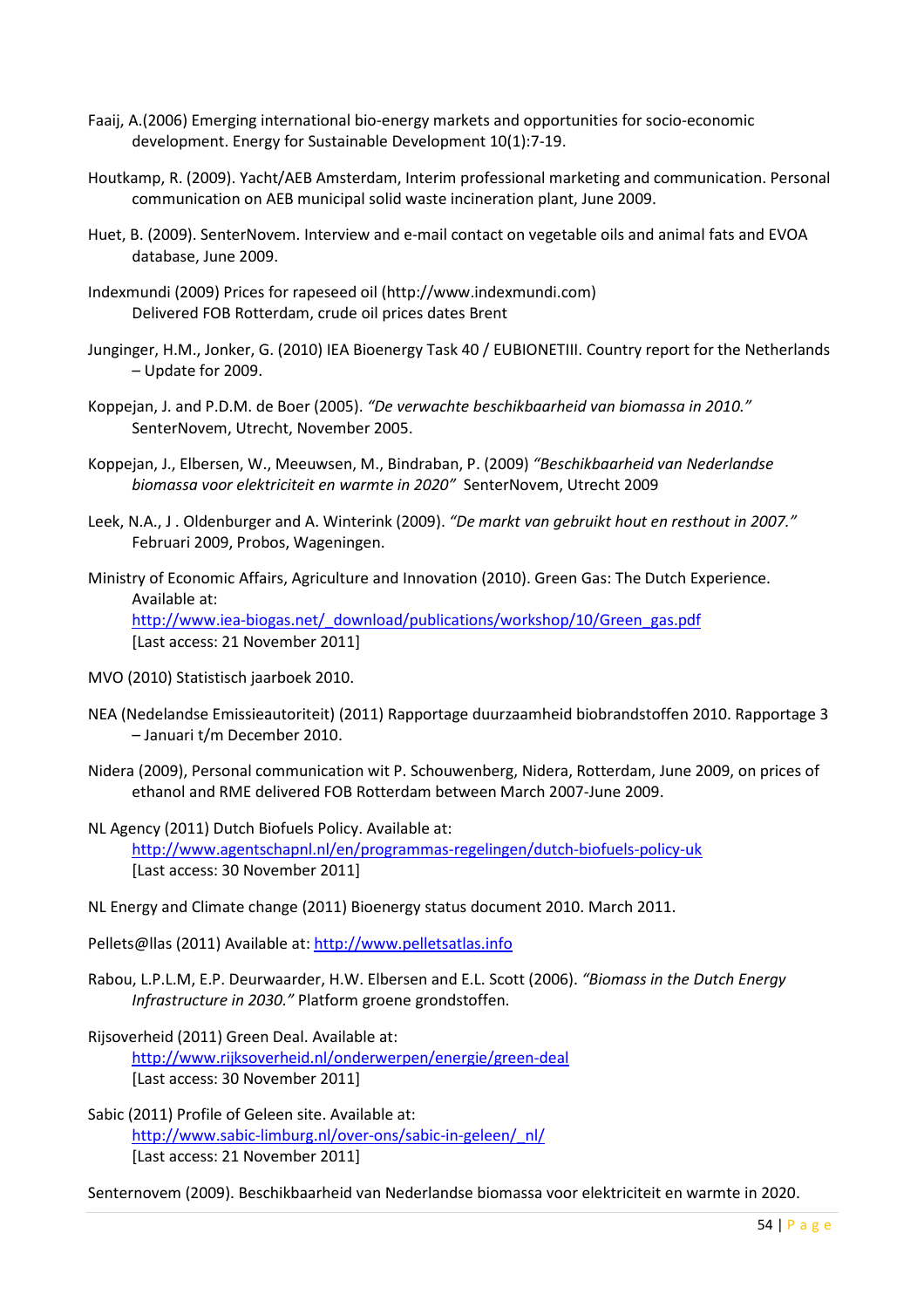Smit AB, Janssens SRM, Conjin JG, Jager JH, Prins H, Luesink HH (2010) Dutch Energy Crop. Parameters to calculate greenhouse gas emissions in 2011. Available at: http://www.lei.dlo.nl/publicaties/PDF/2010/2010-050.pdf [Last access: 30 November 2011]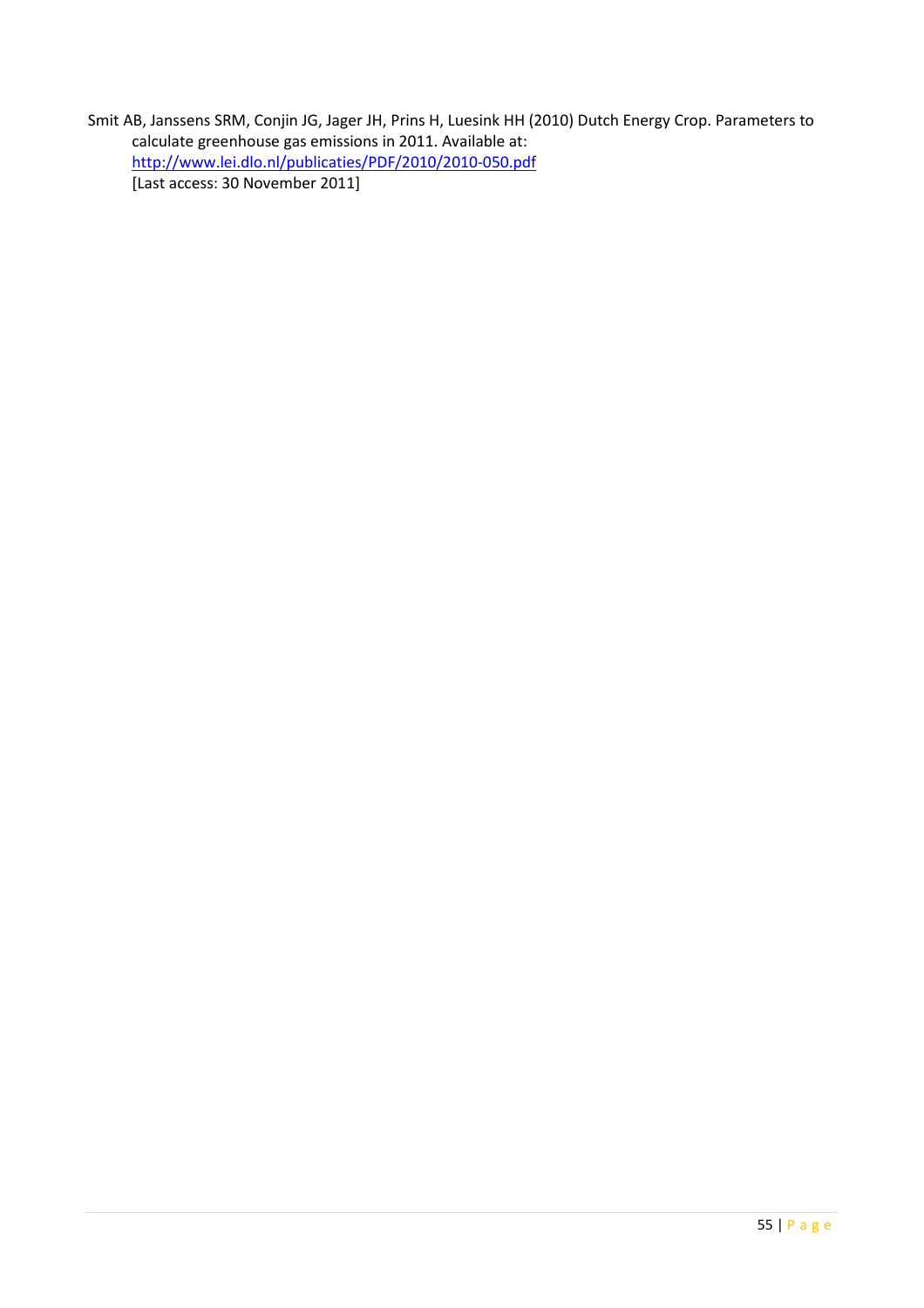# Appendix 1: Overview of biodiesel related projects (not updated for 2010)

This appendix gives an overview of all Biodiesel related projects. A short description of each project is given to place it into a framework.

#### Table 1: Overview of biodiesel related projects

| Project                           |                          |             |                 |                  |               |                |                  |                                                                                 |
|-----------------------------------|--------------------------|-------------|-----------------|------------------|---------------|----------------|------------------|---------------------------------------------------------------------------------|
| title                             | Organi-sation            | Location    | <b>Status</b>   | Phase            | subject       | #              | Fuel             | <b>Short description</b>                                                        |
|                                   |                          |             |                 |                  | Cars          | 8              | Biodiesel        |                                                                                 |
|                                   |                          |             |                 |                  | Delivery      |                |                  |                                                                                 |
| Cars and tractors                 | Staatsbosbeheer          |             | Operati         |                  | vans          | $\overline{2}$ | Biodiesel        | Since Nov. 2007 various vehicles use biodiesel (b100) as an experiment for      |
| on biodiesel                      | Salland-Twente           | Salland     | onal            | End use          | Tractor       | 6              | Biodiesel        | other regions of staatsbosbeheer                                                |
| Biodiesel in                      | TPG Post delivery        |             | Operati         |                  |               |                |                  |                                                                                 |
| delivery vans                     | service                  | Amsterdam   | onal            | End use          | Delivery      | 56             | <b>B100</b>      | 56 delivery vans that annually use approximately 120.000 litre of biodiesel     |
|                                   |                          | Coevorden,  |                 |                  |               |                |                  |                                                                                 |
| Garbage trucks on                 |                          | Emmen and   | Operati         |                  | Garbage       |                |                  |                                                                                 |
| biodiesel                         | Area sweeping            | Hoogeveen   | onal            | End use          | trucks        | $\cdot$        | Biodiesel        | It is unknown how many garbage trucks currently use biodiesel.                  |
| Use of biodiesel in               |                          |             |                 |                  |               |                |                  | Since last year the municipality of Breda has been testing biodiesel from       |
| delivery vans of                  |                          |             |                 |                  | Delivery      |                |                  | frying oil and slaughter waste. In 2009 this experiment is expanded, to make it |
| the municipality of               | Munici-pality of         |             | Operati         | End use          | vans          | 3              | <b>B20</b>       | possible to tank locally made biodiesel in the province of Brabrant.            |
| <b>Breda</b>                      | <b>Breda</b>             | Breda       | onal            | End use          | Trucks        | 1              | <b>B20</b>       |                                                                                 |
| Pure biodiesel in                 |                          | Province of | Operati         |                  |               |                |                  | From April 2007 North- and Southwest Friesland uses 27 Connexxion regional      |
| busses                            | Connexxion               | Friesland   | onal            | End use          | <b>Busses</b> | 27             | Biodiesel        | busses use biodiesel.                                                           |
| <b>Tourist boats</b>              |                          |             | Operati         |                  |               |                |                  |                                                                                 |
| biodiesel                         | Rederij P. Kooij         | Amsterdam   | onal            | End use          | <b>Boats</b>  | 16             | Biodiesel        | At the moment 16 boats use biodiesel                                            |
| Fuelling station on               |                          |             | Operati         | <b>Distribut</b> |               |                |                  |                                                                                 |
| biodiesel                         | <b>CZAV</b>              | Wissenkerke | onal            | -ion             |               | $\mathbf 0$    | <b>B20</b>       |                                                                                 |
| Use of PPO and                    |                          | Ede and     |                 |                  |               |                |                  |                                                                                 |
| biodiesel on                      | Afvalcom-binatie         | surround-   | Operati         |                  | Garbage       |                |                  | In February 2006 'Afvalcombinatie de Vallei (ACV)' has started an experiment    |
| garbage trucks.                   | De Vallei                | dings       | onal            | End use          | trucks        | $\overline{2}$ | Biodiesel        | to fuel two garbage trucks with biodiesel, and two others with PPO              |
| <b>Boats and tractors</b>         |                          |             |                 |                  |               |                |                  | The province of Fryslân uses 14 inspection vessels which are fuelled by         |
| on biodiesel and                  |                          | Province of | Operati         |                  |               |                |                  | biodiesel. Staatsbosbeheer uses biodiesel en bio lubricants in machines and     |
| PPO.                              | Province of Fryslân      | Fryslân     | onal            | End use          | <b>Boats</b>  | 14             | Biodiesel        | terrain vehicles.                                                               |
|                                   |                          |             |                 |                  | Sweeping      |                |                  |                                                                                 |
|                                   | <b>Stadsdeel Amster-</b> |             |                 |                  | vehicles.     | 3              | <b>Biodiesel</b> |                                                                                 |
| Sweeping vehicles<br>on biodiesel | dam-Noord                | Amsterdam   | Operati<br>onal | End use          | Cars          | $\overline{7}$ | <b>B100</b>      |                                                                                 |
|                                   |                          |             |                 |                  |               |                |                  |                                                                                 |
|                                   |                          |             | Start-          |                  |               |                |                  |                                                                                 |
| Cars on biodiesel                 | Amster-dam               | Schiphol    | ing             | End use          | Cars          | 14             | <b>Biodiesel</b> |                                                                                 |
|                                   | Airport Schiphol         |             | phase           |                  | Tractor       | $\mathbf{1}$   | Biodiesel        | Fourteen cats and a tractor use Biodiesel in a pilot project.                   |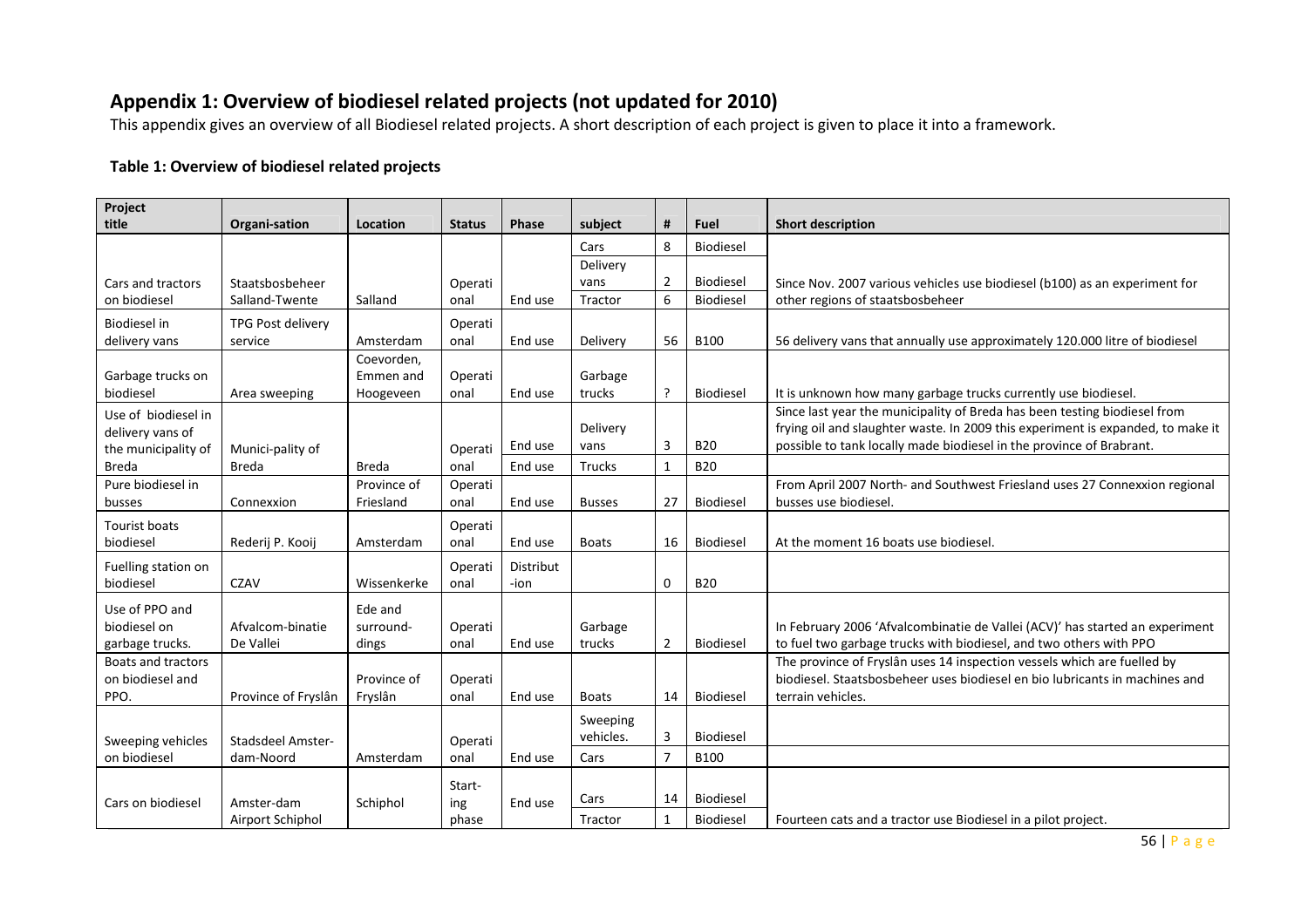|                     |                  |             | Start- |                  |               |    |                  |                                                                                  |
|---------------------|------------------|-------------|--------|------------------|---------------|----|------------------|----------------------------------------------------------------------------------|
| Sustainable         |                  |             | ing    | Distribut        |               |    |                  | Energy Valley, BOVAG and technology centre North-Netherlands                     |
| fuelling station    | Green Planet     | Pesse       | phase  | -ion             |               |    | <b>Biodiesel</b> | TechnologieCentrum have cooperated in this project.                              |
|                     |                  |             | Start- |                  |               |    |                  | Arriva is starting an experiment to use 4 biodiesel fuelled busses, and 8 busses |
| Busses on natural   |                  | Assen en    | ing    |                  |               |    |                  | that use natural gas. The public transport centre Groningen -Drenthe uses the    |
| gas and biodiesel   | Arriva           | Groningen   | phase  | End use          | <b>Busses</b> |    | Biodiesel        | experiment to gain insides for the replacement of current vehicles in 2010.      |
|                     |                  |             |        |                  |               |    |                  | Zero-e is bringing parties together from the commercial sector, the              |
|                     |                  |             |        |                  |               |    |                  | government, technical sector, the car sector and the fuelling sector in the      |
| Fuelling station on |                  |             | Start- |                  |               |    | <b>Biodiesel</b> | project "Samen Schoon op Weg" to stimulate the use of biofuels.                  |
| biodiesel and bio-  |                  |             | ing    | <b>Distribut</b> |               | 20 |                  |                                                                                  |
| ethanol             | Zero-e           | Diemen      | phase  | -ion             | Cars          | 00 | <b>Biodiesel</b> |                                                                                  |
|                     |                  |             |        | Distribut        |               |    |                  |                                                                                  |
| Fuelling station    |                  |             |        | -ion             |               |    | Biodiesel        | Fuelling station on. The municipality is participating in the project.           |
| and personal cars   | Munici-pality of |             | Idea   |                  |               |    |                  | Some municipal departments, as the fire brigade and city control unit make       |
| on biodiesel        | Deventer         | Deventer    | phase  | End use          | Cars          |    | <b>Biodiesel</b> | the switch to biodiesel, as do Sallcon and Circulus.                             |
|                     |                  |             |        |                  |               |    |                  | 5 of the 25 local busses should become hybrid; They should partially use         |
| Cleaner busses in   | Munici-pality of |             | Idea   |                  |               |    |                  | electrical engines. The other busses preferably Biodiesel, biogas or natural     |
| Leeuwarden          | Leeuw-arden      | Leeuw-arden | phase  | End use          | <b>Buses</b>  | 25 | Biodiesel        | gas.                                                                             |

Source: SenterNovem, 2009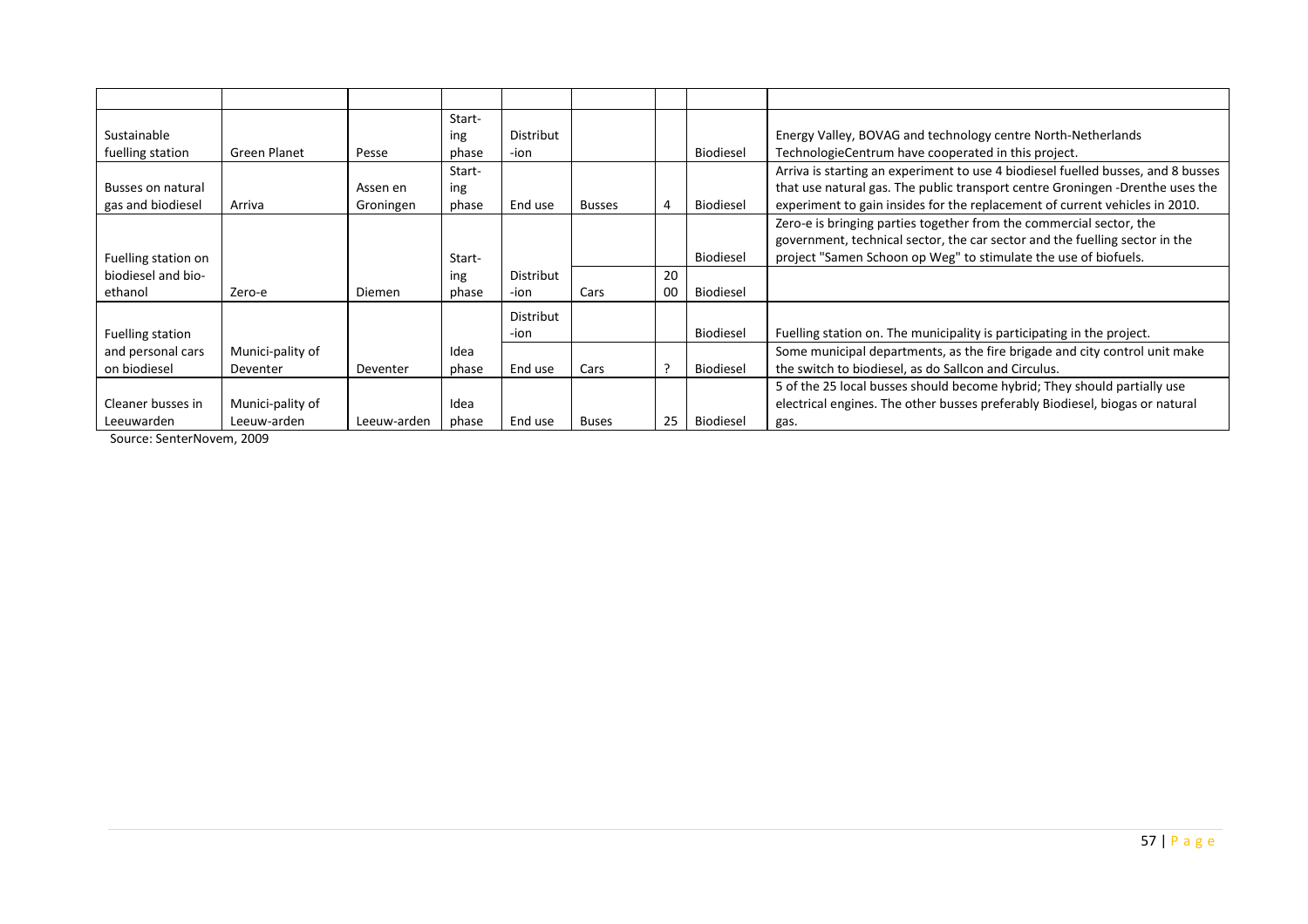# Appendix 2. New project overview (not updated for 2010)

Table 2: List of new projects and plants that are planning to use biomass for energy production, divided in categories

|                                                                 | <b>Power production</b> | <b>Heat Production</b> | Input renewables | Input              | <b>Biomass resources:</b>            |
|-----------------------------------------------------------------|-------------------------|------------------------|------------------|--------------------|--------------------------------------|
|                                                                 | $(MW_e)$                | $(TJ_{th})$            | (tonnes)         | renewables (TJ)    |                                      |
| waste incineration                                              |                         |                        |                  |                    |                                      |
| Twensche Hengelo (planning to start 2009/2010) <sup>*1,*8</sup> |                         |                        | 140.000          | 650                | Waste wood, digesters residue, green |
|                                                                 |                         |                        |                  |                    | waste households (GFT)               |
| HVC Alkmaar <sup>*1</sup>                                       |                         |                        | 170.000          | 750                | Waste wood, digesters residues       |
| HVC Dordrecht/Alkmaar (planning to start in 2013) <sup>2</sup>  |                         |                        |                  |                    | Municipal solid waste                |
| <b>AVR Rijnmond</b>                                             |                         |                        | 150.000          | 700                | Waste wood, prunnings                |
| (started in 2008) $^*$ <sup>1</sup>                             |                         |                        |                  |                    |                                      |
| Sita ReEnergy <sup>*7</sup> (planning to start in 2011)         | 32                      | Yes, figure unknown    | 291.000          |                    | Only office waste.                   |
| power plants                                                    |                         |                        |                  |                    |                                      |
| Delta Moerdijk (started in 2008) <sup>-1</sup>                  | 35                      | 400.000                | 4.300            |                    | Chicken manure                       |
| Evelop Delfzijl (start construction on the first of two plants  | 49                      |                        | 350.000 -400.000 | 5.100              | Waste wood and residues              |
| mid $2009)^{3}$                                                 |                         |                        |                  |                    |                                      |
| NUON Delfzijl Eemshaven (magnum plant becomes                   | 1.200                   | Possibly               | p.m.             | p.m.               | Various biomass sources              |
| operational in 2011) <sup>*1,*4</sup>                           |                         |                        |                  |                    |                                      |
| <b>Other biomass burning</b>                                    |                         |                        |                  |                    |                                      |
| Biox, 3 locations for the use of liquid biofuels *1*5           | 50                      | unknown                | 80.000           | 2.900              | Palm oil                             |
| Biodiesel) <sup>*9</sup>                                        |                         |                        |                  |                    |                                      |
| Nedalco, Sas van Gent (Project status is unknown. The project   |                         |                        | n.a.             | 200 million litres | Cellulose raw material               |
| is currently parked) $1,6$                                      |                         |                        |                  | of ethanol         |                                      |
| Biovalue2                                                       | <b>NA</b>               | <b>NA</b>              | 180.000          | 6.480              | Edible oils                          |
| Greenmills                                                      | <b>NA</b>               | <b>NA</b>              | 135.000-200.000  | $4.860 - 7.200$    | Discarded frying oil                 |
| J&S Bioenergy (Mercuria Energy Group)                           | <b>NA</b>               | <b>NA</b>              | 200.000          | 7.200              | Edible oils                          |
| Neste Oil                                                       | <b>NA</b>               | <b>NA</b>              | 800.000          | 28.800             | Edible oils                          |
| Rosendaal Energy BV                                             | <b>NA</b>               | <b>NA</b>              | 250.000          | 9.000              | multi resources, edible oils         |
| Wheb Biofuels                                                   | <b>NA</b>               | <b>NA</b>              | 400.000          | 14.400             | multi resources, edible oils         |

\*1: IEA Bioenergy Task 40 - Country report for the Netherlands, 2007

\*2: MVO report HVC, 2008

\*3: www.evelop.com 2009

\*4: http://www.eemsdelta.nl/nieuws.htm, 2008

\*5: www.biox.nl, PZC, Zeeuwse stroom uit Indonesische palmolie

\*6: PZC regionieuws Zeeland, 2008

\*7: www.baviro.nl

\*8: Milieujaarverslag Sita ReEnergy, 2008

\*9: Sources for data of biodiesel production and capacity are given in table 4.3. For the energetic input of renewable the energy content of PPO is chosen: 36,0 MJ/kg.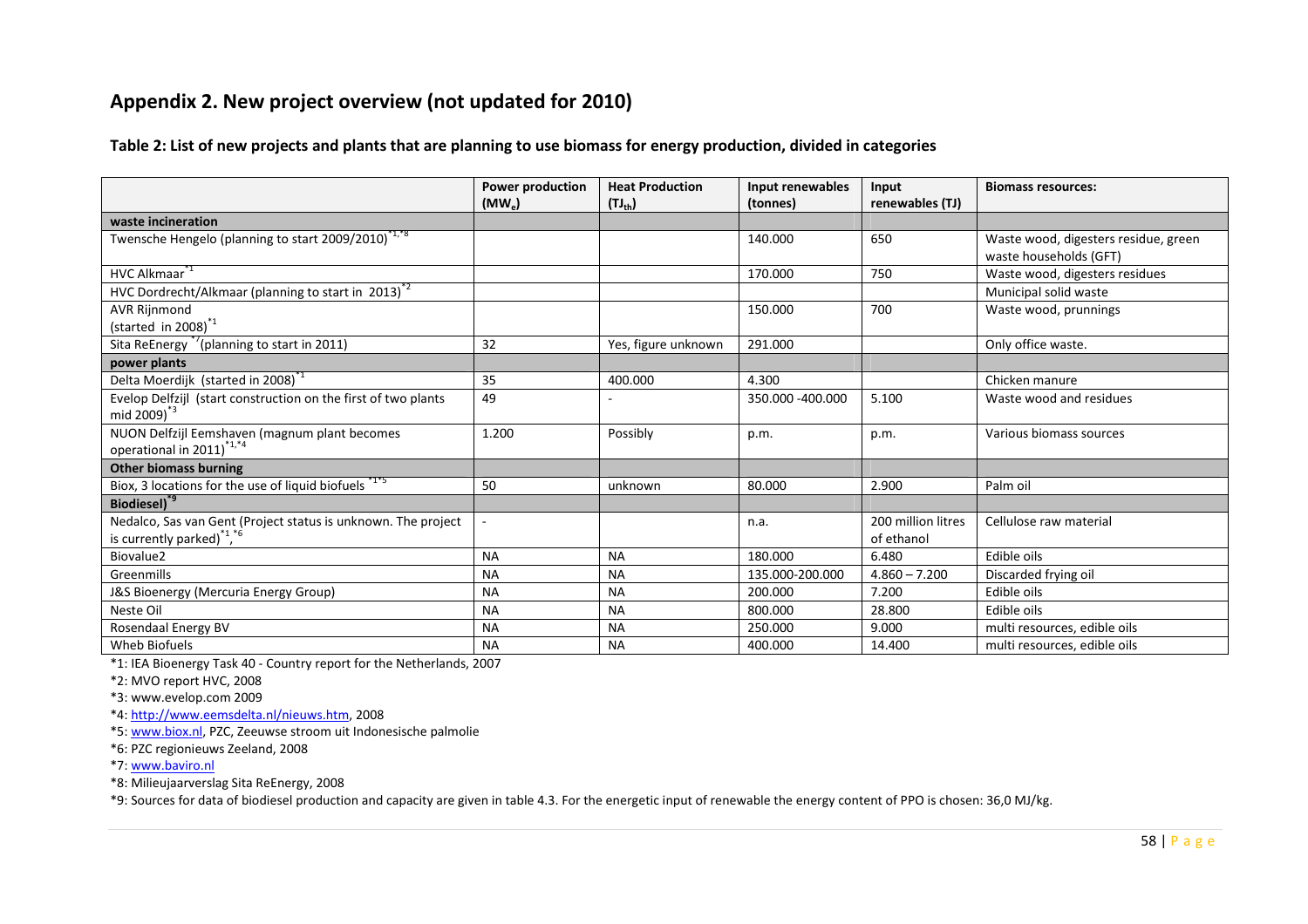# Appendix 3. Calculation of biogenic LHVs for RDF and MSW (not updated for 2010)

#### Residual fraction from mechanical waste separation of MSW

Table 3: Composition of exported Residual fraction from mechanical waste separation of MSW used for energy purposes in 2007

| <b>Waste fraction</b>      | <b>Biogenic fraction of</b><br>specific waste | <b>Energy content of</b><br>specific waste | Mass percentage of specific<br>waste in RDF | <b>Amount biogenic</b><br>energy content |             |
|----------------------------|-----------------------------------------------|--------------------------------------------|---------------------------------------------|------------------------------------------|-------------|
|                            | %                                             | GJ/tonne                                   | %                                           | ktonne                                   | TJ          |
| paper &<br>cardboard       | 100                                           | 10                                         | 31                                          | 42,7                                     | 427         |
| wood                       | 100                                           | 14                                         | 6                                           | 7,6                                      | 106         |
| organic                    | 100                                           | 3                                          | 13                                          | 17,3                                     | 52          |
| plastics                   | $\Omega$                                      | 33                                         | 41                                          | 56                                       | $\mathbf 0$ |
| others<br>combustible      | 50                                            | 15                                         | 2                                           | 2,6                                      | 19          |
| Others non-<br>combustible | $\Omega$                                      | 0                                          | 8                                           | 10,8                                     | 0           |
| Total                      |                                               |                                            |                                             | 137                                      | 604         |

Source; EVOA database (2009)

The average LHV of the biogenic fraction is determined by dividing the total energy embedded in the biogenic fraction being exported (TJ) with the total mass being exported (ktonne) => 604 TJ / 137 ktonne = 4.4 TJ/ktonne. The biogenic fraction in the exported residual fraction from mechanical waste treatment corresponds to 0.6 PJ, this is 24.5% of the total energy content of the exported residual waste for 2007

#### Exported RDF

#### Table 4: Composition of exported RDF in 2007

| <b>Waste fraction</b>  | <b>Biogenic</b><br>fraction of<br>specific waste | <b>Energy</b><br>content of<br>specific waste | Mass percentage of total | energy content | <b>Amount biogenic</b> |
|------------------------|--------------------------------------------------|-----------------------------------------------|--------------------------|----------------|------------------------|
|                        | %                                                | GJ/tonne                                      | %                        | ktonn          | ТJ                     |
| paper & cardboard      | 100                                              | 10                                            | 30                       | 60,8           | 608                    |
| wood                   | 100                                              | 14                                            | 4                        | 7,5            | 105                    |
| organic                | 100                                              | 3                                             | 6                        | 11,2           | 33,6                   |
| plastics               | 0                                                | 33                                            | 51                       | 103,2          | 0                      |
| others combustible     | 50                                               | 15                                            | 4                        | 7,2            | 54                     |
| others non-combustible | 0                                                | 0                                             | 6                        | 12,9           | 0                      |
| <b>Total</b>           |                                                  |                                               |                          | 202,8          | 800,6                  |

Source; EVOA database (2009)

The average LHV of the biogenic fraction is determined by dividing the total energy embedded in the biogenic fraction being exported (TJ) with the total mass being exported (ktonne) => 800.6 TJ / 202.8 ktonne = 3.9 TJ/ktonne. The biogenic fraction in the exported RDF corresponds to 0.8 PJ, this is 19% of the total energy content of the exported RDF for 2007.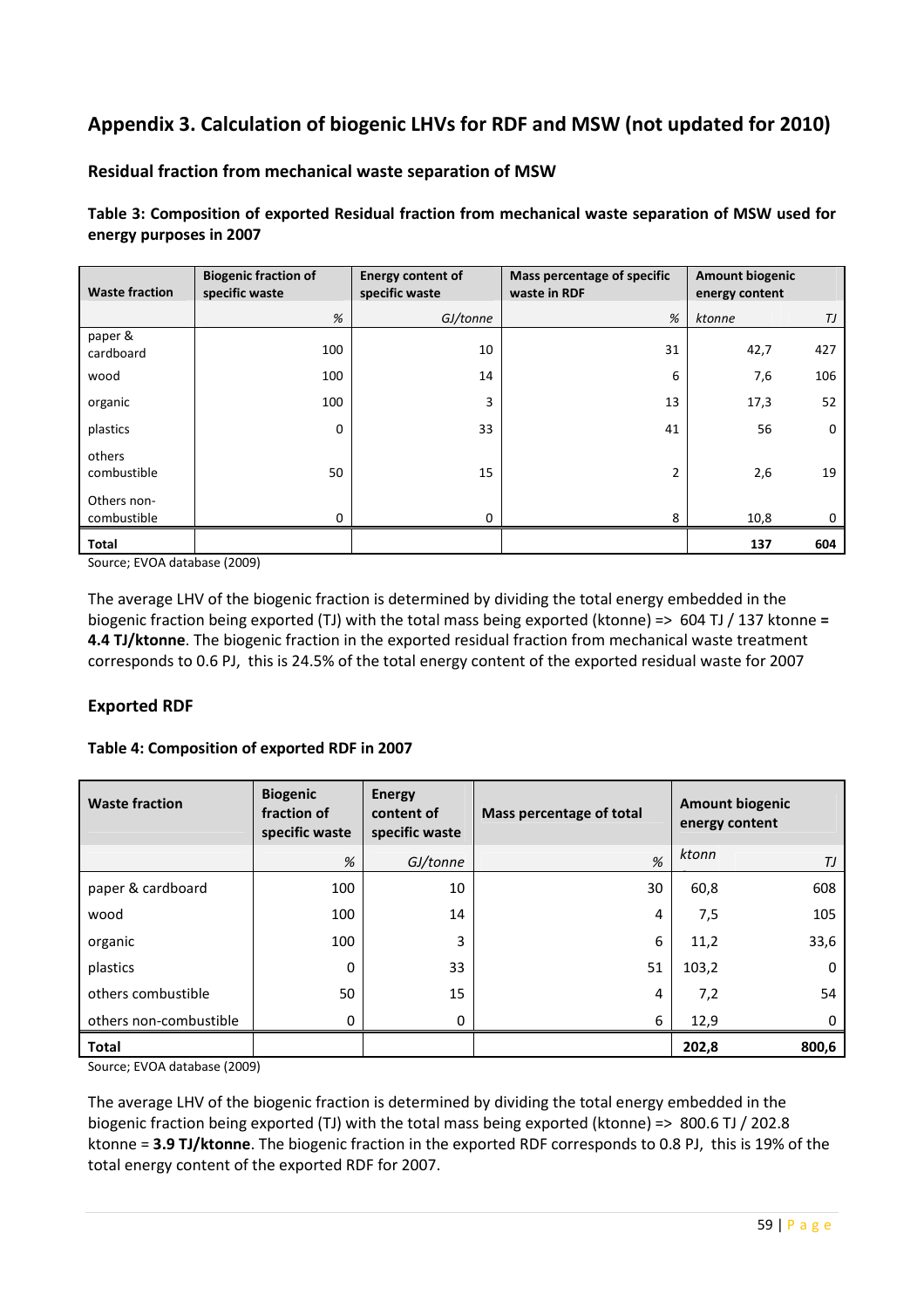#### Imported RDF

All imported RDF is being co-fired in the Maastricht cement oven. It consists out of two streams that have different compositions

Table 5: Composition of imported RDF (stream 1) co-fired in Dutch cement ovens in 2007

| <b>Waste fraction</b> | <b>Biogenic fraction</b> | <b>Energy content</b> | Part of composition | Amount biogenic energy content |       |
|-----------------------|--------------------------|-----------------------|---------------------|--------------------------------|-------|
|                       | %                        | GJ/tonne              |                     | ktonne                         | ТJ    |
| paper & cardboard     | 100                      | 10                    | 9                   | 0,288                          | 2,88  |
| wood                  | 100                      | 14                    | 80                  | 2,56                           | 35,84 |
| Textile               | 100                      | 15                    | 0                   | $\mathbf 0$                    | 0     |
| plastics              | 0                        | 33                    | 9                   | 0,288                          | 0     |
| others combustible    | 50                       | 15                    | $\overline{2}$      | 0,064                          | 0,48  |
| <b>Total</b>          |                          |                       |                     | 3,2                            | 39,2  |

Source; EVOA database (2009)

The average LHV of the biogenic fraction is determined by dividing the total energy embedded in the biogenic fraction being imported (TJ) with the total mass being exported (ktonne) => 39.2 TJ / 3.2 ktonne = 12.2 TJ/ktonne.

#### Table 8: Composition of imported RDF (stream 2) co-fired in Dutch cement ovens in 2007

| <b>Waste fraction</b> | <b>Biogenic fraction</b> | <b>Energy content</b> | Part of composition | Amount biogenic energy content |      |  |
|-----------------------|--------------------------|-----------------------|---------------------|--------------------------------|------|--|
|                       | %                        | GJ/tonne              |                     | ktonne                         | ТJ   |  |
| paper & cardboard     | 100                      | 10                    | 30                  | 5,64                           | 56,4 |  |
| wood                  | 100                      | 14                    | Ŧ.                  | 0,188                          | 2,63 |  |
| Textile               | 100                      | 15                    | 3                   | 0,564                          | 8,46 |  |
| plastics              | 0                        | 33                    | 65                  | 12,22                          | 0    |  |
| others combustible    | 50                       | 15                    |                     | 0,188                          | 1,41 |  |
| <b>Total</b>          |                          |                       |                     | 18,8                           | 68,9 |  |

Source; EVOA database (2009)

The average LHV of the biogenic fraction is determined by dividing the total energy embedded in the biogenic fraction being imported (TJ) with the total mass being exported (ktonne) => 68,9 TJ / 18,8 ktonne = 3.7 TJ/ktonne.

Given the two LHVs the average for all imported RDF can be determined =>  $(39,2 + 68,9) / (3,2 + 18,8) = 4,9$ TJ/ktonne.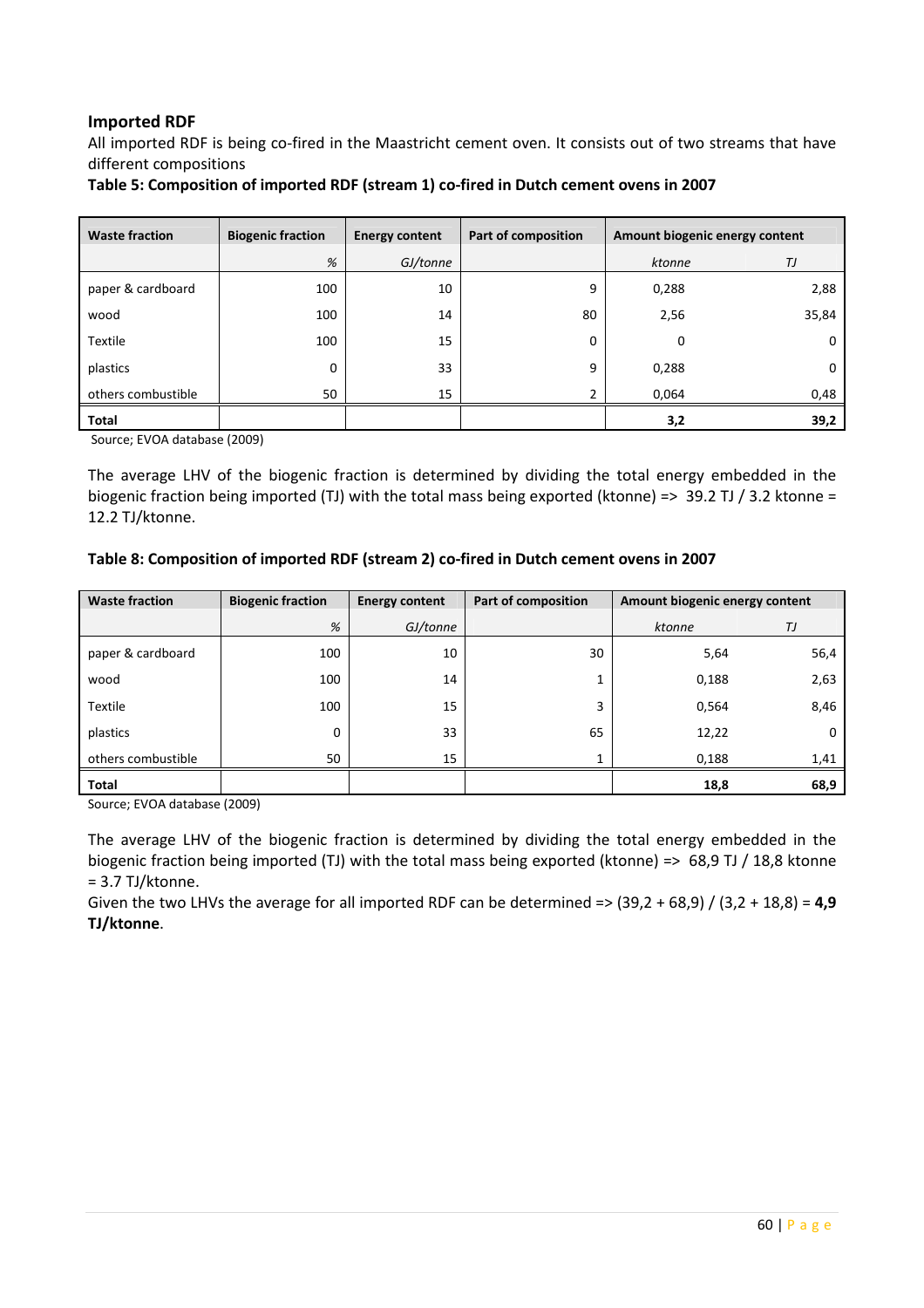# Appendix 4. Waste streams (not updated for 2010)

#### General import and export of biomass waste streams

A general overview regarding 'green' biomass waste flows that come in and go out of the Netherlands is currently lacking. This is mainly because no permit or allowance is required for exporting or importing 'green' biomass. Nevertheless, one can assume import and export of agro residues, the main 'green' biomass waste flows, to be negligible because of the high moisture content of the streams and the wide diffusion of feedstock causing significant logistic difficulties. In addition, specific 'green' flows that are being imported and exported are reported by Dutch sectoral organisations like 'Probos' (clean residue wood) and 'MVO' (discarded frying oil and animal fat). Therefore, it is reasonably possible to compile a viable overview of imported and exported 'green' biomass waste suitable for energy purposes. This overview is presented in Table 9.

| CHCLEY MILLOUS III LOUT           |                            |                               |      |             |                          |                          |      |
|-----------------------------------|----------------------------|-------------------------------|------|-------------|--------------------------|--------------------------|------|
| <b>Biomass waste stream</b>       | LHV biogenic <sup>(1</sup> | <b>Domestic</b><br>production |      | Import      |                          | <b>Export</b>            |      |
|                                   | TJ/ktonne                  | ktonne                        | PJ   | ktonne      | PJ                       | ktonne                   | PJ   |
| Green'                            |                            |                               |      |             |                          |                          |      |
| Fresh residue wood                | 10,2                       | 1000                          | 10,2 |             |                          |                          |      |
| Residue wood from wood processing | 15,6                       | 351,5                         | 5,5  | 78,5        | 1,2                      | (2)                      |      |
| industry                          |                            |                               |      |             |                          |                          |      |
| Discarded frying oil              | 38                         | 60                            | 2,3  | 60          | 2,3                      |                          |      |
| Animal fats                       | 25                         | 206                           | 5,1  | $352^{(6)}$ | $8,8^{(6)}$              | 305                      | 7,6  |
| Animal meal                       | 22                         | 46                            | 1    |             |                          | $\overline{\phantom{a}}$ |      |
| Orange'                           |                            |                               |      |             |                          |                          |      |
| Used wood (A, B, C quality)       | 15,4                       | 1485                          | 22,9 |             | $\overline{\phantom{a}}$ | 1.160                    | 17,9 |
| Municipal solid waste (MSW)       | $3,9 - 4,4^{(3)}$          | 10.551                        | 41,1 |             | $\overline{\phantom{a}}$ | 182                      | 0,8  |
| Papers sludge                     | 1,6                        | $3.000^{(4)}$                 | 4,8  |             |                          | 39,5                     | 0,1  |
| Refuse Derived Fuel (RDF)         | $4,0 - 4,9^{(6)}$          | 197,5                         | 0,8  | 27.5        | 0.1                      | 203                      | 0,8  |
| <b>Total</b>                      |                            |                               | 93,7 |             | 12,4                     |                          | 27,2 |

#### Table 9: Domestic production, import and export of biomass waste streams, which are suitable for energy purposes in 2007

1) The lower heating value that can be attributed to the biogenic fraction in the waste stream. Values, if not indicated otherwise, are taken from Rabou et al. (2006). These are based on wet tonnes. The biogenic energy content for mixed municipal waste and RDF differs depending on the composition of the waste stream.

2) Residue wood from wood processing industry was not exported as raw material, only in the form of end-use energy carriers like pellets after processing. These end-use energy carriers represent 87 ktonne existing for 85% out of energy pellets, 8% firewood, and 7% others (Leek et. al, 2009)

3) MSW Rabou et al. (2006) propose an energy content of 8.4 TJ/ktonne for MSW. Other sources report 10 MJ/kg (Duurzame energie in Nederland, 2007), but in this study, we do use the more conservative value of 8.4. The biogenic fraction of the waste is assumed to be 47% following SenterNovem's protocol for the monitoring of sustainable energy (2006) the LHV for the biogenic fraction will be => 8.4 TJ/ ktonne \* 0.47 = 3.9 TJ/ktonne. After mechanical treatment of MSW a part of the residual fraction is being exported the average LHV for the biogenic fraction of this stream is 4.4 TJ/ktonne (see appendix 5 for the calculation of the LHV) 4) Rough estimate taken from Koppejan et al. (2005)

5) While the RDF produced in the Netherlands is exported the RDF being consumed in the Netherlands is imported. The streams have different (average) LHV's of the biogenic fractions, respectively 4.0 and 4.9 (see appendix 5 for calculation of LHVs).

6) Only about 30% of this amount is actually used for energy purposes (Bergmans, 2009)

In 2007, the imports of green and orange amounted to a total of 12,4 PJ. Primary imported streams were animal fat and discarded frying oil. The animal fat, however is only partly being used for energy purposes. Regarding import and export of 'orange' waste, one needs to have a permit. In the Netherlands these permits are handed out by the Dutch ministry of environment (VROM). They include a detailed description of the type/composition of the waste, the permitted amount of waste, the amount of transports a year, and the end-use(s) of the transported waste. Parties that own a permit are obliged to report every transport through a transport form. This form includes the date of transport and the amount of transported waste. While the permits are handed out by VROM, SenterNovem is the party who safeguards the database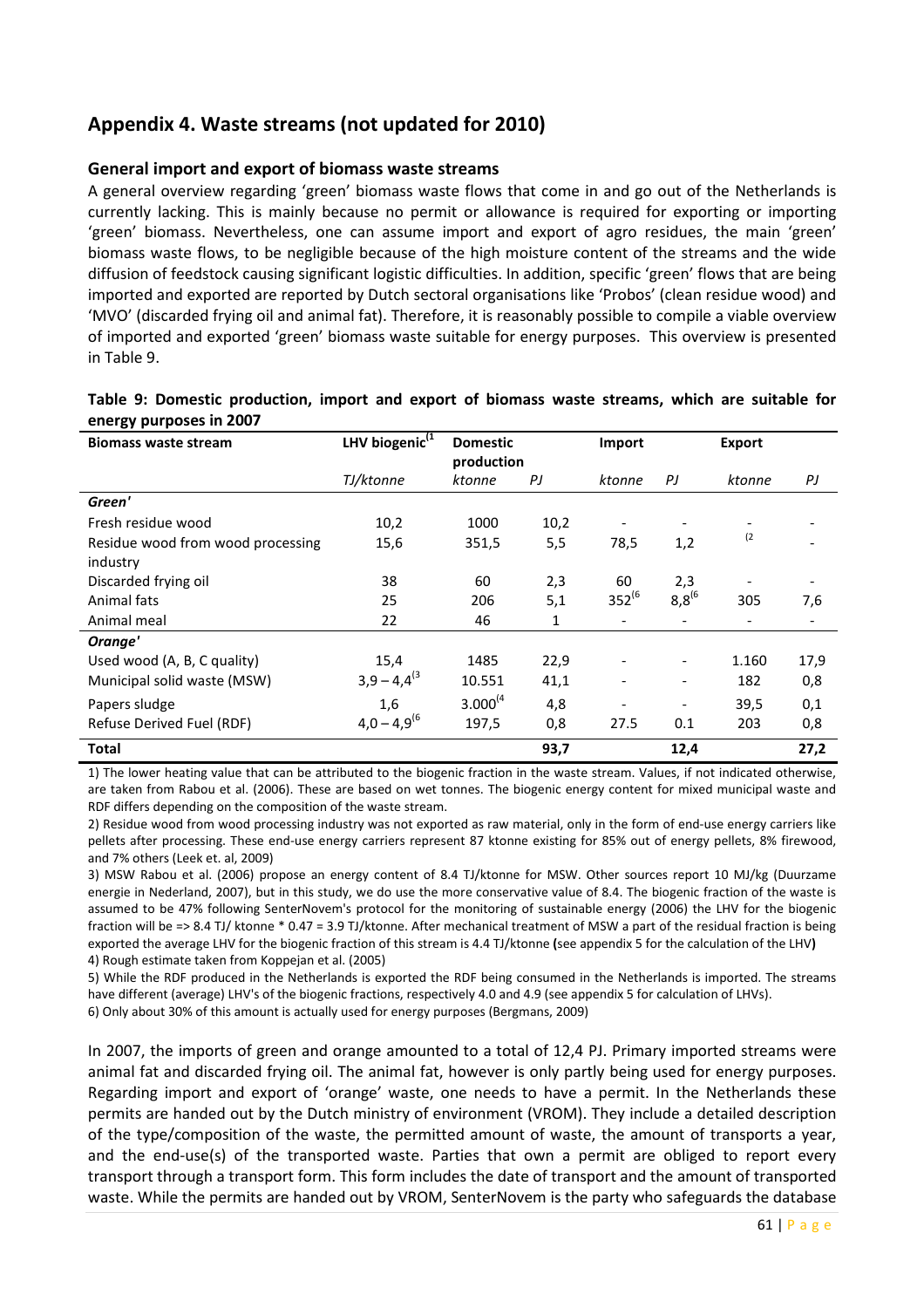of existing permits and who registers the transport forms. In that way, SenterNovem has a clear image on the amount of imported and exported 'orange' biomass waste streams. The SenterNovem database is used to determine import and export quantities of 'orange' biomass waste flows and defining the average Lower heating value (LHV) that can be attributed to the biogenic fraction in the imported and/or exported MSW and RDF waste-streams (based on their composition, for calculation see appendix 5). The SenterNovem database will be referred to as the EVOA database (2009).

#### Specific export of waste used for energy purposes

Export in 2007 was quite substantial (15.7 PJ, of which 11,7 used wood) and accounted for roughly 30% of domestic production. Table 10 shows the actual use for energy purposes of exported biomass waste streams.

| <b>Biomass waste stream</b>                | <b>LHV</b><br>biogenic <sup>(1</sup> | <b>Export</b> | use of exported<br>biomass for energy<br>purposes |                          |      |
|--------------------------------------------|--------------------------------------|---------------|---------------------------------------------------|--------------------------|------|
|                                            | TJ/ktonne                            | ktonne        | PJ                                                | ktonne                   | PJ   |
| Green'                                     |                                      |               |                                                   |                          |      |
| Fresh residue wood                         |                                      |               |                                                   |                          |      |
| Residue wood from wood processing industry |                                      | (2)           |                                                   | (2)                      |      |
| Discarded frying oil                       |                                      |               |                                                   |                          |      |
| Animal fats                                | 25                                   | 305           | 7,6                                               | $100^{(3)}$              | 2,5  |
| Animal meal                                | $\overline{\phantom{0}}$             |               |                                                   | $\overline{\phantom{a}}$ |      |
| Orange'                                    |                                      |               |                                                   |                          |      |
| Used wood (A, B, C quality)                | 15,4                                 | 1.160         | 17,9                                              | 760                      | 11,7 |
| Municipal solid waste (MSW)                | $4,4^{(4)}$                          | 182           | 0,8                                               | 137                      | 0,6  |
| Papers sludge                              | 1,6                                  | 39,5          | 0,1                                               | 36                       | 0,1  |
| Refuse Derived Fuel (RDF)                  | $4,0^{(4)}$                          | 203           | 0,8                                               | 203                      | 0,8  |
| Total                                      |                                      |               | 27,2                                              |                          | 15,7 |

#### Table 10: Actual use of exported biomass waste streams for energy purposes

1) The lower heating value that can be attributed to the biogenic fraction in the waste stream. Values, if not indicated otherwise, are taken from Rabou et al. (2006). These are based on wet tonnes. The biogenic energy content for MSW and RDF differs depending on the composition of the waste stream.

2) Residue wood from wood processing industry was not exported as raw material only in the form of end-use energy carriers like pellets after processing. These end-use energy carriers represent 87 ktonne existing for 85% out of energy pellets, 8% firewood, and 7% others (Leek et. al, 2009).

3) This figure is based on the crude assumption that the application of exported animal fat is comparable to the Netherlands, meaning 34% is used for energy purposes => 0,34 \* 305 ktonne = 100 ktonne.

4) See appendix 5 for the calculation of the LHV.